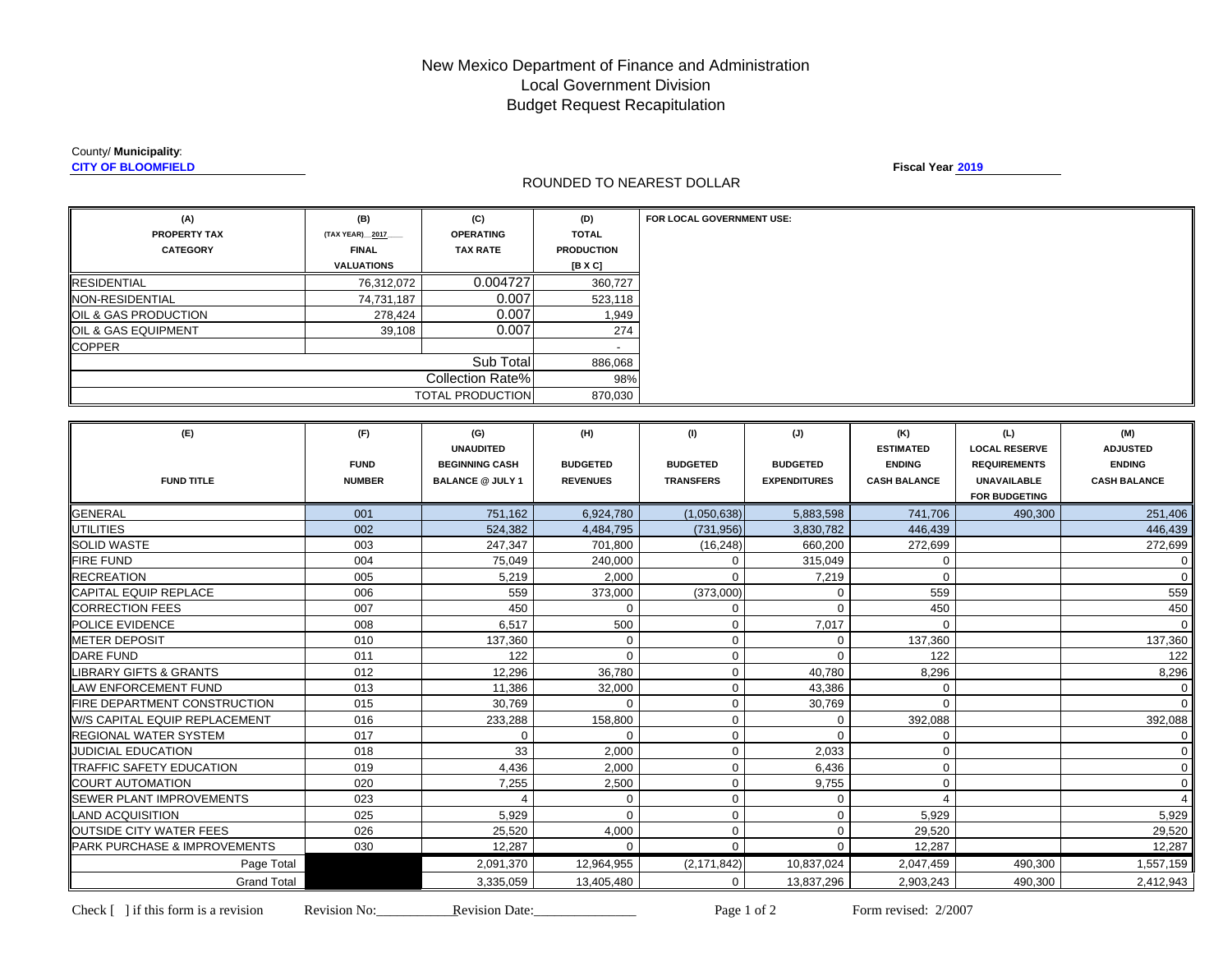# New Mexico Department of Finance and Administration Local Government Division Budget Request Recapitulation

| (E)                                               | (F)<br><b>FUND</b> | (G)<br><b>UNAUDITED</b><br><b>BEGINNING CASH</b> | (H)<br><b>BUDGETED</b> | (1)<br><b>BUDGETED</b> | (J)<br><b>BUDGETED</b> | (K)<br><b>ESTIMATED</b><br><b>ENDING</b> | (L)<br><b>LOCAL RESERVE</b><br><b>REQUIREMENTS</b> | (M)<br><b>ADJUSTED</b><br><b>ENDING</b> |
|---------------------------------------------------|--------------------|--------------------------------------------------|------------------------|------------------------|------------------------|------------------------------------------|----------------------------------------------------|-----------------------------------------|
| <b>FUND TITLE</b>                                 | <b>NUMBER</b>      | <b>BALANCE @ JULY 1</b>                          | <b>REVENUES</b>        | <b>TRANSFERS</b>       | <b>EXPENDITURES</b>    | <b>CASH BALANCE</b>                      | <b>UNAVAILABLE</b>                                 | <b>CASH BALANCE</b>                     |
|                                                   |                    |                                                  |                        |                        |                        |                                          | <b>FOR BUDGETING</b>                               |                                         |
| FEMA GRANT- FIRE DEPARTMENT                       | 031                | $\mathbf{0}$                                     | $\mathbf{0}$           | $\mathbf 0$            | $\mathbf 0$            | $\mathbf{0}$                             |                                                    | $\overline{0}$                          |
| G.O. BOND FUND                                    | 032                | 146,106                                          | 133,737                | $\mathbf 0$            | 140,166                | 139,677                                  |                                                    | 139,677                                 |
| <b>CAPITAL PROJECTS FUND</b>                      | 033<br>034         | $\mathbf{0}$<br>4,901                            | 0<br>$\mathbf{0}$      | $\mathbf 0$<br>9,089   | 0<br>9,089             | $\mathbf{0}$<br>4,901                    |                                                    | $\overline{0}$                          |
| R/B INTEREST & PRINCIPAL                          | 035                | 964                                              | $\mathbf 0$            | $\mathbf 0$            | $\Omega$               | 964                                      |                                                    | 4,901<br>964                            |
| R/B RESERVE W/S<br><b>R/B R&amp;R WATER/SEWER</b> | 036                | $\mathbf 0$                                      | $\mathbf 0$            | $\mathbf 0$            | $\Omega$               | $\mathbf 0$                              |                                                    | $\overline{0}$                          |
| W/W PLANT I&P                                     | 043                | $\Omega$                                         | $\mathbf 0$            | 187,667                | 187,667                | $\Omega$                                 |                                                    | $\Omega$                                |
| W/W PLANT RESERVE                                 | 044                | 187,668                                          | $\mathbf 0$            | 0                      | $\mathbf 0$            | 187,668                                  |                                                    | 187,668                                 |
| W/W PLANT R&R                                     | 045                | 135,000                                          | $\mathbf 0$            | $\mathbf 0$            | $\mathbf 0$            | 135,000                                  |                                                    | 135,000                                 |
| KAB-BLOOMFIELD PRIDE                              | 046                | 1,300                                            | $\mathbf 0$            | $\mathbf 0$            | $\mathbf 0$            | 1,300                                    |                                                    | 1,300                                   |
| <b>EMERGENCY MEDICAL SERVICE</b>                  | 048                | 84                                               | 6,788                  | $\mathbf 0$            | 6,872                  | $\mathbf 0$                              |                                                    | $\mathbf{0}$                            |
| WASTEWATER REPLACEMENT                            | 050                | 212,367                                          | $\mathbf{0}$           | 24,000                 | $\mathbf 0$            | 236,367                                  |                                                    | 236,367                                 |
| SPECIAL STREET MAINTENANCE                        | 055                | 353,849                                          | 235,000                | 600,367                | 1,189,216              | $\Omega$                                 |                                                    | $\overline{0}$                          |
| <b>SENIOR CITIZENS FUND</b>                       | 060                | 26,793                                           | $\mathbf 0$            | $\Omega$               | 26,543                 | 250                                      |                                                    | 250                                     |
| <b>STREET CAPITAL FUND</b>                        | 062                | 20,000                                           | $\mathbf 0$            | 20,000                 | $\mathbf 0$            | 40.000                                   |                                                    | 40,000                                  |
| <b>WATER RIGHTS PURCHASE</b>                      | 065                | 59,299                                           | $\mathbf 0$            | $\mathbf 0$            | $\mathbf 0$            | 59,299                                   |                                                    | 59,299                                  |
| <b>BLM WILDLAND GRANT</b>                         | 068                | 161                                              | $\mathbf{0}$           | $\mathbf 0$            | $\mathbf 0$            | 161                                      |                                                    | 161                                     |
| HWY CO-OP CONSTRUCTION                            | 070                | 5,978                                            | $\mathbf 0$            | $\mathbf 0$            | $\mathbf 0$            | 5,978                                    |                                                    | 5,978                                   |
| ENHANCED 911 ADDRESSING                           | 071                | 2,554                                            | $\mathbf 0$            | $\mathbf 0$            | $\Omega$               | 2,554                                    |                                                    | 2,554                                   |
| <b>LODGERS TAX FUND</b>                           | 077                | 83,318                                           | 65,000                 | $\mathbf 0$            | 110,000                | 38,318                                   |                                                    | 38,318                                  |
| NMED LOAN- WATER PLANT                            | 081                | $\mathbf 0$                                      | $\mathbf 0$            | 47,473                 | 47,473                 | $\mathbf 0$                              |                                                    | $\mathbf{0}$                            |
| NMFA LOANS I&P - PROPRIETARY                      | 082                | $\mathbf{1}$                                     | $\mathbf 0$            | 1,283,246              | 1,283,246              | $\mathbf{1}$                             |                                                    | $\mathbf{1}$                            |
| NMFA LOANS RESERVE                                | 083                | $\mathbf 0$                                      | $\mathbf 0$            | $\mathbf 0$            | $\mathbf 0$            | $\mathbf 0$                              |                                                    | $\overline{0}$                          |
| <b>WASTEWATER PLANT CONST</b>                     | 084                | $\mathbf{1}$                                     | $\mathbf 0$            | $\mathbf 0$            | $\mathbf 0$            | $\mathbf{1}$                             |                                                    | $\overline{1}$                          |
| <b>PARK IMPROVEMENTS</b>                          | 882                | 2,471                                            | $\mathbf 0$            | $\mathbf 0$            | $\mathbf 0$            | 2,471                                    |                                                    | 2,471                                   |
| NMFA LOANS I&P - GOVERNMENTAL                     | 093                | 874                                              | $\mathbf 0$            | $\mathbf 0$            | $\mathbf 0$            | 874                                      |                                                    | 874                                     |
|                                                   |                    |                                                  |                        |                        |                        |                                          |                                                    | $\mathbf{0}$                            |
|                                                   |                    |                                                  |                        |                        |                        |                                          |                                                    | $\overline{0}$                          |
|                                                   |                    |                                                  |                        |                        |                        |                                          |                                                    | $\mathsf{O}\xspace$                     |
|                                                   |                    |                                                  |                        |                        |                        |                                          |                                                    | $\mathbf 0$                             |
|                                                   |                    |                                                  |                        |                        |                        |                                          |                                                    | $\mathbf 0$                             |
|                                                   |                    |                                                  |                        |                        |                        |                                          |                                                    | $\mathbf 0$<br>$\mathbf 0$              |
|                                                   |                    |                                                  |                        |                        |                        |                                          |                                                    | $\mathbf 0$                             |
|                                                   |                    |                                                  |                        |                        |                        |                                          |                                                    | $\mathbf 0$                             |
|                                                   |                    |                                                  |                        |                        |                        |                                          |                                                    | $\mathbf 0$                             |
|                                                   |                    |                                                  |                        |                        |                        |                                          |                                                    | $\mathbf 0$                             |
|                                                   |                    |                                                  |                        |                        |                        |                                          |                                                    | $\mathbf 0$                             |
|                                                   |                    |                                                  |                        |                        |                        |                                          |                                                    | $\mathbf 0$                             |
|                                                   |                    |                                                  |                        |                        |                        |                                          |                                                    | $\mathbf 0$                             |
|                                                   |                    |                                                  |                        |                        |                        |                                          |                                                    | $\mathbf 0$                             |
| Page Total                                        |                    | 1,243,689                                        | 440.525                | 2,171,842              | 3,000,272              | 855.784                                  |                                                    | 855,784                                 |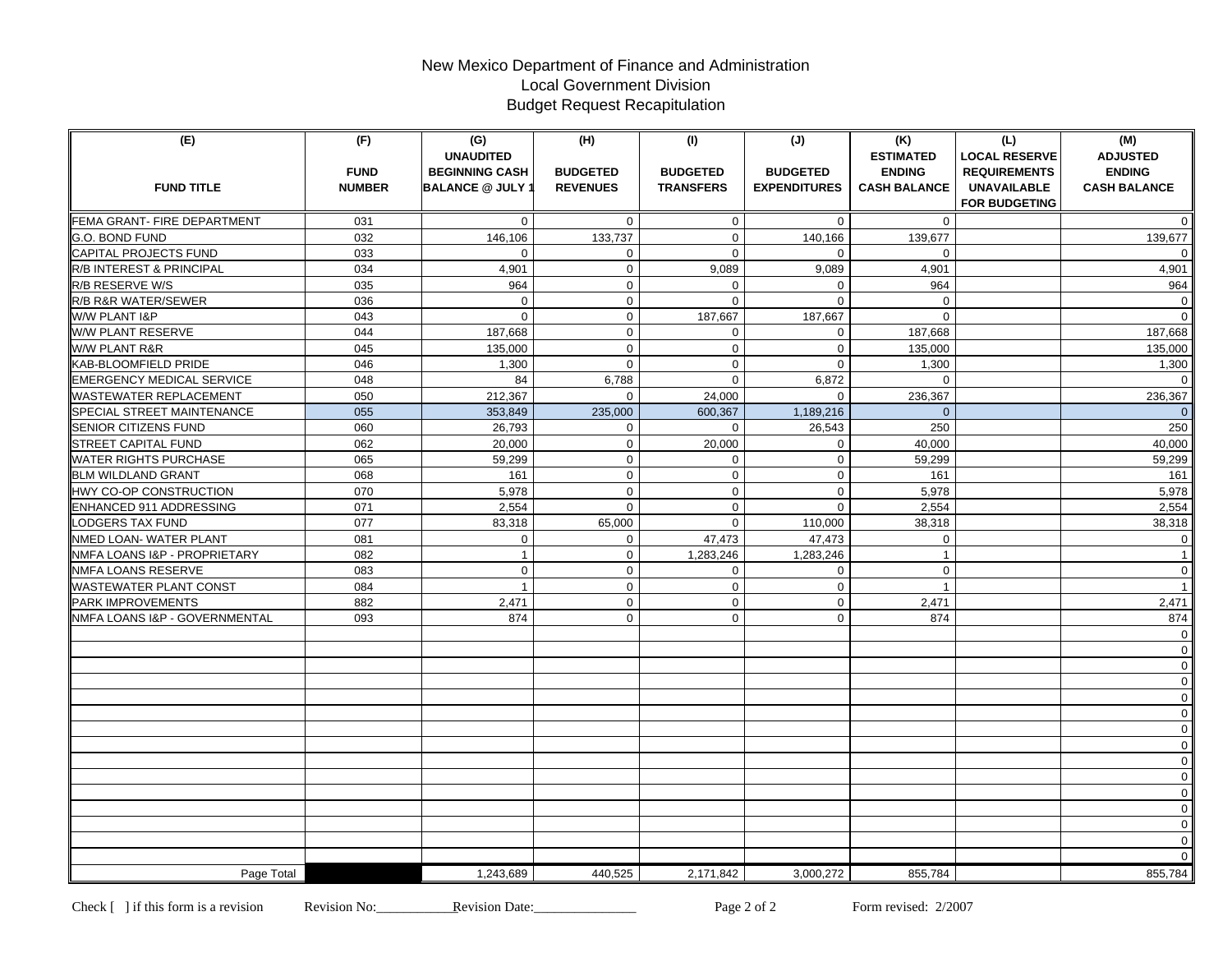### **City of Bloomfield Bonded Debt**

| FY 2018-2019                               | (B)          | $\overline{C}$                                | (D)            | (E)                         | (F)   | UNREDEEMED            | $\overline{(G)}$ | (H)<br><b>PRINCIPAL</b>    | $\overline{(\mathsf{I})}$<br><b>INTEREST</b> |             |
|--------------------------------------------|--------------|-----------------------------------------------|----------------|-----------------------------|-------|-----------------------|------------------|----------------------------|----------------------------------------------|-------------|
|                                            | DATE OF      |                                               | <b>AMOUNT</b>  | <b>AMOUNT</b>               |       | <b>MATUREDMATURED</b> |                  | Due this year              | Due this Year                                | <b>FUND</b> |
| PURPOSE OF BOND                            | <b>ISSUE</b> | <b>ORIGINAL ISSUE</b>                         | <b>RETIRED</b> | OUTSTANDING                 |       | RATE COUPON BOND      |                  |                            |                                              |             |
| 2005 G.O. Bond                             | 2/2005       | $$1,600,000.00$ $$1,210,000.00$               |                | 390,000.00<br>$\sqrt[6]{2}$ | 4.10% |                       |                  | \$                         | 125,000.00 \$ 18,760.00                      | 032         |
| Remodel fire station & expand City<br>Hall |              |                                               |                |                             |       |                       |                  |                            |                                              |             |
|                                            |              |                                               |                |                             |       |                       |                  |                            |                                              |             |
|                                            |              |                                               |                |                             |       |                       |                  |                            |                                              |             |
|                                            |              |                                               |                |                             |       |                       |                  |                            |                                              |             |
|                                            |              |                                               |                |                             |       |                       |                  |                            |                                              |             |
|                                            |              |                                               |                |                             |       |                       |                  |                            |                                              |             |
|                                            |              |                                               |                |                             |       |                       |                  |                            |                                              |             |
|                                            |              |                                               |                |                             |       |                       |                  |                            |                                              |             |
|                                            |              |                                               |                |                             |       |                       |                  |                            |                                              |             |
|                                            |              |                                               |                |                             |       |                       |                  |                            |                                              |             |
|                                            |              |                                               |                |                             |       |                       |                  |                            |                                              |             |
|                                            |              |                                               |                |                             |       |                       |                  |                            |                                              |             |
| <b>GRAND TOTALS</b>                        |              | $$1,600,000.00$ $$1,210,000.00$ $$390,000.00$ |                |                             |       |                       |                  | $$125,000.00$ $$18,760.00$ |                                              |             |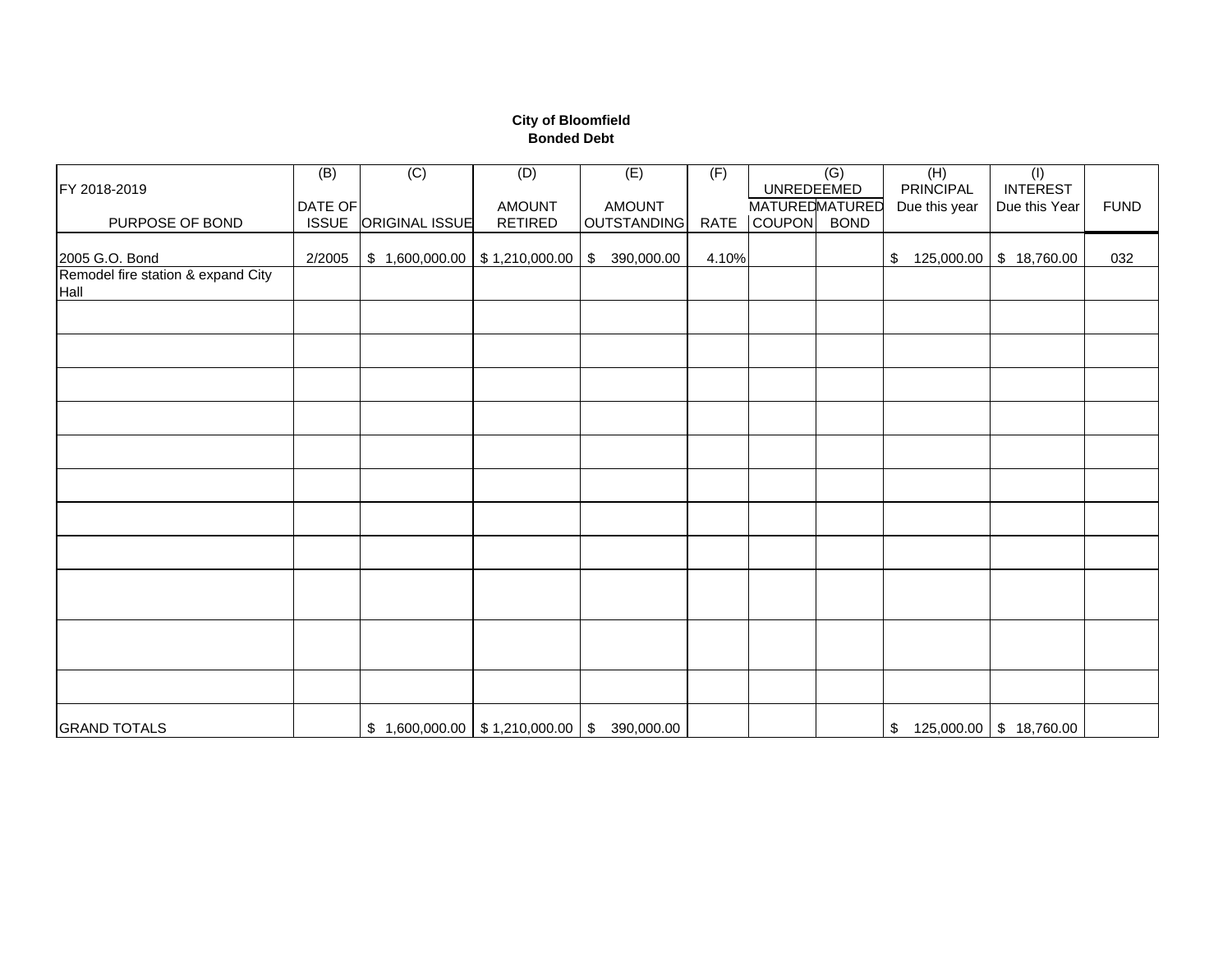#### **City of Bloomfield Schedule of Other Debt 2018-2019**

|                                  | Date of    | Original             | Total                                    | <b>Budgeted</b> |          | <b>Budgeted</b>                 |     | <b>Budgeted</b> |            |                 |                                  |
|----------------------------------|------------|----------------------|------------------------------------------|-----------------|----------|---------------------------------|-----|-----------------|------------|-----------------|----------------------------------|
| Purpose and Type of Loan         | Loan       | Amount               | Loan                                     | Principal       |          | Interest                        |     | Admin           | Maturity   |                 |                                  |
|                                  |            | of Loan              | Outstanding                              | Payment         |          | Payment                         |     | Fees            | Date       | Fund            | <b>Pledged Revenues</b>          |
| W/W Plant Loan- NMED             | 04/30/2006 | \$<br>$2,792,005$ \$ | $1,317,362$ \$                           | $148,146$ \$    |          | $39,521$ \$                     |     |                 | 04/03/2026 | 43              |                                  |
| SW Bldg Loan- NMFA               | 11/1/2005  | \$<br>$216,218$ \$   | $96,051$ \$                              |                 |          | $3,964$ \$                      |     | 240             | 05/01/2025 | $\overline{82}$ |                                  |
| Water Plant Loan- NMFA           | 09/30/2006 | \$<br>$3,737,000$ \$ | 1,912,682 \$                             | $200,113$ \$    |          | $33,472$ \$                     |     | 4,782           | 05/01/2027 | 82              |                                  |
| Water Plant Loan- NMED           | 4/11/2007  | \$<br>$500,000$ \$   | $261,674$ \$                             | $25,758$ \\$    |          | $7,850$ \$                      |     |                 | 04/11/2027 | 81              |                                  |
| Water Plant Loan- NMFA/WTB       | 2/9/2007   | \$<br>$87,500$ \ \$  | $36,875$ \$                              | $4,569$ \$      |          |                                 | \$  | 92              | 06/01/2026 | 82              |                                  |
| Ref Loan Rev Bonds- NMFA         | 10/27/2006 | \$<br>$528,051$ \$   | $28,912$ \$                              | $7,851$ \$      |          |                                 |     | 72              | 05/01/2022 | 34              |                                  |
| Water Storage Tank - WTB         | 6/1/2011   | \$<br>$220,000$ \$   | $133,316$ \$                             | $10,958$ \$     |          |                                 | \$  | 333             | 06/01/2030 | 82              | <b>Water/Sewer Revenues</b>      |
| Water Rights Loan- NMED          | 7/3/2008   | \$<br>$206,278$ \$   | $118,272$ \$                             | $10,317$ \$     |          | $3,548$ \$                      |     |                 | 02/13/2028 | 81              |                                  |
| N Heights W/L-NMFA/WTB           | 6/1/2009   | \$<br>$60,000$ \$    | $30,903$ \$                              | $3,056$ \$      |          |                                 | -\$ | 77              | 06/01/2028 | 82              |                                  |
| Regional Water Proj - WTB        | 6/1/2011   | \$<br>$55,000$ \$    | $33,329$ \$                              | $2,739$ \$      |          |                                 | \$  | 83              | 06/01/2030 | 82              |                                  |
| Hwy 64-WTB                       | 7/1/2011   | \$<br>$240,000$ \$   | 157,360 \$                               | $11,924$ \$     |          |                                 | \$  | 393             | 07/01/2031 | 82              |                                  |
| Raw Water Source - WTB           | 1/6/2017   | \$                   | $53,280$ \$                              |                 |          |                                 | \$  | 320             | 06/01/2038 | 82              |                                  |
| <b>Water Line- Aztec</b>         | 7/1/2009   | \$<br>687,900 \$     | 442,076 \$                               | $32,928$ \$     |          | $16,272$ \$                     |     |                 | 06/30/2029 | 02              |                                  |
| Fire Dept Refunding-NMFA         | 4/20/2012  | \$                   | $1,083,670$ \$                           | 85,760          | \$       | $36,366$ \ \$                   |     |                 | 04/01/2029 | 82              |                                  |
| PD Refi / Landscape / EPC - NMFA | 7/17/2015  | \$<br>$9,009,000$ \$ | 8,334,750 \$                             | 483,583         | \$       | $223,911$ \$                    |     | 8,335           | 06/01/2033 | 82              | Capital Outlay and Municipal GRT |
| Fiber Optics - NMFA              | 9/1/2015   | \$<br>$535,998$ \$   | $467,437$ \$                             | 32,694          | <b>S</b> |                                 |     | 466             | 06/01/2033 | 82              |                                  |
| Hwy 64- NMFA                     | 7/1/2011   | \$<br>$1,426,075$ \$ | $1,015,719$ \$                           | $62,406$ \ \$   |          | $43,501$ \ \$                   |     |                 | 07/01/2031 | 82              | Infrastructure GRT               |
| Street Sweeper - KS State Bank   | 1/1/2016   | \$<br>$195,336$ \$   | $102,041$ \$                             | $39,723$ \$     |          | $3,014$ \$                      |     |                 | 12/01/2020 | 55              | <b>Street Maintenance Fund</b>   |
| Server Lease - KS State Bank     | 12/28/2016 | \$                   | $5,878$ \$                               | $4,070$ \$      |          | $366$ $\overline{\phantom{1}8}$ |     |                 | 11/28/2019 | 01              | <b>Municipal GRT</b>             |
| Total for all loans and leases   |            | \$                   | 22,141,399 \$ 15,631,587 \$ 1,181,063 \$ |                 |          | 427,592 \$                      |     | 15,193          |            |                 |                                  |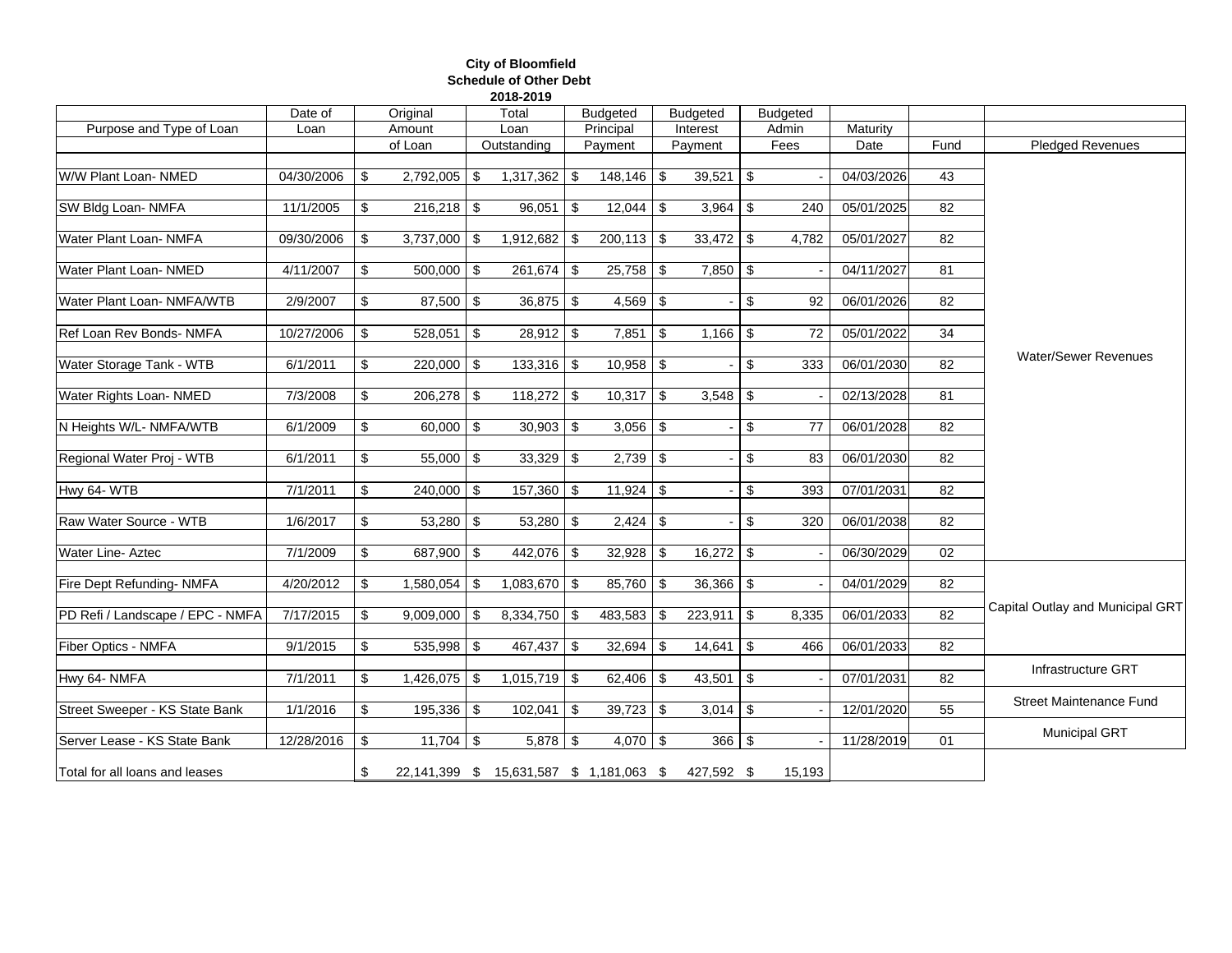City of Bloomfield, NM For Fiscal: 2018-2019 Period Ending: 06/30/2019

|                                        |                                             | 2016-2017    | 2017-2018    | 2018-2019       |
|----------------------------------------|---------------------------------------------|--------------|--------------|-----------------|
| <b>Account Number</b>                  | <b>Account Name</b>                         | 2016-2017    | 2017-2018    | 2018-2019 Final |
| Fund: 001 - GENERAL FUND               |                                             |              |              |                 |
| Revenue                                |                                             |              |              |                 |
| Department: 00 - NON DEPARTMENTAL      |                                             |              |              |                 |
| Category: 300 - TAX REVENUES           |                                             |              |              |                 |
| 001-00-30010                           | <b>PROPERTY TAX</b>                         | 940,368.00   | 906,046.00   | 870,030.00      |
| 001-00-30021                           | <b>FRANCHISE TAX TV</b>                     | 40,000.00    | 40,000.00    | 42,000.00       |
| 001-00-30022                           | <b>FRANCHISE TAX ELECTRIC</b>               | 220,000.00   | 230,000.00   | 210,000.00      |
| 001-00-30023                           | <b>FRANCHISE TAX GAS</b>                    | 35,000.00    | 35,000.00    | 34,000.00       |
| 001-00-30024                           | <b>FRANCHISE TAX TELEPHONE</b>              | 10,000.00    | 12,000.00    | 12,000.00       |
| 001-00-30025                           | GROSS REC TAX 1.375                         | 2,405,000.00 | 2,400,740.00 | 2,706,000.00    |
| 001-00-30026                           | <b>EMERGENCY SERV GRT .125</b>              | 211,000.00   | 207,480.00   | 204,000.00      |
|                                        | Total Category: 300 - TAX REVENUES:         | 3,861,368.00 | 3,831,266.00 | 4,078,030.00    |
| Category: 320 - LICENSES & PERMITS     |                                             |              |              |                 |
| 001-00-32010                           | <b>LIQUOR LICENSES</b>                      | 1,250.00     | 1,250.00     | 1,250.00        |
| 001-00-32030                           | <b>DOG LICENSES</b>                         | 50.00        | 50.00        | 50.00           |
|                                        | PAVING CUTS                                 | 150.00       | 150.00       | 100.00          |
| 001-00-32040<br>001-00-32050           |                                             |              |              |                 |
|                                        | <b>BUSINESS LICENSES</b>                    | 15,000.00    | 15,000.00    | 15,000.00       |
| 001-00-36013                           | <b>SIGN PERMITS</b>                         | 500.00       | 500.00       | 300.00          |
| 001-00-36042                           | <b>IS SUBDIV REVIEW</b>                     | 500.00       | 200.00       | 0.00            |
| 001-00-36043                           | OS SUBDIV REVIEW                            | 500.00       | 100.00       | 0.00            |
| 001-00-36052                           | <b>ZONING CHANGE FEES</b>                   | 300.00       | 300.00       | 300.00          |
| 001-00-36071                           | MOBILE HOME TRANSPORT FEE                   | 500.00       | 500.00       | 500.00          |
|                                        | Total Category: 320 - LICENSES & PERMITS:   | 18,750.00    | 18,050.00    | 17,500.00       |
| Category: 330 - STATE SHARED TAXES     |                                             |              |              |                 |
| 001-00-33020                           | <b>AUTO LICENSE DIST 40%</b>                | 25,000.00    | 27,000.00    | 32,000.00       |
| 001-00-33030                           | <b>AUTO LICENSE DIST 60%</b>                | 9,500.00     | 10,500.00    | 14,000.00       |
| 001-00-33050                           | GROSS REC. TAX 1.225                        | 2,270,000.00 | 2,348,280.00 | 2,117,000.00    |
|                                        | Total Category: 330 - STATE SHARED TAXES:   | 2,304,500.00 | 2,385,780.00 | 2,163,000.00    |
| Category: 340 - CHARGES FOR SERVICES   |                                             |              |              |                 |
| 001-00-34010                           | MVD ADM. FEES                               | 29,000.00    | 27,000.00    | 25,000.00       |
| 001-00-34011                           | MVD ID, REG, TITLES                         | 110,000.00   | 110,000.00   | 105,000.00      |
| 001-00-34012                           | POOL ADMISSIONS                             | 100,000.00   | 90,000.00    | 75,000.00       |
| 001-00-34020                           | POOL PROGRAMS                               | 7,000.00     | 7,000.00     | 5,500.00        |
| 001-00-34021                           | POOL CONCESSIONS                            | 21,000.00    | 17,000.00    | 1,500.00        |
| 001-00-34024                           | <b>MVD TRANSACTION FEES</b>                 | 90,000.00    | 95,000.00    | 90,000.00       |
| 001-00-34025                           | FITNESS CENTER MEMBERSHIP                   | 9,000.00     | 40,000.00    | 40,000.00       |
| 001-00-34040                           | <b>CULTURAL CENTER RENTALS</b>              | 2,100.00     | 6,000.00     | 7,500.00        |
|                                        | Total Category: 340 - CHARGES FOR SERVICES: | 368,100.00   | 392,000.00   | 349,500.00      |
|                                        |                                             |              |              |                 |
| Category: 350 - COURT FINES            |                                             |              |              |                 |
| 001-00-35010                           | <b>COURT FINES</b>                          | 110,000.00   | 100,000.00   | 75,000.00       |
| 001-00-35015                           | <b>CORRECTION FEES</b>                      | 20,000.00    | 22,000.00    | 25,000.00       |
|                                        | Total Category: 350 - COURT FINES:          | 130,000.00   | 122,000.00   | 100,000.00      |
| Category: 360 - MISCELLANEOUS REVENUES |                                             |              |              |                 |
| 001-00-36010                           | INTEREST ON INVESTMENTS                     | 50.00        | 50.00        | 50.00           |
| 001-00-36017                           | POOL DONATIONS                              | 300.00       | 300.00       | 300.00          |
| 001-00-36030                           | ADMIN FEE SOLID WASTE                       | 30,000.00    | 30,000.00    | 30,000.00       |
| 001-00-36044                           | <b>LIBRARY FINES</b>                        | 1,400.00     | 1,400.00     | 1,400.00        |
| 001-00-36045                           | <b>BOOK REPLACEMENT INCOME</b>              | 4,000.00     | 4,000.00     | 4,000.00        |
| 001-00-36048                           | SUBSTANCE FEES COURT                        | 900.00       | 900.00       | 1,000.00        |
| 001-00-36049                           | PREVENTION LAB FEES                         | 900.00       | 900.00       | 900.00          |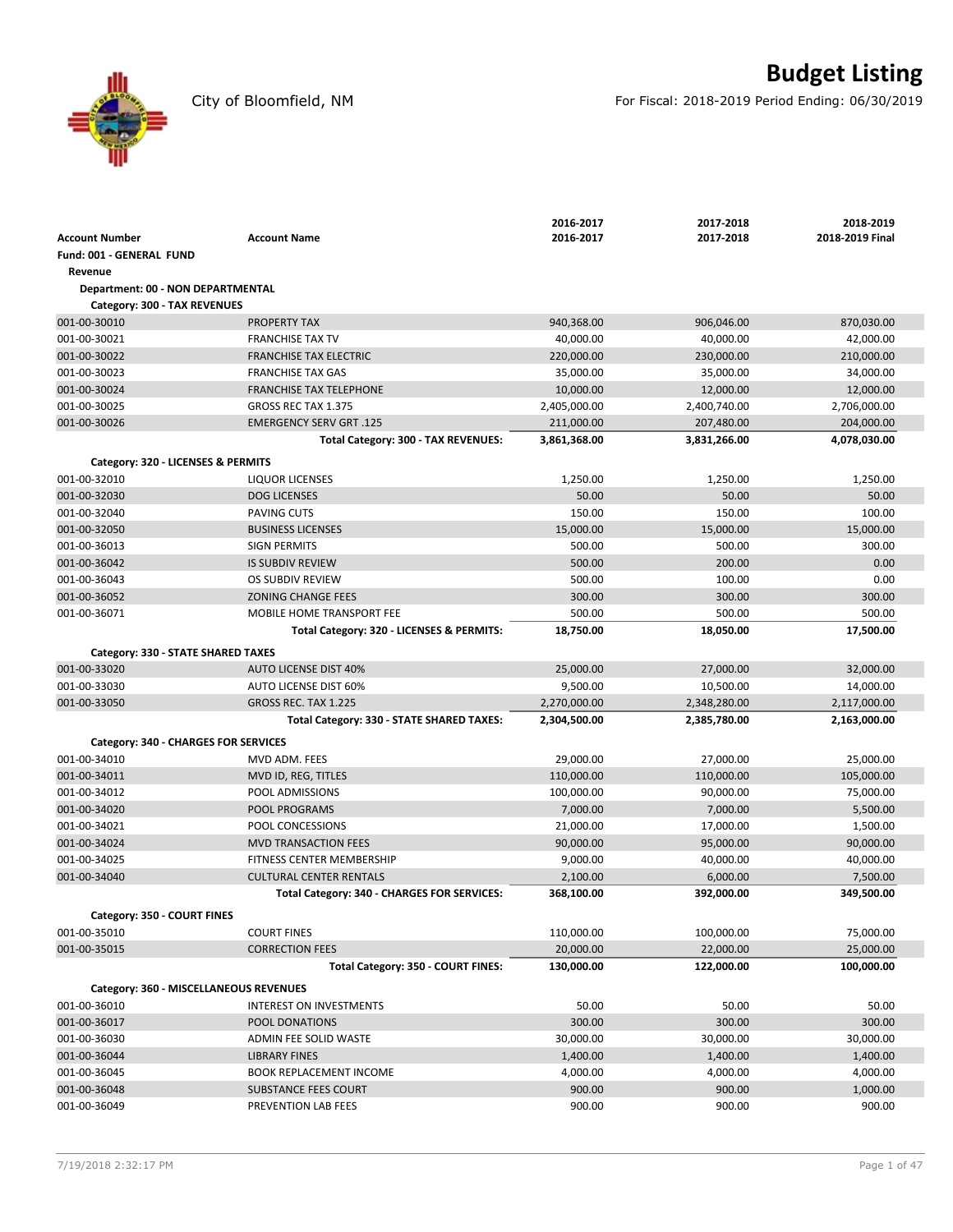|                                    |                                                 | 2016-2017     | 2017-2018     | 2018-2019       |
|------------------------------------|-------------------------------------------------|---------------|---------------|-----------------|
| <b>Account Number</b>              | <b>Account Name</b>                             | 2016-2017     | 2017-2018     | 2018-2019 Final |
| 001-00-36050                       | <b>MISC. REVENUES</b>                           | 5,000.00      | 5,000.00      | 5,000.00        |
| 001-00-36051                       | <b>DWI LAB FEES</b>                             | 1,000.00      | 1,000.00      | 600.00          |
| 001-00-36056                       | <b>RETURNED CHECK CHARGES</b>                   | 100.00        | 100.00        | 100.00          |
| 001-00-36060                       | SALES OBSOLETE EQUIPMENT                        | 5,800.00      | 2,000.00      | 0.00            |
|                                    | Total Category: 360 - MISCELLANEOUS REVENUES:   | 49,450.00     | 45,650.00     | 43,350.00       |
|                                    | Category: 370 - GRANTS AND CONTRIBUTIONS        |               |               |                 |
| 001-00-37002                       | <b>STATE CONTRIBUTION</b>                       | 48,000.00     | 0.00          | 0.00            |
| 001-00-37004                       | <b>CONT FROM COUNTY</b>                         | 5,000.00      | 5,000.00      | 5,000.00        |
| 001-00-37005                       | <b>CONT FROM SMALL CITIES</b>                   | 90.000.00     | 90,000.00     | 90,000.00       |
| 001-00-37006                       | CONT FROM CO-LIBRARY                            | 0.00          | 8,500.00      | 5,000.00        |
| 001-00-37009                       | CONT FROM CUST/PUBLIC                           | 20,000.00     | 10,000.00     | 6,000.00        |
| 001-00-37012                       | CONT FROM DWI TASK FORCE                        | 35,000.00     | 1,550.00      | 1,550.00        |
| 001-00-37019                       | <b>CONT FEDERAL</b>                             | 11,000.00     | 11,000.00     | 0.00            |
| 001-00-37020                       | CONT FROM STATE SEAT BELT                       | 1,500.00      | 3,800.00      | 3,800.00        |
| 001-00-37035                       | <b>CONT FROM SCHOOL OFFICER</b>                 | 42,000.00     | 42,000.00     | 42,000.00       |
| 001-00-37037                       | STATE TRAFFIC ENFORCEMENT                       | 10,000.00     | 1,550.00      | 1,550.00        |
| 001-00-37043                       | <b>CONT COURT AUTOMATION</b>                    | 5,000.00      | 5,900.00      | 10,500.00       |
| 001-00-37054                       | <b>REGION II NARCOTICS REIMB</b>                | 6,000.00      | 4,000.00      | 6,000.00        |
| 001-00-37068                       | CONT UNDER AGE DRINKING                         | 2,500.00      | 0.00          | 0.00            |
| 001-00-37081                       | CONT CDWI (COMMUNITY)                           | 3,000.00      | 3,000.00      | 2,000.00        |
|                                    | Total Category: 370 - GRANTS AND CONTRIBUTIONS: | 279,000.00    | 186,300.00    | 173,400.00      |
|                                    | Category: 385 - TRANSFER TO OTHER FUNDS         |               |               |                 |
| 001-00-38519                       | TRANS TO NMFA LOANS I&P                         | $-689,826.00$ | $-595,170.00$ | $-618,663.00$   |
| 001-00-38555                       | <b>TRANS TO SPEC STREET</b>                     | $-421,912.00$ | $-422,586.00$ | -431,975.00     |
|                                    | Total Category: 385 - TRANSFER TO OTHER FUNDS:  | -1,111,738.00 | -1,017,756.00 | -1,050,638.00   |
|                                    | Total Department: 00 - NON DEPARTMENTAL:        | 5,899,430.00  | 5,963,290.00  | 5,874,142.00    |
|                                    | <b>Total Revenue:</b>                           | 5,899,430.00  | 5,963,290.00  | 5,874,142.00    |
| Expense                            |                                                 |               |               |                 |
| Department: 30 - ADMINISTRATION    |                                                 |               |               |                 |
| Category: 410 - PERSONNEL SERVICES |                                                 |               |               |                 |
| 001-30-41010-0                     | <b>SALARIES</b>                                 | 121,123.00    | 115,943.00    | 98,910.00       |
| 001-30-41011-0                     | <b>FICA</b>                                     | 9,086.00      | 8,690.00      | 7,567.00        |
| 001-30-41012-0                     | RETIREMENT                                      | 10,373.00     | 9,879.00      | 5,491.00        |
| 001-30-41013-0                     | HOSPITAL INS.                                   | 41,865.00     | 29,652.00     | 9,341.00        |
| 001-30-41014-0                     | <b>UNEMPLOYMENT</b>                             | 826.00        | 182.00        | 247.00          |
| 001-30-41015-0                     | <b>WORKER'S COMPENSATION</b>                    | 611.00        | 286.00        | 264.00          |
| 001-30-41016-0                     | <b>RETIREE HEALTH INS.</b>                      | 1,872.00      | 1,869.00      | 1,150.00        |
|                                    | Total Category: 410 - PERSONNEL SERVICES:       | 185,756.00    | 166,501.00    | 122,970.00      |
| Category: 421 - OPERATING EXPENSES |                                                 |               |               |                 |
| 001-30-42121-0                     | <b>OUTSIDE SERVICES</b>                         | 38,500.00     | 36,000.00     | 25,400.00       |
| 001-30-42122-0                     | MEMBERSHIP & DUES (GF)                          | 15,500.00     | 15,500.00     | 12,500.00       |
| 001-30-42123-0                     | <b>MATERIALS &amp; SUPPLIES</b>                 | 9,000.00      | 9,000.00      | 3,000.00        |
| 001-30-42140-0                     | <b>TRAVEL &amp; TRAINING</b>                    | 7,000.00      | 4,000.00      | 4,000.00        |
| 001-30-42170-0                     | TELEPHONE EXP.GEN FUND                          | 5,500.00      | 8,550.00      | 8,200.00        |
| 001-30-42180-0                     | INSURANCE EXP. GEN FUND                         | 70,000.00     | 74,400.00     | 79,550.00       |
| 001-30-42189-0                     | LEGAL FEES GEN FUND                             | 0.00          | 0.00          | 233,333.00      |
| 001-30-42191-0                     | AUDIT EXPENSE G.F.                              | 11,400.00     | 10,100.00     | 9,140.00        |
|                                    | Total Category: 421 - OPERATING EXPENSES:       | 156,900.00    | 157,550.00    | 375,123.00      |
| Category: 424 - OPERATING EXPENSES |                                                 |               |               |                 |
| 001-30-42447-0                     | RETIREE HEALTH EXPENSE                          | 20,410.00     | 0.00          | 0.00            |
|                                    | Total Category: 424 - OPERATING EXPENSES:       | 20,410.00     | 0.00          | 0.00            |
|                                    |                                                 |               |               |                 |
|                                    | Total Department: 30 - ADMINISTRATION:          | 363,066.00    | 324,051.00    | 498,093.00      |
| Department: 31 - JUDICIAL          |                                                 |               |               |                 |
| Category: 410 - PERSONNEL SERVICES |                                                 |               |               |                 |
| 001-31-41010-0                     | <b>SALARIES</b>                                 | 92,772.00     | 92,501.00     | 93,898.00       |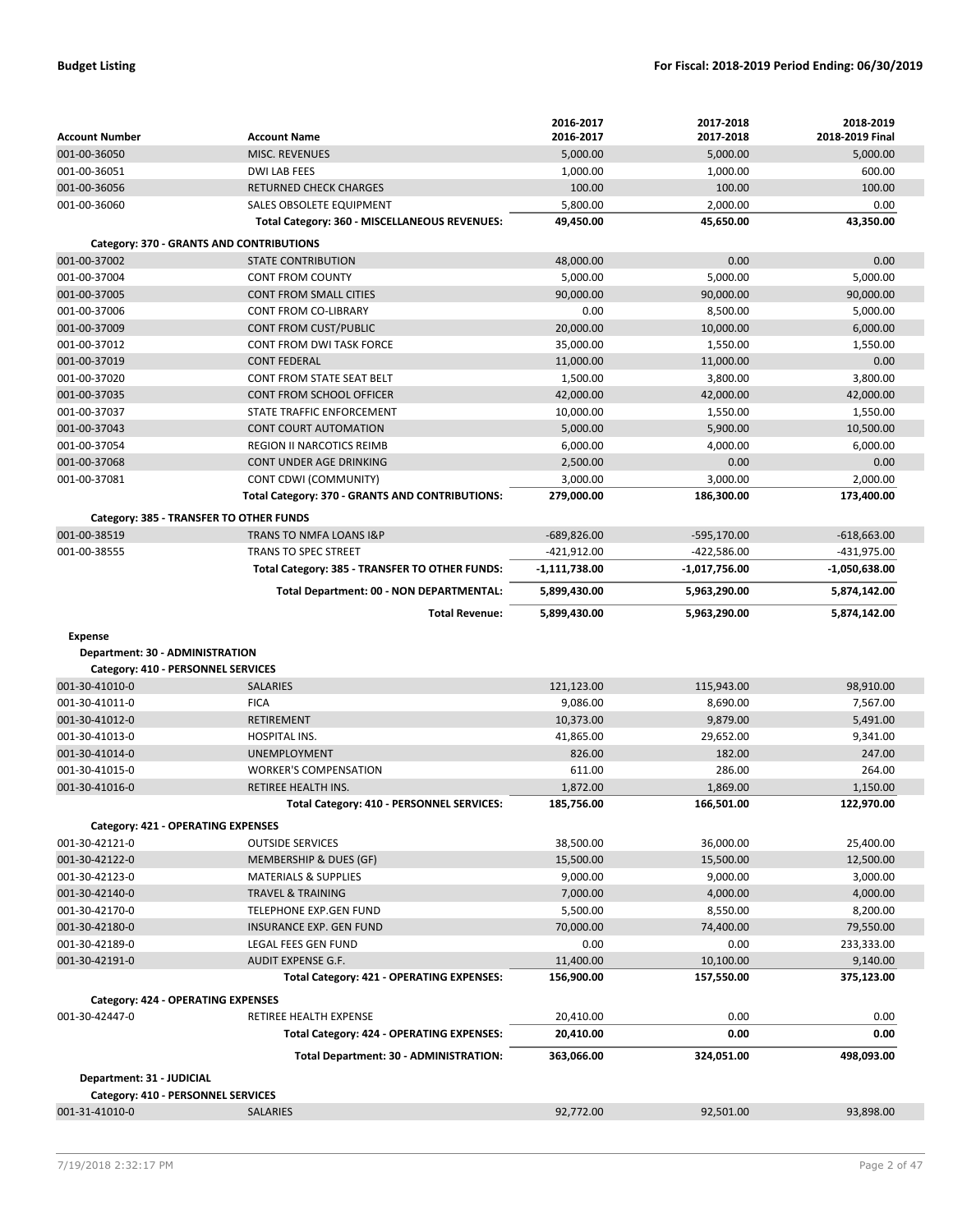|                                           |                                           | 2016-2017  | 2017-2018  | 2018-2019       |
|-------------------------------------------|-------------------------------------------|------------|------------|-----------------|
| <b>Account Number</b>                     | <b>Account Name</b>                       | 2016-2017  | 2017-2018  | 2018-2019 Final |
| 001-31-41011-0                            | <b>FICA</b>                               | 7,097.00   | 7,076.00   | 7,183.00        |
| 001-31-41012-0                            | <b>RETIREMENT</b>                         | 6,281.00   | 6,255.00   | 8,776.00        |
| 001-31-41013-0                            | HOSPITAL INS.                             | 0.00       | 6,786.00   | 100.00          |
| 001-31-41014-0                            | <b>UNEMPLOYMENT</b>                       | 1,189.00   | 292.00     | 395.00          |
| 001-31-41015-0                            | <b>WORKER'S COMPENSATION</b>              | 472.00     | 273.00     | 254.00          |
| 001-31-41016-0                            | RETIREE HEALTH INS.                       | 1,315.00   | 1,310.00   | 1,838.00        |
|                                           | Total Category: 410 - PERSONNEL SERVICES: | 109,126.00 | 114,493.00 | 112,444.00      |
| Category: 421 - OPERATING EXPENSES        |                                           |            |            |                 |
| 001-31-42121-0                            | <b>OUTSIDE SERVICES</b>                   | 9,400.00   | 6,500.00   | 1,500.00        |
| 001-31-42122-0                            | MEMBERSHIP & DUES (GF)                    | 270.00     | 200.00     | 200.00          |
| 001-31-42123-0                            | <b>MATERIALS &amp; SUPPLIES</b>           | 1,700.00   | 1,700.00   | 1,700.00        |
| 001-31-42127-0                            | CRIME LAB FEES(DWI)                       | 2,000.00   | 3,000.00   | 3,000.00        |
| 001-31-42129-0                            | <b>COPIER MAINTENANCE</b>                 | 600.00     | 1,600.00   | 1,600.00        |
| 001-31-42140-0                            | <b>TRAVEL &amp; TRAINING</b>              | 1,400.00   | 700.00     | 4,000.00        |
| 001-31-42150-0                            | <b>OFFICE SUPPLIES</b>                    | 800.00     | 800.00     | 800.00          |
|                                           | Total Category: 421 - OPERATING EXPENSES: | 16,170.00  | 14,500.00  | 12,800.00       |
| Category: 422 - MAINTENANCE               |                                           |            |            |                 |
| 001-31-42228-0                            | SOFTWARE SUPPORT SERVICES                 | 4,200.00   | 4,200.00   | 4,200.00        |
|                                           | Total Category: 422 - MAINTENANCE:        | 4,200.00   | 4,200.00   | 4,200.00        |
| Category: 424 - OPERATING EXPENSES        |                                           |            |            |                 |
| 001-31-42411-0                            | <b>PRISONER CARE</b>                      | 90,000.00  | 100,000.00 | 100,000.00      |
|                                           | Total Category: 424 - OPERATING EXPENSES: | 90,000.00  | 100,000.00 | 100,000.00      |
|                                           |                                           |            |            |                 |
| Category: 460 - CAPITAL EQUIPMENT         |                                           |            |            |                 |
| 001-31-46006-0                            | <b>CAPITAL EQUIP</b>                      | 0.00       | 0.00       | 4,500.00        |
|                                           | Total Category: 460 - CAPITAL EQUIPMENT:  | 0.00       | 0.00       | 4,500.00        |
|                                           | Total Department: 31 - JUDICIAL:          | 219,496.00 | 233,193.00 | 233,944.00      |
| Department: 32 - FINANCE                  |                                           |            |            |                 |
| Category: 410 - PERSONNEL SERVICES        |                                           |            |            |                 |
| 001-32-41010-0                            | <b>SALARIES</b>                           | 230,494.83 | 220,805.00 | 147,768.00      |
| 001-32-41011-0                            | <b>FICA</b>                               | 17,633.33  | 16,892.00  | 11,304.00       |
| 001-32-41012-0                            | RETIREMENT                                | 21,058.58  | 21,087.00  | 14,032.00       |
| 001-32-41013-0                            | <b>HOSPITAL INS.</b>                      | 39,632.00  | 45,366.00  | 38,205.00       |
| 001-32-41014-0                            | <b>UNEMPLOYMENT</b>                       | 2,121.00   | 474.00     | 435.00          |
| 001-32-41015-0                            | <b>WORKER'S COMPENSATION</b>              | 1,103.72   | 611.00     | 357.00          |
| 001-32-41016-0                            | RETIREE HEALTH INS.                       | 4,410.16   | 4,416.00   | 2,938.00        |
|                                           | Total Category: 410 - PERSONNEL SERVICES: | 316,453.62 | 309,651.00 | 215,039.00      |
| <b>Category: 421 - OPERATING EXPENSES</b> |                                           |            |            |                 |
| 001-32-42121-0                            | <b>OUTSIDE SERVICES</b>                   | 4,400.00   | 8,500.00   | 6,000.00        |
| 001-32-42122-0                            | MEMBERSHIP & DUES (GF)                    | 1,000.00   | 1,000.00   | 1,000.00        |
| 001-32-42123-0                            | <b>MATERIALS &amp; SUPPLIES</b>           | 10,000.00  | 6,000.00   | 3,000.00        |
| 001-32-42129-0                            | <b>COPIER MAINTENANCE</b>                 | 9,000.00   | 9,300.00   | 10,000.00       |
| 001-32-42130-0                            | PRINTING & ADVERTISING                    | 500.00     | 0.00       | 0.00            |
| 001-32-42140-0                            | <b>TRAVEL &amp; TRAINING</b>              | 700.00     | 500.00     | 500.00          |
| 001-32-42150-0                            | <b>OFFICE SUPPLIES</b>                    | 4,000.00   | 4,000.00   | 4,000.00        |
| 001-32-42151-0                            | POSTAGE EXPENSE                           | 12,000.00  | 12,000.00  | 12,000.00       |
| 001-32-42160-0                            | <b>UTILITIES</b>                          | 49,000.00  | 49,000.00  | 49,000.00       |
| 001-32-42165-0                            | <b>CELL PHONES/PAGERS</b>                 | 2,100.00   | 1,500.00   | 1,000.00        |
| 001-32-42193-0                            | ADM FEE PROPERTY TAXES                    | 8,136.00   | 9,061.00   | 8,700.00        |
|                                           | Total Category: 421 - OPERATING EXPENSES: | 100,836.00 | 100,861.00 | 95,200.00       |
| Category: 422 - MAINTENANCE               |                                           |            |            |                 |
| 001-32-42208-0                            | <b>NWS SOFTWARE SUPPORT</b>               | 17,500.00  | 15,000.00  | 15,600.00       |
| 001-32-42221-0                            | <b>GASOLINE EXPENSE</b>                   | 2,600.00   | 1,000.00   | 1,000.00        |
| 001-32-42240-0                            | EQUIPMENT MAINTENANCE                     | 500.00     | 0.00       | 0.00            |
|                                           | Total Category: 422 - MAINTENANCE:        | 20,600.00  | 16,000.00  | 16,600.00       |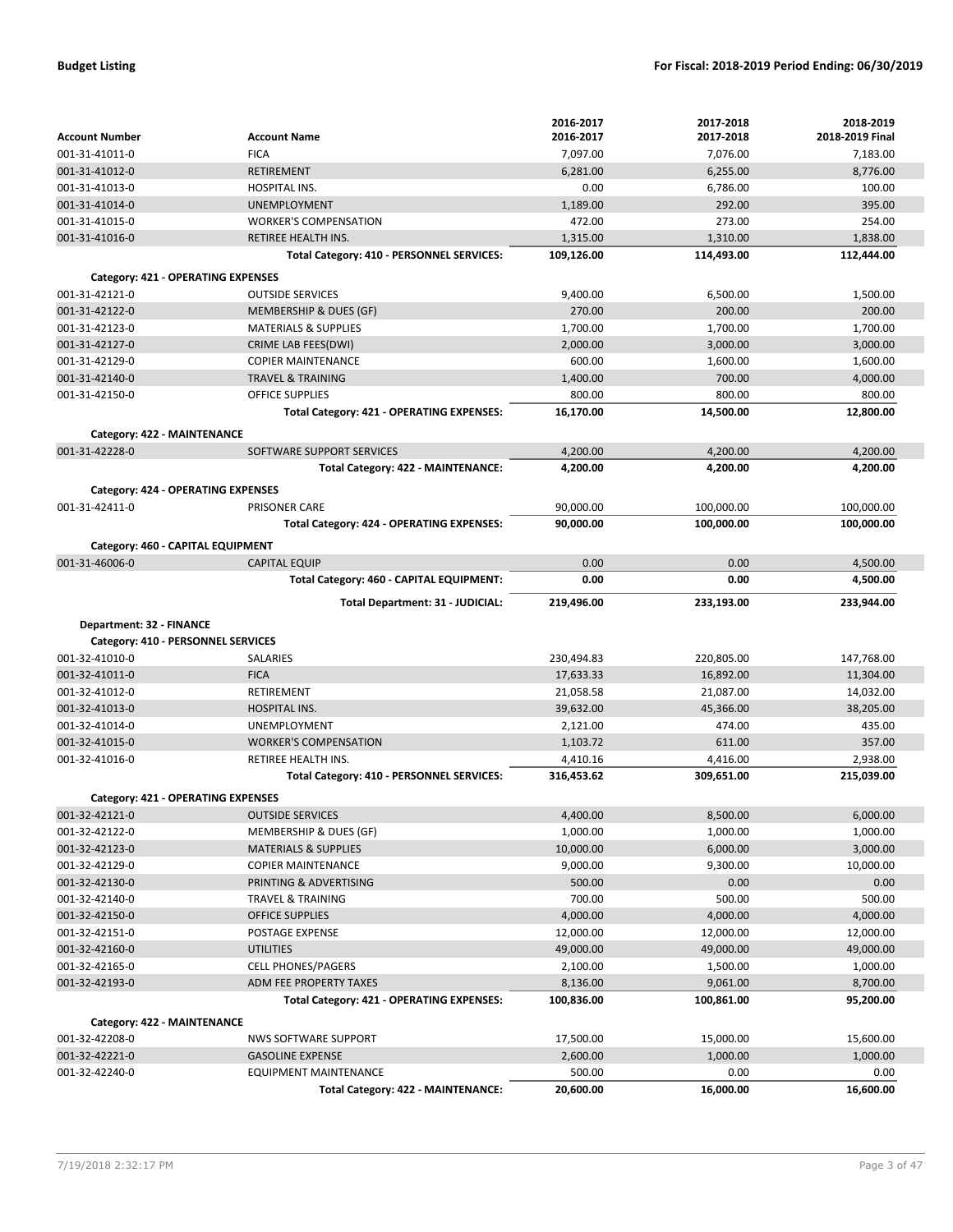|                                                      |                                           | 2016-2017    | 2017-2018    | 2018-2019       |
|------------------------------------------------------|-------------------------------------------|--------------|--------------|-----------------|
| <b>Account Number</b>                                | <b>Account Name</b>                       | 2016-2017    | 2017-2018    | 2018-2019 Final |
| Category: 460 - CAPITAL EQUIPMENT                    |                                           |              |              |                 |
| 001-32-46006-0                                       | <b>CAPITAL EQUIP</b>                      | 16,210.00    | 16,210.00    | 0.00            |
|                                                      | Total Category: 460 - CAPITAL EQUIPMENT:  | 16,210.00    | 16,210.00    | 0.00            |
|                                                      | <b>Total Department: 32 - FINANCE:</b>    | 454,099.62   | 442,722.00   | 326,839.00      |
| Department: 33 - POLICE DEPT.                        |                                           |              |              |                 |
| Category: 410 - PERSONNEL SERVICES                   |                                           |              |              |                 |
| 001-33-41005-0                                       | <b>OVERTIME</b>                           | 163,500.00   | 124,000.00   | 124,000.00      |
| 001-33-41008-0                                       | PAY FOR PERFORMANCE SAL.                  | 22,000.00    | 22,000.00    | 22,000.00       |
| 001-33-41010-0                                       | SALARIES                                  | 1,194,686.00 | 1,252,102.00 | 1,197,017.00    |
| 001-33-41011-0                                       | <b>FICA</b>                               | 105.584.00   | 106,955.00   | 102,741.00      |
| 001-33-41012-0                                       | RETIREMENT                                | 233,498.00   | 249,854.00   | 242,144.00      |
| 001-33-41013-0                                       | <b>HOSPITAL INS.</b>                      | 207,778.00   | 215,284.00   | 212,167.00      |
| 001-33-41014-0                                       | <b>UNEMPLOYMENT</b>                       | 9,627.00     | 2,364.00     | 2,795.00        |
| 001-33-41015-0                                       | <b>WORKER'S COMPENSATION</b>              | 62,792.00    | 37,513.00    | 29,607.00       |
| 001-33-41016-0                                       | RETIREE HEALTH INS.                       | 28,180.00    | 29,772.00    | 28,889.00       |
|                                                      | Total Category: 410 - PERSONNEL SERVICES: | 2,027,645.00 | 2,039,844.00 | 1,961,360.00    |
|                                                      |                                           |              |              |                 |
| Category: 421 - OPERATING EXPENSES                   |                                           |              |              |                 |
| 001-33-42121-0                                       | <b>OUTSIDE SERVICES</b>                   | 17,400.00    | 15,400.00    | 15,400.00       |
| 001-33-42122-0                                       | MEMBERSHIP & DUES (GF)                    | 3,000.00     | 4,000.00     | 4,000.00        |
| 001-33-42123-0                                       | <b>MATERIALS &amp; SUPPLIES</b>           | 8.000.00     | 9,500.00     | 9,500.00        |
| 001-33-42128-0                                       | <b>EVIDENCE SUPPLIES</b>                  | 2,000.00     | 2,000.00     | 2,000.00        |
| 001-33-42130-0                                       | PRINTING & ADVERTISING                    | 3,000.00     | 2,500.00     | 2,500.00        |
| 001-33-42140-0                                       | <b>TRAVEL &amp; TRAINING</b>              | 21,000.00    | 25,000.00    | 25,000.00       |
| 001-33-42143-0                                       | <b>CRIME STOPPERS</b>                     | 7,750.00     | 7,750.00     | 7,750.00        |
| 001-33-42150-0                                       | <b>OFFICE SUPPLIES</b>                    | 2,500.00     | 2,000.00     | 2,000.00        |
| 001-33-42155-0                                       | <b>COMPUTER SUPPLIES</b>                  | 3,000.00     | 3,000.00     | 3,000.00        |
| 001-33-42160-0                                       | <b>UTILITIES</b>                          | 44,000.00    | 42,000.00    | 37,500.00       |
| 001-33-42165-0                                       | <b>CELL PHONES</b>                        | 8,400.00     | 8,400.00     | 1,850.00        |
| 001-33-42170-0                                       | <b>TELEPHONE EXP.GEN FUND</b>             | 1,000.00     | 1,500.00     | 1,500.00        |
| 001-33-42180-0                                       | INSURANCE EXP. GEN FUND                   | 40,000.00    | 46,000.00    | 48,800.00       |
|                                                      | Total Category: 421 - OPERATING EXPENSES: | 161,050.00   | 169,050.00   | 160,800.00      |
| Category: 422 - MAINTENANCE                          |                                           |              |              |                 |
| 001-33-42214-0                                       | MOBILE EQ MTN AGREEMENT                   | 0.00         | 8,275.00     | 8,275.00        |
| 001-33-42221-0                                       | <b>GASOLINE EXPENSE</b>                   | 56,000.00    | 53,750.00    | 53,750.00       |
| 001-33-42230-0                                       | <b>BUILDING MAINT.</b>                    | 1,500.00     | 1,500.00     | 1,500.00        |
| 001-33-42240-0                                       | <b>EQUIPMENT MAINTENANCE</b>              | 10,000.00    | 14,000.00    | 14,000.00       |
|                                                      | Total Category: 422 - MAINTENANCE:        | 67,500.00    | 77,525.00    | 77,525.00       |
| Category: 424 - OPERATING EXPENSES                   |                                           |              |              |                 |
| 001-33-42410-0                                       | <b>UNIFORMS</b>                           | 12,250.00    | 12,250.00    | 12,250.00       |
| 001-33-42413-0                                       | ANIMAL CONTROL EXPENSE                    | 500.00       | 500.00       | 0.00            |
| 001-33-42414-0                                       | DOG TAGS                                  | 100.00       | 100.00       | 0.00            |
| 001-33-42415-0                                       | POUND EXPENSE                             | 40,000.00    | 42,000.00    | 47,500.00       |
| 001-33-42416-0                                       | JPA REGION II NARCOTICS                   | 8,000.00     | 8,000.00     | 8,000.00        |
| 001-33-42424-0                                       | <b>SAFETY</b>                             | 2,000.00     | 1,500.00     | 1,500.00        |
| 001-33-42427-0                                       | FOUR WINDS RECOVERY                       | 35,000.00    | 35,000.00    | 0.00            |
| 001-33-42468-0                                       | K-9 EXPENSES                              | 3,000.00     | 3,500.00     | 0.00            |
|                                                      | Total Category: 424 - OPERATING EXPENSES: | 100,850.00   | 102,850.00   | 69,250.00       |
|                                                      | Total Department: 33 - POLICE DEPT.:      | 2,357,045.00 | 2,389,269.00 | 2,268,935.00    |
|                                                      |                                           |              |              |                 |
| Department: 34 - FIRE DEPARTMENT                     |                                           |              |              |                 |
| Category: 410 - PERSONNEL SERVICES<br>001-34-41004-0 | <b>FIRE CALLS</b>                         | 89,776.00    | 100,000.00   | 110,000.00      |
| 001-34-41005-0                                       | <b>OVERTIME</b>                           | 44,000.00    | 44,000.00    | 44,000.00       |
| 001-34-41009-0                                       | AIC & CERTIFICATION PAY                   | 15,450.00    | 18,000.00    | 18,000.00       |
| 001-34-41010-0                                       | <b>SALARIES</b>                           | 343,424.23   | 260,066.00   | 312,814.00      |
| 001-34-41011-0                                       | <b>FICA</b>                               | 37,882.38    | 32,288.00    | 36,468.00       |
|                                                      |                                           |              |              |                 |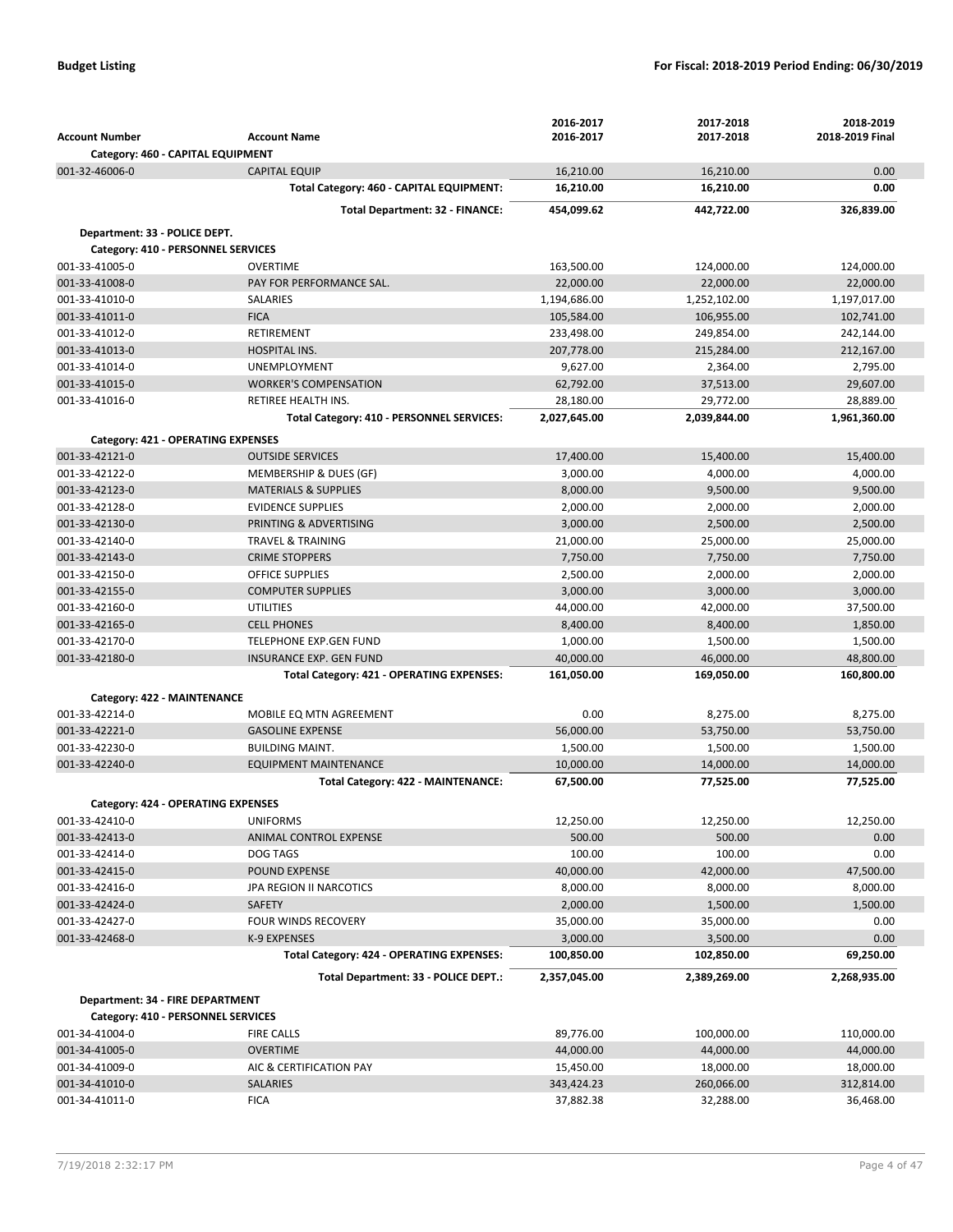|                                           |                                                 | 2016-2017             | 2017-2018             | 2018-2019             |
|-------------------------------------------|-------------------------------------------------|-----------------------|-----------------------|-----------------------|
| <b>Account Number</b>                     | <b>Account Name</b>                             | 2016-2017             | 2017-2018             | 2018-2019 Final       |
| 001-34-41012-0                            | <b>RETIREMENT</b>                               | 67,285.24             | 61,672.00             | 74,327.00             |
| 001-34-41013-0                            | HOSPITAL INS.                                   | 57,026.56             | 53,692.00             | 63,401.00             |
| 001-34-41014-0                            | <b>UNEMPLOYMENT</b>                             | 3,750.00              | 864.00                | 1,353.00              |
| 001-34-41015-0                            | <b>WORKER'S COMPENSATION</b>                    | 18,643.03             | 8,324.00              | 8,195.00              |
| 001-34-41016-0                            | <b>RETIREE HEALTH INS.</b>                      | 7,500.47              | 6,943.00              | 8,251.00              |
|                                           | Total Category: 410 - PERSONNEL SERVICES:       | 684,737.91            | 585,849.00            | 676,809.00            |
| <b>Category: 421 - OPERATING EXPENSES</b> |                                                 |                       |                       |                       |
| 001-34-42121-0                            | <b>OUTSIDE SERVICES</b>                         | 8,100.00              | 9,300.00              | 9,300.00              |
| 001-34-42122-0                            | MEMBERSHIP & DUES (GF)                          | 2,100.00              | 1,800.00              | 1,800.00              |
| 001-34-42123-0                            | <b>MATERIALS &amp; SUPPLIES</b>                 | 12,000.00             | 12,000.00             | 12,000.00             |
| 001-34-42130-0                            | PRINTING & ADVERTISING                          | 2,800.00              | 2,000.00              | 2,000.00              |
| 001-34-42140-0                            | <b>TRAVEL &amp; TRAINING</b>                    | 11,200.00             | 20,000.00             | 20,000.00             |
| 001-34-42147-0                            | AIR QUALITY TESTING                             | 600.00                | 600.00                | 600.00                |
| 001-34-42149-0                            | PHYSICAL EXAMINATIONS                           | 3,000.00              | 3,000.00              | 3,000.00              |
| 001-34-42150-0                            | <b>OFFICE SUPPLIES</b>                          | 3,500.00              | 3,000.00              | 3,000.00              |
| 001-34-42165-0                            | Cell Phones                                     | 2,100.00              | 2,100.00              | 690.00                |
| 001-34-42170-0                            | <b>TELEPHONE EXP.GEN FUND</b>                   | 400.00                | 400.00                | 700.00                |
| 001-34-42180-0                            | <b>INSURANCE EXP. GEN FUND</b>                  | 12,900.00             | 15,200.00             | 14,000.00             |
|                                           | Total Category: 421 - OPERATING EXPENSES:       | 58,700.00             | 69,400.00             | 67,090.00             |
| Category: 422 - MAINTENANCE               |                                                 |                       |                       |                       |
| 001-34-42221-0                            | <b>GASOLINE EXPENSE</b>                         | 15,600.00             | 13,600.00             | 13.600.00             |
| 001-34-42225-0                            | <b>SCBA MAINTENANCE</b>                         | 4,000.00              | 4,000.00              | 4,000.00              |
| 001-34-42240-0                            | <b>EQUIPMENT MAINTENANCE</b>                    | 5,500.00              | 5,500.00              | 5,500.00              |
| 001-34-42241-0                            | <b>RADIO REPAIR</b>                             | 2,000.00              | 2,000.00              | 2,000.00              |
| 001-34-42244-0                            | <b>FIREHOUSE SOFWARE MAINT</b>                  | 3,300.00              | 3,300.00              | 3,300.00              |
|                                           | Total Category: 422 - MAINTENANCE:              | 30,400.00             | 28,400.00             | 28,400.00             |
|                                           |                                                 |                       |                       |                       |
| Category: 424 - OPERATING EXPENSES        |                                                 |                       |                       |                       |
| 001-34-42409-0                            | PROTECTIVE CLOTHING                             | 5,000.00              | 5,000.00              | 5,000.00              |
| 001-34-42420-0                            | <b>OXYGEN &amp; COMPRESSED AIR</b>              | 600.00                | 600.00                | 600.00                |
| 001-34-42421-0                            | <b>FOAM</b>                                     | 100.00                | 100.00                | 100.00                |
| 001-34-42422-0                            | FIRE EXT REFILLS                                | 600.00                | 600.00                | 600.00                |
| 001-34-42424-0                            | SAFETY                                          | 1,000.00              | 1,000.00              | 1,000.00              |
| 001-34-42425-0<br>001-34-42426-0          | PREVENTION EDUCATION<br><b>MEDICAL SUPPLIES</b> | 1,200.00<br>4,000.00  | 1,000.00<br>4,000.00  | 1,000.00<br>4,000.00  |
| 001-34-42480-0                            | <b>BATTERIES</b>                                |                       |                       |                       |
|                                           | Total Category: 424 - OPERATING EXPENSES:       | 1,500.00<br>14,000.00 | 1,500.00<br>13,800.00 | 1,500.00<br>13,800.00 |
|                                           |                                                 |                       |                       |                       |
|                                           | Total Department: 34 - FIRE DEPARTMENT:         | 787,837.91            | 697,449.00            | 786,099.00            |
| Department: 35 - PARKS DEPT.              |                                                 |                       |                       |                       |
| Category: 410 - PERSONNEL SERVICES        |                                                 |                       |                       |                       |
| 001-35-41005-0                            | <b>OVERTIME</b>                                 | 0.00                  | 5,000.00              | 2,500.00              |
| 001-35-41010-0                            | SALARIES                                        | 148,153.82            | 113,926.00            | 128,533.00            |
| 001-35-41011-0                            | <b>FICA</b>                                     | 11,333.69             | 9,098.00              | 10,024.00             |
| 001-35-41012-0                            | RETIREMENT                                      | 13,201.98             | 9,929.00              | 11,283.00             |
| 001-35-41013-0                            | HOSPITAL INS.                                   | 19,287.00             | 19,186.00             | 25,918.00             |
| 001-35-41014-0                            | <b>UNEMPLOYMENT</b>                             | 1,928.00              | 321.00                | 434.00                |
| 001-35-41015-0                            | <b>WORKER'S COMPENSATION</b>                    | 5,482.29              | 2,572.00              | 2,330.00              |
| 001-35-41016-0                            | <b>RETIREE HEALTH INS.</b>                      | 2,764.40              | 2,079.00              | 2,363.00              |
|                                           | Total Category: 410 - PERSONNEL SERVICES:       | 202,151.18            | 162,111.00            | 183,385.00            |
| Category: 421 - OPERATING EXPENSES        |                                                 |                       |                       |                       |
| 001-35-42121-0                            | <b>OUTSIDE SERVICES</b>                         | 11,400.00             | 11,400.00             | 11,400.00             |
| 001-35-42122-0                            | MEMBERSHIP & DUES (GF)                          | 1,000.00              | 750.00                | 750.00                |
| 001-35-42123-0                            | <b>MATERIALS &amp; SUPPLIES</b>                 | 65,000.00             | 62,500.00             | 55,000.00             |
| 001-35-42130-0                            | PRINTING & ADVERTISING                          | 1,500.00              | 1,000.00              | 100.00                |
| 001-35-42140-0                            | TRAVEL & TRAINING                               | 2,800.00              | 1,500.00              | 1,500.00              |
| 001-35-42150-0                            | OFFICE SUPPLIES                                 | 800.00                | 800.00                | 800.00                |
| 001-35-42159-0                            | <b>UNIFORMS</b>                                 | 2,000.00              | 1,800.00              | 1,800.00              |
|                                           |                                                 |                       |                       |                       |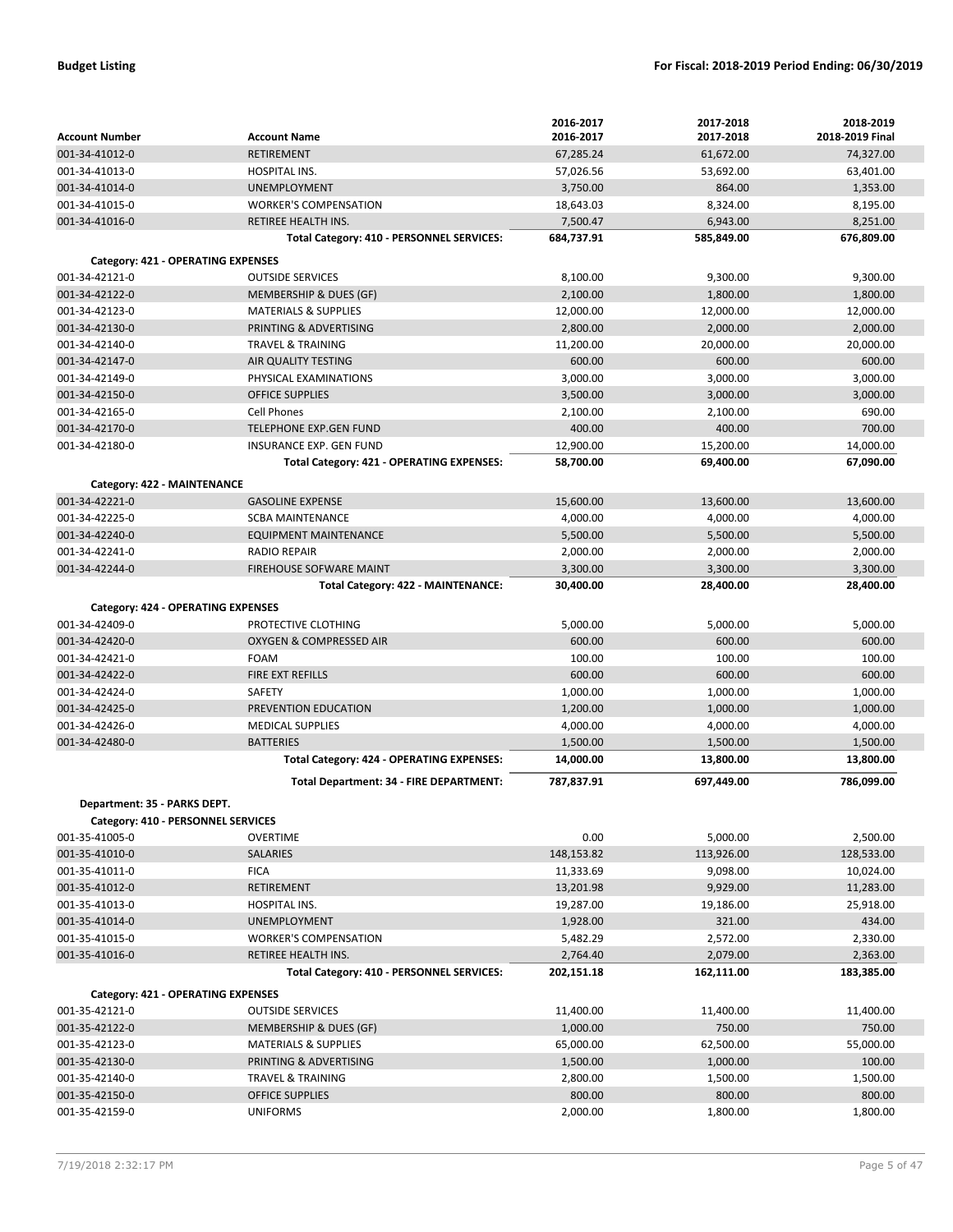|                                           |                                           | 2016-2017  | 2017-2018  | 2018-2019       |
|-------------------------------------------|-------------------------------------------|------------|------------|-----------------|
| <b>Account Number</b>                     | <b>Account Name</b>                       | 2016-2017  | 2017-2018  | 2018-2019 Final |
| 001-35-42160-0                            | <b>UTILITIES</b>                          | 65,000.00  | 58,000.00  | 45,000.00       |
| 001-35-42170-0                            | <b>TELEPHONE EXP.GEN FUND</b>             | 1,100.00   | 1,100.00   | 3,300.00        |
| 001-35-42181-0                            | UNINSURED REPAIRS                         | 500.00     | 500.00     | 500.00          |
| 001-35-42192-0                            | <b>CHEMICALS</b>                          | 1,000.00   | 1,000.00   | 1,000.00        |
|                                           | Total Category: 421 - OPERATING EXPENSES: | 152,100.00 | 140,350.00 | 121,150.00      |
| Category: 422 - MAINTENANCE               |                                           |            |            |                 |
| 001-35-42220-0                            | <b>VEHICLE MAINTENANCE</b>                | 1,000.00   | 800.00     | 800.00          |
| 001-35-42221-0                            | <b>GASOLINE EXPENSE</b>                   | 6,700.00   | 6,200.00   | 6,200.00        |
| 001-35-42230-0                            | <b>BUILDING MAINT.</b>                    | 1,000.00   | 1,000.00   | 1,000.00        |
| 001-35-42240-0                            | <b>EQUIPMENT MAINTENANCE</b>              | 2,500.00   | 2,000.00   | 2,000.00        |
|                                           | Total Category: 422 - MAINTENANCE:        | 11,200.00  | 10,000.00  | 10,000.00       |
| <b>Category: 424 - OPERATING EXPENSES</b> |                                           |            |            |                 |
| 001-35-42424-0                            | SAFETY                                    | 1,500.00   | 1,300.00   | 1,300.00        |
|                                           | Total Category: 424 - OPERATING EXPENSES: | 1,500.00   | 1,300.00   | 1,300.00        |
|                                           | Total Department: 35 - PARKS DEPT.:       | 366,951.18 | 313,761.00 | 315,835.00      |
| Department: 36 - HUMAN RESOURCES          |                                           |            |            |                 |
| Category: 410 - PERSONNEL SERVICES        |                                           |            |            |                 |
| 001-36-41010-0                            | <b>SALARIES</b>                           | 47,612.00  | 47,416.00  | 49,535.00       |
| 001-36-41011-0                            | <b>FICA</b>                               | 3,642.00   | 3,627.00   | 3,790.00        |
| 001-36-41012-0                            | <b>RETIREMENT</b>                         | 4,547.00   | 4,528.00   | 4,690.00        |
| 001-36-41013-0                            | <b>HOSPITAL INS.</b>                      | 6,755.00   | 6,786.00   | 7,114.00        |
| 001-36-41014-0                            | <b>UNEMPLOYMENT</b>                       | 386.00     | 95.00      | 128.00          |
| 001-36-41015-0                            | <b>WORKER'S COMPENSATION</b>              | 228.00     | 131.00     | 118.00          |
| 001-36-41016-0                            | RETIREE HEALTH INS.                       | 952.00     | 948.00     | 982.00          |
|                                           | Total Category: 410 - PERSONNEL SERVICES: | 64,122.00  | 63,531.00  | 66,357.00       |
| Category: 421 - OPERATING EXPENSES        |                                           |            |            |                 |
| 001-36-42121-0                            | <b>OUTSIDE SERVICES</b>                   | 350.00     | 350.00     | 800.00          |
| 001-36-42122-0                            | MEMBERSHIP & DUES (GF)                    | 200.00     | 200.00     | 200.00          |
| 001-36-42123-0                            | <b>MATERIALS &amp; SUPPLIES</b>           | 150.00     | 150.00     | 150.00          |
| 001-36-42140-0                            | TRAVEL & TRAINING                         | 0.00       | 250.00     | 500.00          |
| 001-36-42150-0                            | <b>OFFICE SUPPLIES</b>                    | 50.00      | 50.00      | 50.00           |
| 001-36-42165-0                            | <b>CELL PHONES/PAGERS</b>                 | 420.00     | 0.00       | 0.00            |
| 001-36-42197-0                            | <b>RECRUITMENT &amp; DRUG TESTS</b>       | 4,000.00   | 8,000.00   | 8,000.00        |
|                                           | Total Category: 421 - OPERATING EXPENSES: | 5,170.00   | 9,000.00   | 9,700.00        |
|                                           | Total Department: 36 - HUMAN RESOURCES:   | 69,292.00  | 72,531.00  | 76,057.00       |
|                                           |                                           |            |            |                 |
| Department: 37 - SR. CITIZENS DEPT.       |                                           |            |            |                 |
| Category: 410 - PERSONNEL SERVICES        |                                           |            |            |                 |
| 001-37-41010-0                            | SALARIES                                  | 100,515.45 | 76,889.00  | 79,645.00       |
| 001-37-41011-0                            | <b>FICA</b>                               | 7,689.27   | 5,882.00   | 6,093.00        |
| 001-37-41012-0                            | RETIREMENT                                | 8,711.73   | 7,343.00   | 7,606.00        |
| 001-37-41013-0                            | HOSPITAL INS.                             | 9,559.42   | 6,866.00   | 7,214.00        |
| 001-37-41014-0                            | UNEMPLOYMENT                              | 924.00     | 179.00     | 246.00          |
| 001-37-41015-0                            | <b>WORKER'S COMPENSATION</b>              | 1,566.22   | 838.00     | 729.00          |
| 001-37-41016-0                            | <b>RETIREE HEALTH INS.</b>                | 1,824.76   | 1,538.00   | 1,593.00        |
|                                           | Total Category: 410 - PERSONNEL SERVICES: | 130,790.85 | 99,535.00  | 103,126.00      |
| Category: 421 - OPERATING EXPENSES        |                                           |            |            |                 |
| 001-37-42121-0                            | <b>OUTSIDE SERVICES</b>                   | 4,000.00   | 4,000.00   | 4,000.00        |
| 001-37-42123-0                            | <b>MATERIALS &amp; SUPPLIES</b>           | 2,500.00   | 2,500.00   | 2,500.00        |
| 001-37-42140-0                            | <b>TRAVEL &amp; TRAINING</b>              | 500.00     | 500.00     | 500.00          |
| 001-37-42150-0                            | OFFICE SUPPLIES                           | 1,000.00   | 600.00     | 600.00          |
| 001-37-42160-0                            | <b>UTILITIES</b>                          | 15,000.00  | 14,500.00  | 12,000.00       |
| 001-37-42165-0                            | <b>CELL PHONES/PAGERS</b>                 | 1,900.00   | 1,900.00   | 1,100.00        |
| 001-37-42170-0                            | TELEPHONE EXP.GEN FUND                    | 1,000.00   | 1,000.00   | 2,500.00        |
|                                           | Total Category: 421 - OPERATING EXPENSES: | 25,900.00  | 25,000.00  | 23,200.00       |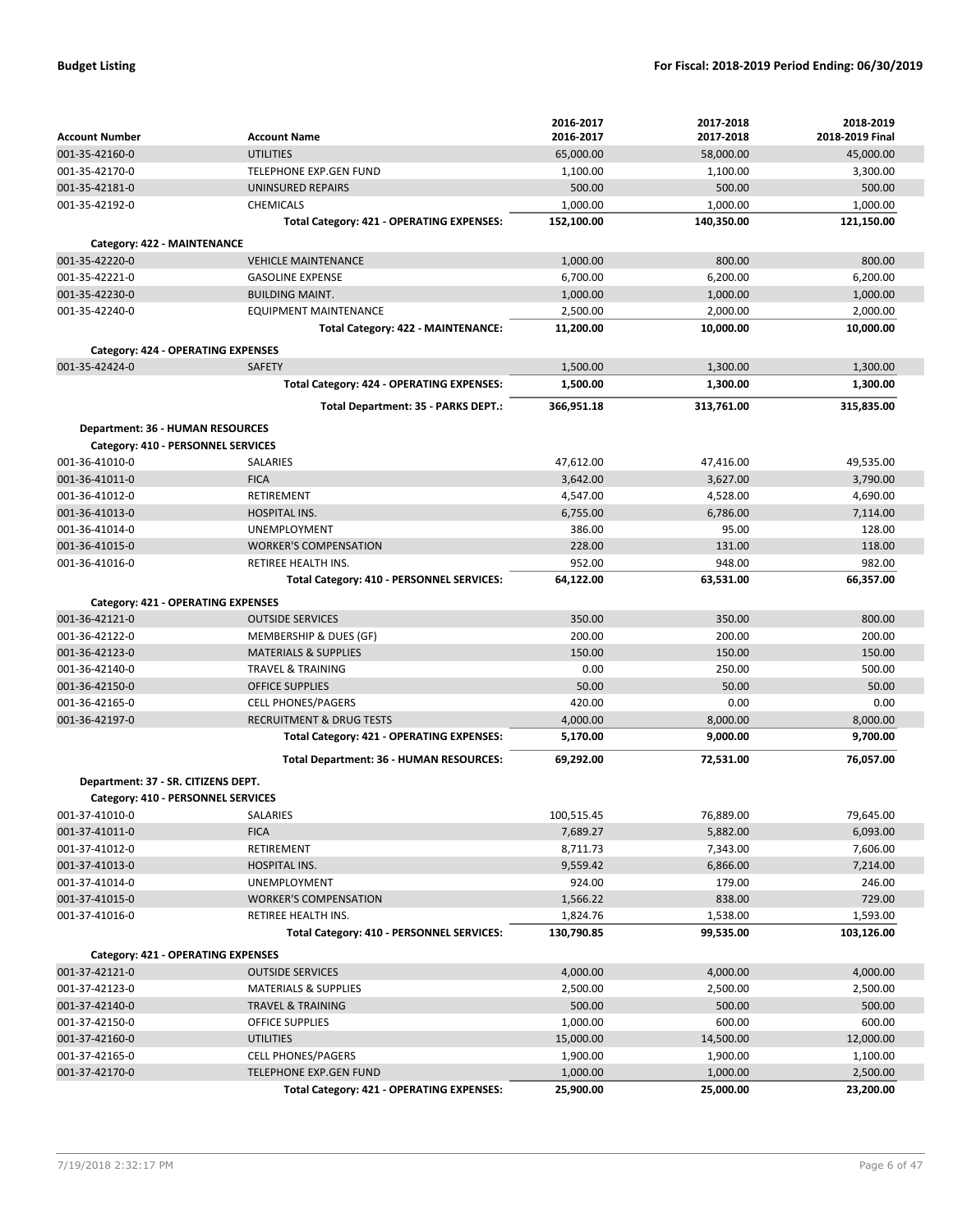|                                         |                                                | 2016-2017  | 2017-2018  | 2018-2019       |
|-----------------------------------------|------------------------------------------------|------------|------------|-----------------|
| <b>Account Number</b>                   | <b>Account Name</b>                            | 2016-2017  | 2017-2018  | 2018-2019 Final |
| Category: 422 - MAINTENANCE             |                                                |            |            |                 |
| 001-37-42221-0                          | <b>GASOLINE EXPENSE</b>                        | 750.00     | 750.00     | 750.00          |
| 001-37-42230-0                          | <b>BUILDING MAINT.</b>                         | 3,500.00   | 3,500.00   | 3,500.00        |
| 001-37-42240-0                          | <b>EQUIPMENT MAINTENANCE</b>                   | 3,000.00   | 3,000.00   | 3,000.00        |
|                                         | Total Category: 422 - MAINTENANCE:             | 7,250.00   | 7,250.00   | 7,250.00        |
|                                         | Total Department: 37 - SR. CITIZENS DEPT.:     | 163,940.85 | 131,785.00 | 133,576.00      |
| Department: 38 - HEALTH & WELFARE DEPT. |                                                |            |            |                 |
| Category: 410 - PERSONNEL SERVICES      |                                                |            |            |                 |
| 001-38-41005-0                          | <b>OVERTIME</b>                                | 0.00       | 5,000.00   | 2,500.00        |
| 001-38-41010-0                          | SALARIES                                       | 28,294.00  | 28,178.00  | 28,178.00       |
| 001-38-41011-0                          | <b>FICA</b>                                    | 2,164.00   | 2,538.00   | 2,347.00        |
| 001-38-41012-0                          | RETIREMENT                                     | 2,683.00   | 2,672.00   | 2,672.00        |
| 001-38-41013-0                          | <b>HOSPITAL INS.</b>                           | 0.00       | 6,786.00   | 100.00          |
| 001-38-41014-0                          | <b>UNEMPLOYMENT</b>                            | 386.00     | 95.00      | 128.00          |
| 001-38-41015-0                          | <b>WORKER'S COMPENSATION</b>                   | 1,046.00   | 708.00     | 550.00          |
| 001-38-41016-0                          | RETIREE HEALTH INS.                            | 562.00     | 560.00     | 560.00          |
|                                         | Total Category: 410 - PERSONNEL SERVICES:      | 35,135.00  | 46,537.00  | 37,035.00       |
| Category: 421 - OPERATING EXPENSES      |                                                |            |            |                 |
| 001-38-42123-0                          | <b>MATERIALS &amp; SUPPLIES</b>                | 3,000.00   | 3,000.00   | 2,000.00        |
| 001-38-42140-0                          | <b>TRAVEL &amp; TRAINING</b>                   | 350.00     | 350.00     | 350.00          |
| 001-38-42165-0                          | <b>CELL PHONES/PAGERS</b>                      | 580.00     | 580.00     | 1,000.00        |
| 001-38-42181-0                          | UNINSURED REPAIRS                              | 500.00     | 500.00     | 0.00            |
|                                         | Total Category: 421 - OPERATING EXPENSES:      | 4,430.00   | 4,430.00   | 3,350.00        |
| Category: 422 - MAINTENANCE             |                                                |            |            |                 |
| 001-38-42220-0                          | <b>VEHICLE MAINTENANCE</b>                     | 1,000.00   | 750.00     | 0.00            |
| 001-38-42240-0                          | <b>EQUIPMENT MAINTENANCE</b>                   | 1,500.00   | 1,200.00   | 1,200.00        |
|                                         | Total Category: 422 - MAINTENANCE:             | 2,500.00   | 1,950.00   | 1,200.00        |
| Category: 424 - OPERATING EXPENSES      |                                                |            |            |                 |
| 001-38-42424-0                          | <b>SAFETY</b>                                  | 500.00     | 400.00     | 400.00          |
| 001-38-42431-0                          | <b>MOSQUITO CONTROL</b>                        | 4,000.00   | 4,000.00   | 4,000.00        |
| 001-38-42432-0                          | <b>WEED CONTROL</b>                            | 4,000.00   | 4,000.00   | 10,000.00       |
|                                         | Total Category: 424 - OPERATING EXPENSES:      | 8,500.00   | 8,400.00   | 14,400.00       |
|                                         |                                                |            |            |                 |
|                                         | Total Department: 38 - HEALTH & WELFARE DEPT.: | 50,565.00  | 61,317.00  | 55,985.00       |
| Department: 39 - MOTOR VEHICLE DEPT.    |                                                |            |            |                 |
| Category: 410 - PERSONNEL SERVICES      |                                                |            |            |                 |
| 001-39-41010-0                          | SALARIES                                       | 157,730.00 | 157,080.00 | 162,710.00      |
| 001-39-41011-0                          | <b>FICA</b>                                    | 12,066.00  | 12,017.00  | 12,447.00       |
| 001-39-41012-0                          | RETIREMENT                                     | 14,034.00  | 13,978.00  | 14,478.00       |
| 001-39-41013-0                          | HOSPITAL INS.                                  | 13,593.00  | 13,732.00  | 14,528.00       |
| 001-39-41014-0                          | UNEMPLOYMENT                                   | 2,223.00   | 806.00     | 990.00          |
| 001-39-41015-0                          | <b>WORKER'S COMPENSATION</b>                   | 779.00     | 450.00     | 415.00          |
| 001-39-41016-0                          | <b>RETIREE HEALTH INS.</b>                     | 2,939.00   | 2,927.00   | 3,032.00        |
|                                         | Total Category: 410 - PERSONNEL SERVICES:      | 203,364.00 | 200,990.00 | 208,600.00      |
| Category: 421 - OPERATING EXPENSES      |                                                |            |            |                 |
| 001-39-42121-0                          | <b>OUTSIDE SERVICES</b>                        | 1,100.00   | 4,700.00   | 4,700.00        |
| 001-39-42123-0                          | <b>MATERIALS &amp; SUPPLIES</b>                | 1,800.00   | 1,800.00   | 1,200.00        |
| 001-39-42129-0                          | <b>COPIER MAINTENANCE</b>                      | 375.00     | 0.00       | 600.00          |
| 001-39-42130-0                          | PRINTING & ADVERTISING                         | 100.00     | 0.00       | 0.00            |
| 001-39-42140-0                          | <b>TRAVEL &amp; TRAINING</b>                   | 840.00     | 1,700.00   | 1,700.00        |
| 001-39-42150-0                          | <b>OFFICE SUPPLIES</b>                         | 5,000.00   | 1,000.00   | 1,000.00        |
|                                         | Total Category: 421 - OPERATING EXPENSES:      | 9,215.00   | 9,200.00   | 9,200.00        |
|                                         | Total Department: 39 - MOTOR VEHICLE DEPT.:    | 212,579.00 | 210,190.00 | 217,800.00      |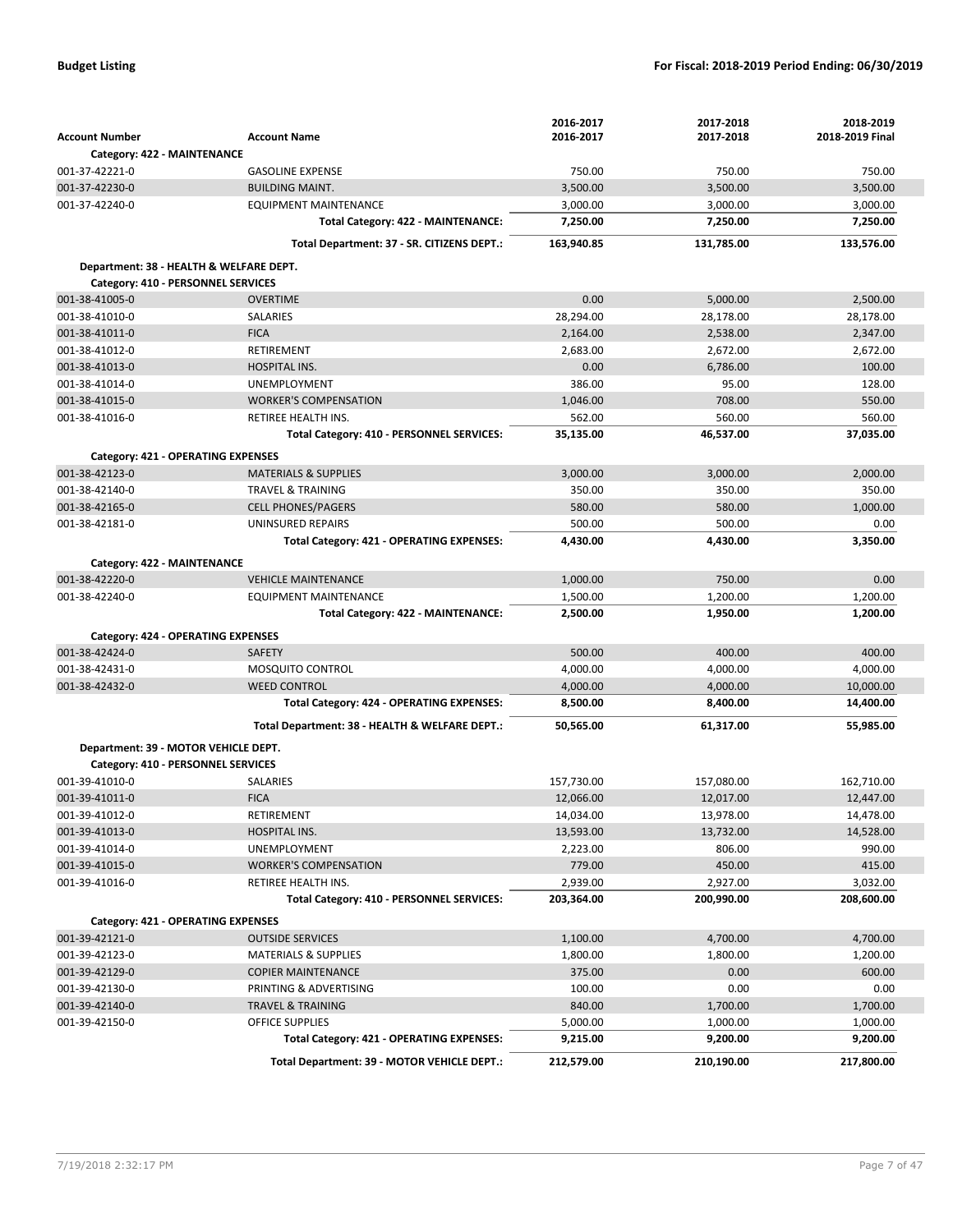|                                              |                                                                  | 2016-2017             | 2017-2018             | 2018-2019             |
|----------------------------------------------|------------------------------------------------------------------|-----------------------|-----------------------|-----------------------|
| <b>Account Number</b>                        | <b>Account Name</b>                                              | 2016-2017             | 2017-2018             | 2018-2019 Final       |
| Department: 40 - ELECTION DEPT.              |                                                                  |                       |                       |                       |
| Category: 421 - OPERATING EXPENSES           |                                                                  |                       |                       |                       |
| 001-40-42121-0                               | <b>OUTSIDE SERVICES</b>                                          | 3,000.00              | 3,000.00              | 1,440.00              |
| 001-40-42123-0                               | <b>MATERIALS &amp; SUPPLIES</b>                                  | 1,000.00              | 1,000.00              | 0.00                  |
|                                              | Total Category: 421 - OPERATING EXPENSES:                        | 4,000.00              | 4,000.00              | 1,440.00              |
|                                              | Total Department: 40 - ELECTION DEPT.:                           | 4,000.00              | 4,000.00              | 1,440.00              |
| <b>Department: 42 - MUNICIPAL OPERATIONS</b> |                                                                  |                       |                       |                       |
| Category: 410 - PERSONNEL SERVICES           |                                                                  |                       |                       |                       |
| 001-42-41010-0                               | <b>SALARIES</b>                                                  | 71,081.25             | 46,710.00             | 48,790.00             |
| 001-42-41011-0                               | <b>FICA</b>                                                      | 5,438.09              | 3,573.00              | 3,732.00              |
| 001-42-41012-0                               | RETIREMENT                                                       | 6,106.60              | 4,423.00              | 4,581.00              |
| 001-42-41013-0                               | <b>HOSPITAL INS.</b>                                             | 10,682.70             | 12,320.00             | 12,909.00             |
| 001-42-41014-0                               | <b>UNEMPLOYMENT</b>                                              | 771.00                | 95.00                 | 128.00                |
| 001-42-41015-0                               | <b>WORKER'S COMPENSATION</b>                                     | 3,093.16              | 1,185.00              | 1,008.00              |
| 001-42-41016-0                               | RETIREE HEALTH INS.<br>Total Category: 410 - PERSONNEL SERVICES: | 1,278.52<br>98,451.32 | 926.00                | 960.00                |
|                                              |                                                                  |                       | 69,232.00             | 72,108.00             |
| <b>Category: 421 - OPERATING EXPENSES</b>    |                                                                  |                       |                       |                       |
| 001-42-42121-0                               | <b>OUTSIDE SERVICES</b>                                          | 4,200.00              | 4,200.00              | 8,000.00              |
| 001-42-42123-0                               | <b>MATERIALS &amp; SUPPLIES</b>                                  | 25,000.00             | 22,300.00             | 17,000.00             |
| 001-42-42140-0                               | <b>TRAVEL &amp; TRAINING</b>                                     | 3,500.00              | 2,750.00              | 2,750.00              |
| 001-42-42150-0                               | <b>OFFICE SUPPLIES</b>                                           | 2,000.00              | 1,750.00              | 1,750.00              |
| 001-42-42160-0                               | <b>UTILITIES</b>                                                 | 14,000.00             | 13,250.00             | 11,400.00             |
| 001-42-42187-0                               | <b>SMALL TOOLS</b><br>Total Category: 421 - OPERATING EXPENSES:  | 1,500.00<br>50,200.00 | 1,500.00<br>45,750.00 | 1,500.00<br>42,400.00 |
|                                              |                                                                  |                       |                       |                       |
| Category: 422 - MAINTENANCE                  |                                                                  |                       |                       |                       |
| 001-42-42218-0                               | VEH MAINT TO W/S 40%                                             | $-16,800.00$          | $-16,800.00$          | $-16,800.00$          |
| 001-42-42219-0                               | <b>TIRES</b>                                                     | 18,000.00             | 18,000.00             | 18,000.00             |
| 001-42-42220-0<br>001-42-42221-0             | <b>VEHICLE MAINTENANCE</b><br><b>GASOLINE EXPENSE</b>            | 42,000.00             | 42,000.00             | 42,000.00             |
| 001-42-42222-0                               | <b>OIL EXPENSE</b>                                               | 11,500.00<br>7,000.00 | 10,000.00<br>7,000.00 | 10,000.00<br>6,000.00 |
| 001-42-42226-0                               | EQ MAINT W/S 40%                                                 | $-26,000.00$          | $-24,000.00$          | $-24,000.00$          |
| 001-42-42228-0                               | SOFTWARE MAINTENANCE                                             | 0.00                  | 2,700.00              | 3,700.00              |
| 001-42-42230-0                               | <b>BUILDING MAINT.</b>                                           | 5,000.00              | 4,000.00              | 4,000.00              |
| 001-42-42240-0                               | EQUIPMENT MAINTENANCE                                            | 65,000.00             | 60,000.00             | 60,000.00             |
|                                              | Total Category: 422 - MAINTENANCE:                               | 105,700.00            | 102,900.00            | 102,900.00            |
| Category: 424 - OPERATING EXPENSES           |                                                                  |                       |                       |                       |
| 001-42-42410-0                               | <b>UNIFORMS</b>                                                  | 500.00                | 500.00                | 500.00                |
| 001-42-42424-0                               | SAFETY                                                           | 1,000.00              | 800.00                | 800.00                |
|                                              | Total Category: 424 - OPERATING EXPENSES:                        | 1,500.00              | 1,300.00              | 1,300.00              |
|                                              |                                                                  |                       |                       |                       |
|                                              | Total Department: 42 - MUNICIPAL OPERATIONS:                     | 255,851.32            | 219,182.00            | 218,708.00            |
| <b>Department: 43 - BUILDING MAINTENANCE</b> |                                                                  |                       |                       |                       |
| Category: 410 - PERSONNEL SERVICES           |                                                                  |                       |                       |                       |
| 001-43-41010-0                               | <b>SALARIES</b>                                                  | 19,472.94             | 0.00                  | 0.00                  |
| 001-43-41011-0                               | <b>FICA</b>                                                      | 1,489.92              | 0.00                  | 0.00                  |
| 001-43-41012-0                               | RETIREMENT                                                       | 1,177.20              | 0.00                  | 0.00                  |
| 001-43-41013-0<br>001-43-41014-0             | HOSPITAL INS.                                                    | 3,927.70              | 0.00                  | 0.00                  |
| 001-43-41015-0                               | <b>UNEMPLOYMENT</b><br><b>WORKER'S COMPENSATION</b>              | 386.00<br>1,073.26    | 0.00<br>0.00          | 0.00<br>0.00          |
| 001-43-41016-0                               | RETIREE HEALTH INS.                                              | 245.96                | 0.00                  | 0.00                  |
|                                              | Total Category: 410 - PERSONNEL SERVICES:                        | 27,772.98             | 0.00                  | 0.00                  |
|                                              |                                                                  |                       |                       |                       |
| Category: 421 - OPERATING EXPENSES           |                                                                  |                       |                       |                       |
| 001-43-42121-1                               | <b>OUTSIDE SERVICES - CH</b>                                     | 3,000.00              | 3,000.00              | 3,000.00              |
| 001-43-42121-2                               | <b>OUTSIDE SERVICES - PD</b>                                     | 3,000.00<br>3,000.00  | 3,000.00              | 3,000.00              |
| 001-43-42121-3<br>001-43-42123-1             | <b>OUTSIDE SERVICES - FD</b><br>MATERIALS & SUPPLIES - CH        | 500.00                | 3,000.00<br>500.00    | 3,000.00<br>500.00    |
|                                              |                                                                  |                       |                       |                       |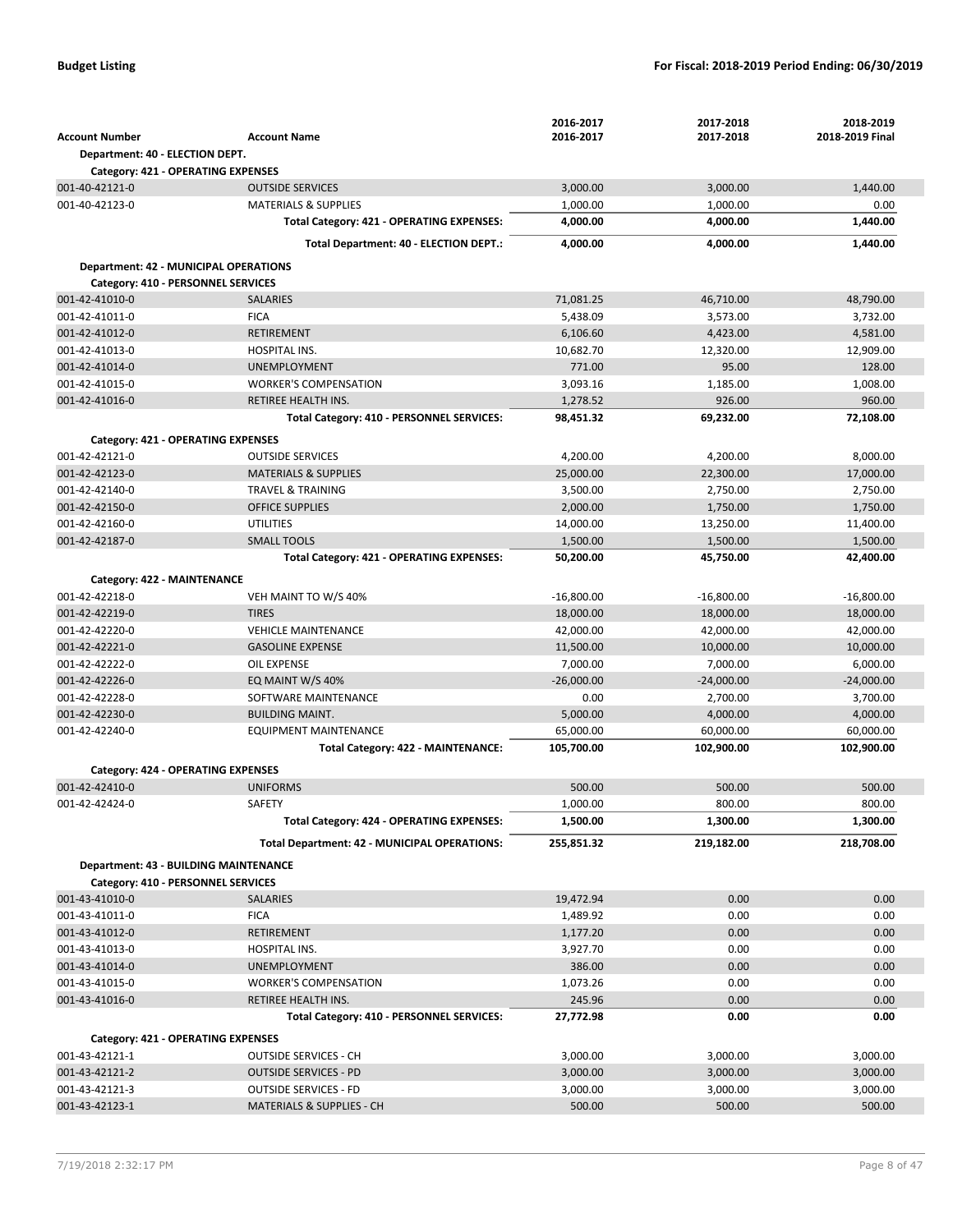|                                                      |                                                                     | 2016-2017             | 2017-2018             | 2018-2019             |
|------------------------------------------------------|---------------------------------------------------------------------|-----------------------|-----------------------|-----------------------|
| <b>Account Number</b>                                | <b>Account Name</b>                                                 | 2016-2017             | 2017-2018             | 2018-2019 Final       |
| 001-43-42123-2                                       | <b>MATERIALS &amp; SUPPLIES - PD</b>                                | 500.00                | 500.00                | 500.00                |
| 001-43-42123-3                                       | <b>MATERIALS &amp; SUPPLIES - FD</b>                                | 500.00                | 500.00                | 500.00                |
|                                                      | Total Category: 421 - OPERATING EXPENSES:                           | 10,500.00             | 10,500.00             | 10,500.00             |
| Category: 422 - MAINTENANCE                          |                                                                     |                       |                       |                       |
| 001-43-42230-1                                       | <b>BUILDING MAINTENANCE - CH</b>                                    | 3,000.00              | 13,000.00             | 13,000.00             |
| 001-43-42230-2                                       | <b>BUILDING MAINTENANCE - PD</b>                                    | 3,000.00              | 20,000.00             | 20,000.00             |
| 001-43-42230-3                                       | <b>BUILDING MAINTENANCE - FD</b>                                    | 3,000.00              | 10,000.00             | 10,000.00             |
|                                                      | Total Category: 422 - MAINTENANCE:                                  | 9,000.00              | 43,000.00             | 43,000.00             |
|                                                      | Total Department: 43 - BUILDING MAINTENANCE:                        | 47,272.98             | 53,500.00             | 53,500.00             |
| Department: 44 - LIBRARY DEPARTMENT                  |                                                                     |                       |                       |                       |
| Category: 410 - PERSONNEL SERVICES                   |                                                                     |                       |                       |                       |
| 001-44-41010-0                                       | <b>SALARIES</b>                                                     | 102,340.00            | 99,440.00             | 105,895.00            |
| 001-44-41011-0                                       | <b>FICA</b>                                                         | 7,829.00              | 7,607.00              | 8,101.00              |
| 001-44-41012-0                                       | <b>RETIREMENT</b>                                                   | 9,773.00              | 9,497.00              | 9,756.00              |
| 001-44-41013-0                                       | HOSPITAL INS.                                                       | 25,793.00             | 19,106.00             | 20,123.00             |
| 001-44-41014-0                                       | <b>UNEMPLOYMENT</b>                                                 | 1,115.00              | 279.00                | 403.00                |
| 001-44-41015-0                                       | <b>WORKER'S COMPENSATION</b>                                        | 691.00                | 389.00                | 362.00                |
| 001-44-41016-0                                       | RETIREE HEALTH INS.                                                 | 2,047.00              | 1,989.00              | 2,043.00              |
|                                                      | Total Category: 410 - PERSONNEL SERVICES:                           | 149,588.00            | 138,307.00            | 146,683.00            |
| Category: 421 - OPERATING EXPENSES                   |                                                                     |                       |                       |                       |
| 001-44-42121-0                                       | <b>OUTSIDE SERVICES</b>                                             | 2,200.00              | 4,000.00              | 4,000.00              |
| 001-44-42122-0                                       | MEMBERSHIP & DUES (GF)                                              | 400.00                | 400.00                | 400.00                |
| 001-44-42123-0                                       | <b>MATERIALS &amp; SUPPLIES</b>                                     | 2,700.00              | 2,200.00              | 2,200.00              |
| 001-44-42130-0                                       | PRINTING & ADVERTISING                                              | 500.00                | 0.00                  | 0.00                  |
| 001-44-42136-0                                       | PURCHASE BOOKS                                                      | 13,500.00             | 13,500.00             | 13,500.00             |
| 001-44-42140-0                                       |                                                                     |                       | 600.00                |                       |
|                                                      | <b>TRAVEL &amp; TRAINING</b>                                        | 1,400.00              |                       | 600.00                |
| 001-44-42150-0                                       | <b>OFFICE SUPPLIES</b>                                              | 2,000.00              | 1,700.00              | 1,700.00              |
| 001-44-42151-0                                       | POSTAGE EXPENSE                                                     | 900.00                | 800.00                | 800.00                |
| 001-44-42164-0                                       | <b>PROGRAM SUPPLIES</b>                                             | 1,250.00              | 1,250.00              | 1,250.00              |
| 001-44-42166-0                                       | <b>SUBSCRIPTIONS</b>                                                | 1,000.00              | 500.00                | 500.00                |
| 001-44-42170-0                                       | TELEPHONE EXP.GEN FUND<br>Total Category: 421 - OPERATING EXPENSES: | 1,200.00<br>27,050.00 | 1,800.00<br>26,750.00 | 1,800.00<br>26,750.00 |
|                                                      |                                                                     |                       |                       |                       |
|                                                      | Total Department: 44 - LIBRARY DEPARTMENT:                          | 176,638.00            | 165,057.00            | 173,433.00            |
| Department: 45 - CULTURAL CENTER                     |                                                                     |                       |                       |                       |
| Category: 410 - PERSONNEL SERVICES<br>001-45-41010-0 | <b>SALARIES</b>                                                     | 39,189.08             | 7,147.00              | 5,718.00              |
| 001-45-41011-0                                       | <b>FICA</b>                                                         | 2,997.53              | 547.00                | 437.00                |
| 001-45-41012-0                                       | RETIREMENT                                                          | 2,150.42              | 0.00                  | 0.00                  |
| 001-45-41013-0                                       | HOSPITAL INS.                                                       | 6,733.12              | 0.00                  | 0.00                  |
| 001-45-41014-0                                       | <b>UNEMPLOYMENT</b>                                                 | 705.00                | 28.00                 | 30.00                 |
| 001-45-41015-0                                       | <b>WORKER'S COMPENSATION</b>                                        | 425.73                | 83.00                 | 56.00                 |
| 001-45-41016-0                                       | RETIREE HEALTH INS.                                                 | 450.17                | 0.00                  | 0.00                  |
|                                                      | Total Category: 410 - PERSONNEL SERVICES:                           | 52,651.05             | 7,805.00              | 6,241.00              |
| Category: 421 - OPERATING EXPENSES                   |                                                                     |                       |                       |                       |
| 001-45-42121-0                                       | <b>OUTSIDE SERVICES</b>                                             | 3,000.00              | 6,000.00              | 6,000.00              |
| 001-45-42123-0                                       | <b>MATERIALS &amp; SUPPLIES</b>                                     | 3,000.00              | 8,000.00              | 8,000.00              |
| 001-45-42160-0                                       | <b>UTILITIES</b>                                                    | 14,000.00             | 24,000.00             | 21,000.00             |
| 001-45-42170-0                                       | <b>TELEPHONE EXP.GEN FUND</b>                                       | 800.00                | 1,600.00              | 1,900.00              |
| 001-45-42181-0                                       | UNINSURED REPAIRS                                                   | 1,000.00              | 1,000.00              | 1,000.00              |
|                                                      | Total Category: 421 - OPERATING EXPENSES:                           | 21,800.00             | 40,600.00             | 37,900.00             |
| Category: 422 - MAINTENANCE                          |                                                                     |                       |                       |                       |
| 001-45-42230-0                                       | <b>BUILDING MAINT.</b>                                              | 1,500.00              | 4,500.00              | 7,000.00              |
| 001-45-42240-0                                       | <b>EQUIPMENT MAINTENANCE</b>                                        | 1,000.00              | 3,000.00              | 3,000.00              |
|                                                      | Total Category: 422 - MAINTENANCE:                                  | 2,500.00              | 7,500.00              | 10,000.00             |
|                                                      |                                                                     |                       |                       |                       |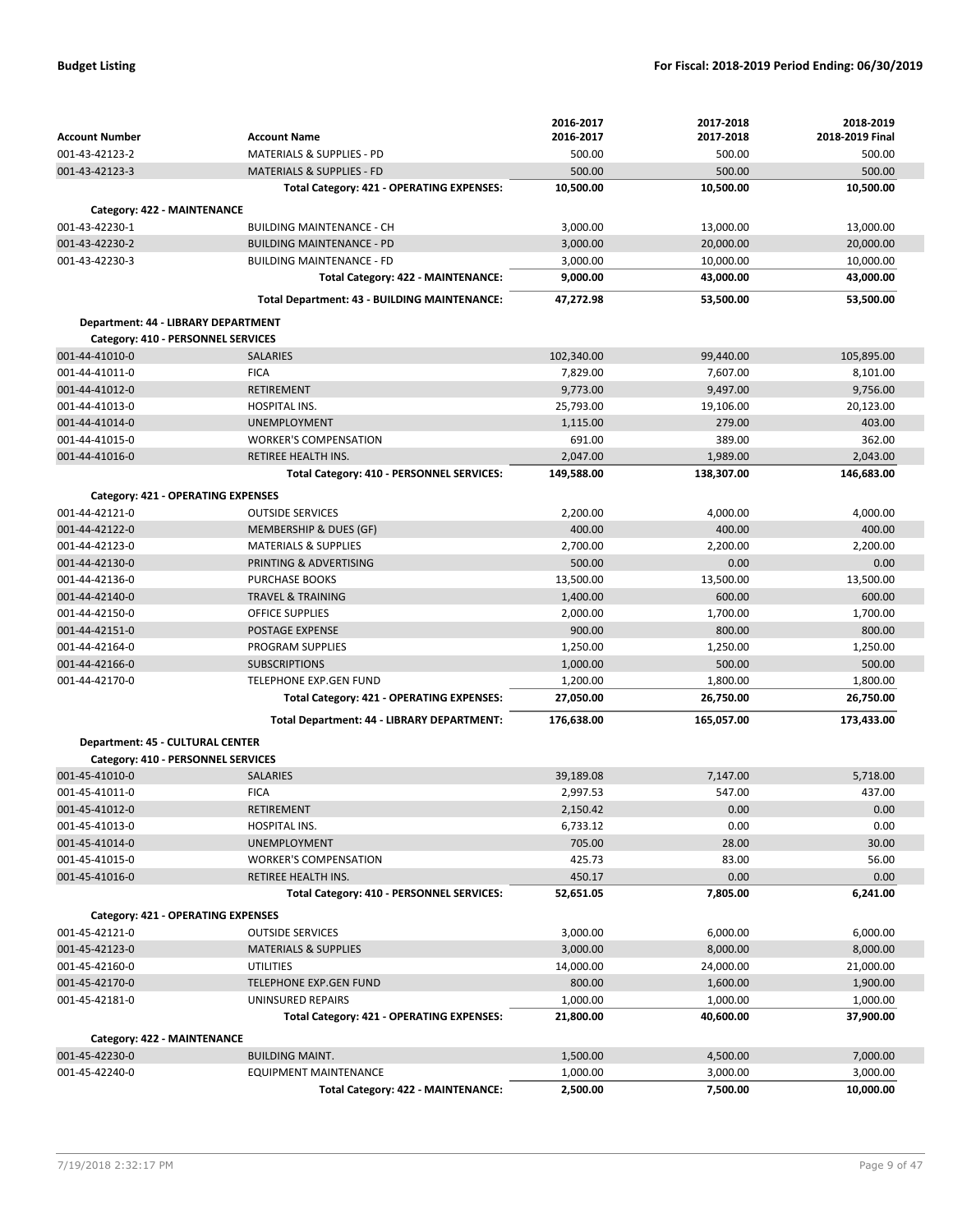|                                              |                                              | 2016-2017  | 2017-2018  | 2018-2019       |
|----------------------------------------------|----------------------------------------------|------------|------------|-----------------|
| <b>Account Number</b>                        | <b>Account Name</b>                          | 2016-2017  | 2017-2018  | 2018-2019 Final |
| Category: 424 - OPERATING EXPENSES           |                                              |            |            |                 |
| 001-45-42461-0                               | <b>GROSS RECEIPTS TAX</b>                    | 700.00     | 2,500.00   | 2,500.00        |
|                                              | Total Category: 424 - OPERATING EXPENSES:    | 700.00     | 2,500.00   | 2,500.00        |
|                                              | Total Department: 45 - CULTURAL CENTER:      | 77,651.05  | 58,405.00  | 56,641.00       |
| Department: 46 - AQUATIC CENTER              |                                              |            |            |                 |
| Category: 410 - PERSONNEL SERVICES           |                                              |            |            |                 |
| 001-46-41010-0                               | SALARIES                                     | 162,282.00 | 157,662.00 | 159,632.00      |
| 001-46-41011-0                               | <b>FICA</b>                                  | 12,415.00  | 12,061.00  | 12,212.00       |
| 001-46-41012-0                               | RETIREMENT                                   | 9,223.00   | 8,558.00   | 8,746.00        |
| 001-46-41013-0                               | <b>HOSPITAL INS.</b>                         | 19,038.00  | 19,106.00  | 7,214.00        |
| 001-46-41014-0                               | <b>UNEMPLOYMENT</b>                          | 1,928.00   | 455.00     | 617.00          |
| 001-46-41015-0                               | <b>WORKER'S COMPENSATION</b>                 | 6,009.00   | 3,366.00   | 2,860.00        |
| 001-46-41016-0                               | RETIREE HEALTH INS.                          | 1,932.00   | 1,792.00   | 1,832.00        |
|                                              |                                              | 212,827.00 | 203,000.00 | 193,113.00      |
|                                              | Total Category: 410 - PERSONNEL SERVICES:    |            |            |                 |
| Category: 421 - OPERATING EXPENSES           |                                              |            |            |                 |
| 001-46-42117-0                               | <b>TRAINING</b>                              | 1,200.00   | 1,200.00   | 1,200.00        |
| 001-46-42120-0                               | MISCELLANEOUS EXPENSE                        | 200.00     | 200.00     | 200.00          |
| 001-46-42121-0                               | <b>OUTSIDE SERVICES</b>                      | 1,000.00   | 1,000.00   | 1,000.00        |
| 001-46-42122-0                               | MEMBERSHIP & DUES (GF)                       | 100.00     | 100.00     | 100.00          |
| 001-46-42123-0                               | <b>MATERIALS &amp; SUPPLIES</b>              | 12.000.00  | 12,000.00  | 12,000.00       |
| 001-46-42130-0                               | PRINTING & ADVERTISING                       | 1,000.00   | 1,000.00   | 1,000.00        |
| 001-46-42160-0                               | UTILITIES                                    | 10,450.00  | 17,000.00  | 17,000.00       |
| 001-46-42170-0                               | TELEPHONE EXP.GEN FUND                       | 1,900.00   | 1,900.00   | 1,900.00        |
| 001-46-42192-0                               | <b>CHEMICALS</b>                             | 15,000.00  | 15,000.00  | 15,000.00       |
|                                              | Total Category: 421 - OPERATING EXPENSES:    | 42,850.00  | 49,400.00  | 49,400.00       |
| Category: 422 - MAINTENANCE                  |                                              |            |            |                 |
| 001-46-42230-0                               | <b>BUILDING MAINT.</b>                       | 1,000.00   | 1,000.00   | 1,000.00        |
|                                              | Total Category: 422 - MAINTENANCE:           | 1,000.00   | 1,000.00   | 1,000.00        |
|                                              |                                              |            |            |                 |
| Category: 424 - OPERATING EXPENSES           |                                              |            |            |                 |
| 001-46-42410-0                               | <b>UNIFORMS</b>                              | 3,500.00   | 3,500.00   | 3,500.00        |
| 001-46-42458-0                               | <b>CONCESSION SUPPLIES</b>                   | 15,000.00  | 0.00       | 0.00            |
| 001-46-42459-0                               | <b>EQUIPMENT MANTENANCE</b>                  | 7,000.00   | 22,000.00  | 22,000.00       |
| 001-46-42461-0                               | <b>GROSS RECEIPTS TAX</b>                    | 7,500.00   | 6,000.00   | 6,000.00        |
|                                              | Total Category: 424 - OPERATING EXPENSES:    | 33,000.00  | 31,500.00  | 31,500.00       |
|                                              | Total Department: 46 - AQUATIC CENTER:       | 289,677.00 | 284,900.00 | 275,013.00      |
| <b>Department: 47 - ECOMOMIC DEVELOPMENT</b> |                                              |            |            |                 |
| Category: 421 - OPERATING EXPENSES           |                                              |            |            |                 |
| 001-47-42190-0                               | ENGINEERING                                  | 5,000.00   | 5,000.00   | 5,000.00        |
|                                              | Total Category: 421 - OPERATING EXPENSES:    | 5,000.00   | 5,000.00   | 5,000.00        |
|                                              | Total Department: 47 - ECOMOMIC DEVELOPMENT: | 5,000.00   | 5,000.00   | 5,000.00        |
|                                              |                                              |            |            |                 |
| <b>Department: 49 - INFORMATION SYSTEMS</b>  |                                              |            |            |                 |
| Category: 421 - OPERATING EXPENSES           |                                              |            |            |                 |
| 001-49-42113-0                               | PC REPAIR/UPGRADE                            | 10,000.00  | 5,400.00   | 55,400.00       |
| 001-49-42121-0                               | <b>OUTSIDE SERVICES</b>                      | 82,400.00  | 87,000.00  | 126,600.00      |
|                                              | Total Category: 421 - OPERATING EXPENSES:    | 92,400.00  | 92,400.00  | 182,000.00      |
|                                              | Total Department: 49 - INFORMATION SYSTEMS:  | 92,400.00  | 92,400.00  | 182,000.00      |
| Department: 50 - PLANNING ZONING & ECON DV   |                                              |            |            |                 |
| Category: 410 - PERSONNEL SERVICES           |                                              |            |            |                 |
| 001-50-41010-0                               | SALARIES                                     | 12,344.00  | 0.00       | 0.00            |
| 001-50-41011-0                               | <b>FICA</b>                                  | 944.00     | 0.00       | 0.00            |
| 001-50-41012-0                               | RETIREMENT                                   | 1,179.00   | 0.00       | 0.00            |
| 001-50-41013-0                               | HOSPITAL INS.                                | 1,126.00   | 0.00       | 0.00            |
| 001-50-41014-0                               | <b>UNEMPLOYMENT</b>                          | 198.00     | 0.00       | 0.00            |
| 001-50-41015-0                               | <b>WORKER'S COMPENSATION</b>                 | 66.00      | 0.00       | 0.00            |
|                                              |                                              |            |            |                 |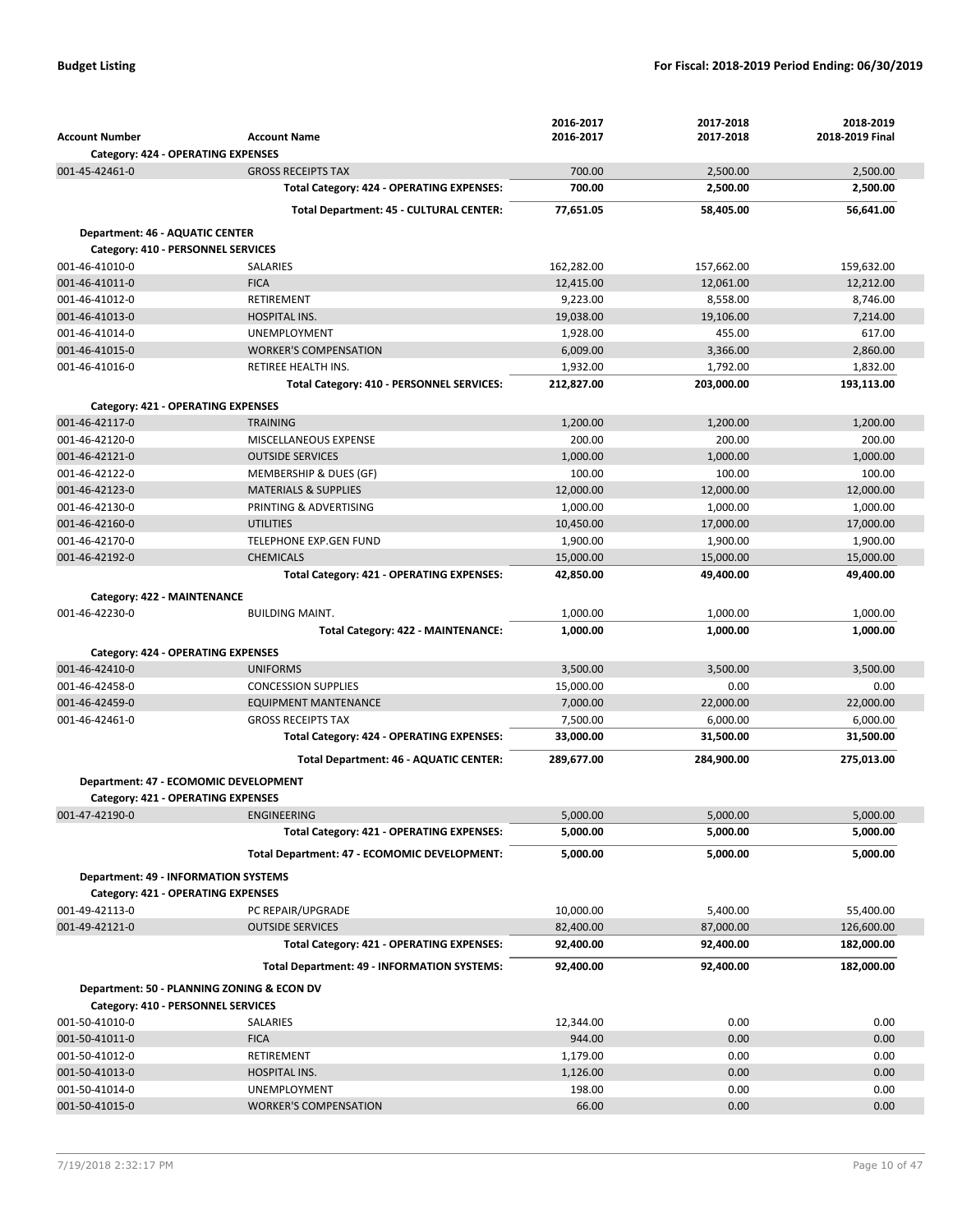|                                    |                                                   | 2016-2017     | 2017-2018    | 2018-2019       |
|------------------------------------|---------------------------------------------------|---------------|--------------|-----------------|
| <b>Account Number</b>              | <b>Account Name</b>                               | 2016-2017     | 2017-2018    | 2018-2019 Final |
| 001-50-41016-0                     | RETIREE HEALTH INS.                               | 247.00        | 0.00         | 0.00            |
|                                    | Total Category: 410 - PERSONNEL SERVICES:         | 16,104.00     | 0.00         | 0.00            |
| Category: 421 - OPERATING EXPENSES |                                                   |               |              |                 |
| 001-50-42121-0                     | <b>OUTSIDE SERVICES</b>                           | 1,000.00      | 1,000.00     | 1,000.00        |
| 001-50-42122-0                     | MEMBERSHIP & DUES (GF)                            | 200.00        | 0.00         | 0.00            |
| 001-50-42123-0                     | <b>MATERIALS &amp; SUPPLIES</b>                   | 400.00        | 400.00       | 400.00          |
| 001-50-42140-0                     | <b>TRAVEL &amp; TRAINING</b>                      | 700.00        | 0.00         | 0.00            |
| 001-50-42150-0                     | <b>OFFICE SUPPLIES</b>                            | 300.00        | 300.00       | 300.00          |
| 001-50-42190-0                     | <b>ENGINEERING</b>                                | 3,000.00      | 3,000.00     | 3,000.00        |
|                                    | Total Category: 421 - OPERATING EXPENSES:         | 5,600.00      | 4,700.00     | 4,700.00        |
| Category: 422 - MAINTENANCE        |                                                   |               |              |                 |
| 001-50-42264-0                     | <b>TELEPHONE &amp; POST</b>                       | 920.00        | 0.00         | 0.00            |
|                                    | Total Category: 422 - MAINTENANCE:                | 920.00        | 0.00         | 0.00            |
|                                    | Total Department: 50 - PLANNING ZONING & ECON DV: | 22,624.00     | 4,700.00     | 4,700.00        |
|                                    | <b>Total Expense:</b>                             | 6,015,986.91  | 5,763,412.00 | 5,883,598.00    |
|                                    | Total Fund: 001 - GENERAL FUND:                   | $-116,556.91$ | 199,878.00   | $-9,456.00$     |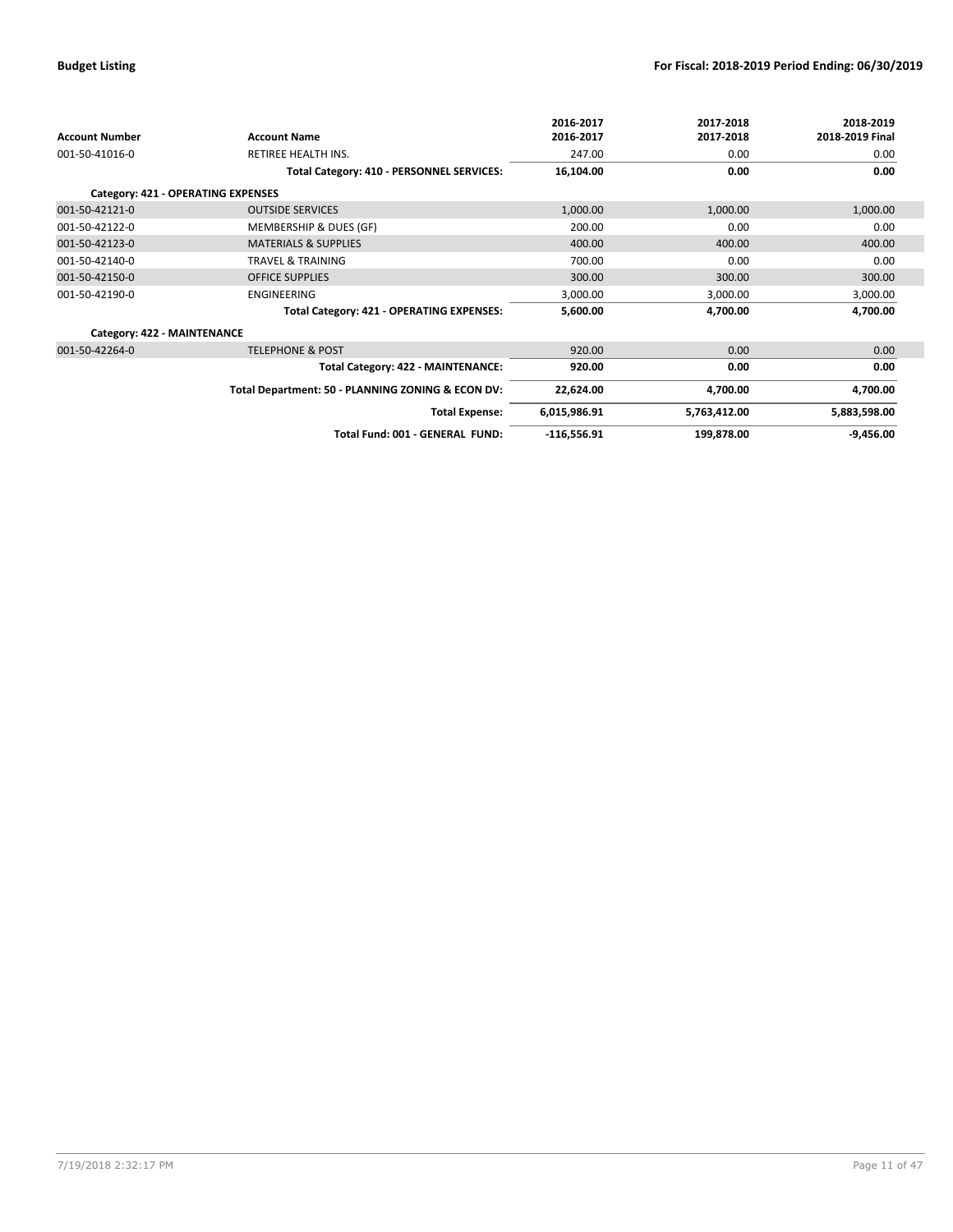|                                          |                                                         | 2016-2017                     | 2017-2018                      | 2018-2019                      |
|------------------------------------------|---------------------------------------------------------|-------------------------------|--------------------------------|--------------------------------|
| <b>Account Number</b>                    | <b>Account Name</b>                                     | 2016-2017                     | 2017-2018                      | 2018-2019 Final                |
| Fund: 002 - UTILITY FUND                 |                                                         |                               |                                |                                |
| Revenue                                  |                                                         |                               |                                |                                |
| Department: 00 - NON DEPARTMENTAL        |                                                         |                               |                                |                                |
| Category: 310 - UTILITY REVENUES         |                                                         |                               |                                |                                |
| 002-00-31000                             | <b>WATER SALES</b>                                      | 2,160,000.00                  | 2,160,000.00                   | 2,160,000.00                   |
| 002-00-31002                             | <b>SET UP FEES</b>                                      | 9,500.00                      | 9,500.00                       | 9,500.00                       |
| 002-00-31005                             | <b>SEWER SERVICE</b>                                    | 1,210,000.00                  | 1,210,000.00                   | 1,200,000.00                   |
| 002-00-31006                             | <b>OUTSIDE CITY WATER FEES</b>                          | 1,000.00                      | 1,000.00                       | 0.00                           |
| 002-00-31010                             | <b>CONNECTION CHG WATER</b>                             | 12,000.00                     | 12,000.00                      | 5,000.00                       |
| 002-00-31015<br>002-00-31020             | <b>CONNECTION CHG SEWER</b><br><b>RECONNECT CHARGES</b> | 7,000.00                      | 7,000.00                       | 5,000.00<br>10,000.00          |
| 002-00-31050                             | <b>GROSS RECEIPTS TAX</b>                               | 18,000.00<br>190,000.00       | 18,000.00<br>190,000.00        | 190,000.00                     |
|                                          | Total Category: 310 - UTILITY REVENUES:                 | 3,607,500.00                  | 3,607,500.00                   | 3,579,500.00                   |
|                                          |                                                         |                               |                                |                                |
| Category: 360 - MISCELLANEOUS REVENUES   |                                                         |                               |                                |                                |
| 002-00-36011                             | Interest on Investments                                 | 1,000.00                      | 1,000.00                       | 2,500.00                       |
| 002-00-36056                             | <b>RETURNED CHECK CHARGES</b>                           | 800.00                        | 800.00                         | 800.00                         |
| 002-00-36057                             | <b>EQUIPMENT RENTAL</b>                                 | 0.00                          | 0.00                           | 1,700.00                       |
|                                          | Total Category: 360 - MISCELLANEOUS REVENUES:           | 1,800.00                      | 1,800.00                       | 5,000.00                       |
| Category: 362 - DISCOUNTS EARNED         |                                                         |                               |                                |                                |
| 002-00-36220                             | PENALTIES                                               | 13,000.00                     | 13,000.00                      | 10,000.00                      |
|                                          | Total Category: 362 - DISCOUNTS EARNED:                 | 13,000.00                     | 13,000.00                      | 10,000.00                      |
| Category: 370 - GRANTS AND CONTRIBUTIONS |                                                         |                               |                                |                                |
| 002-00-37062                             | <b>CONT STATE- GRANTS</b>                               | 0.00                          | 0.00                           | 890,295.00                     |
|                                          | Total Category: 370 - GRANTS AND CONTRIBUTIONS:         | 0.00                          | 0.00                           | 890,295.00                     |
|                                          | Category: 380 - TRANSFER FROM OTHER FUNDS               |                               |                                |                                |
| 002-00-38004                             | TRANS FROM SOLID WASTE                                  | 100,000.00                    | 100,000.00                     | 0.00                           |
|                                          | Total Category: 380 - TRANSFER FROM OTHER FUNDS:        | 100,000.00                    | 100,000.00                     | 0.00                           |
|                                          |                                                         |                               |                                |                                |
| Category: 385 - TRANSFER TO OTHER FUNDS  |                                                         |                               |                                |                                |
| 002-00-38503                             | TRANS TO INT & BOND                                     | $-23,731.00$                  | $-18,390.00$                   | $-9,089.00$                    |
| 002-00-38508<br>002-00-38509             | TRANS TO W/W \$1 CHARGE<br>TRANS TO NMFA LOANS          | $-23,000.00$<br>$-272,574.00$ | $-23,000.00$                   | $-24,000.00$                   |
| 002-00-38543                             | TRANS TO W/W LOAN I & P                                 | $-187,667.00$                 | $-272,583.00$<br>$-187,667.00$ | $-275,335.00$<br>$-187,667.00$ |
| 002-00-38555                             | <b>TRANS TO SPEC STREET</b>                             | 0.00                          | 0.00                           | -188,392.00                    |
| 002-00-38567                             | <b>TRANS TO NMED LOANS</b>                              | $-47,473.00$                  | $-47,473.00$                   | $-47,473.00$                   |
|                                          | Total Category: 385 - TRANSFER TO OTHER FUNDS:          | -554,445.00                   | -549,113.00                    | -731,956.00                    |
|                                          |                                                         |                               |                                |                                |
|                                          | Total Department: 00 - NON DEPARTMENTAL:                | 3,167,855.00                  | 3,173,187.00                   | 3,752,839.00                   |
|                                          | <b>Total Revenue:</b>                                   | 3,167,855.00                  | 3,173,187.00                   | 3,752,839.00                   |
| <b>Expense</b>                           |                                                         |                               |                                |                                |
| Department: 20 - DISTRIBUTION DEPT.      |                                                         |                               |                                |                                |
| Category: 410 - PERSONNEL SERVICES       |                                                         |                               |                                |                                |
| 002-20-41010-0                           | <b>SALARIES</b>                                         | 128,346.00                    | 124,173.00                     | 128,450.00                     |
| 002-20-41011-0                           | <b>FICA</b>                                             | 9,818.00                      | 9,499.00                       | 9,826.00                       |
| 002-20-41012-0                           | RETIREMENT                                              | 12,219.00                     | 11,820.00                      | 12,188.00                      |
| 002-20-41013-0                           | <b>HOSPITAL INS.</b>                                    | 33,174.00                     | 15,412.00                      | 23,269.00                      |
| 002-20-41014-0                           | UNEMPLOYMENT                                            | 964.00                        | 237.00                         | 321.00                         |
| 002-20-41015-0                           | <b>WORKER'S COMPENSATION</b>                            | 7,026.00                      | 3,877.00                       | 3,327.00                       |
| 002-20-41016-0                           | RETIREE HEALTH INS.                                     | 2,559.00                      | 2,476.00                       | 2,553.00                       |
|                                          | Total Category: 410 - PERSONNEL SERVICES:               | 194,106.00                    | 167,494.00                     | 179,934.00                     |
| Category: 671 - DISTRIBUTION MAINTENANCE |                                                         |                               |                                |                                |
| 002-20-67158-0                           | TRAVEL & TRAINING                                       | 4,200.00                      | 4,200.00                       | 4,200.00                       |
| 002-20-67162-0                           | <b>OUTSIDE SERV</b>                                     | 2,000.00                      | 1,000.00                       | 1,000.00                       |
| 002-20-67170-0                           | <b>MATERIALS &amp; SUPPLIES</b>                         | 20,000.00                     | 20,000.00                      | 20,000.00                      |
| 002-20-67171-0                           | <b>HYDRANT MAINT</b>                                    | 500.00                        | 500.00                         | 500.00                         |
| 002-20-67181-0                           | <b>EQUIPMENT MAINT.</b>                                 | 5,000.00                      | 4,000.00                       | 4,500.00                       |
| 002-20-67182-0                           | <b>VEHICLE MAINT</b>                                    | 4,000.00                      | 3,000.00                       | 4,200.00                       |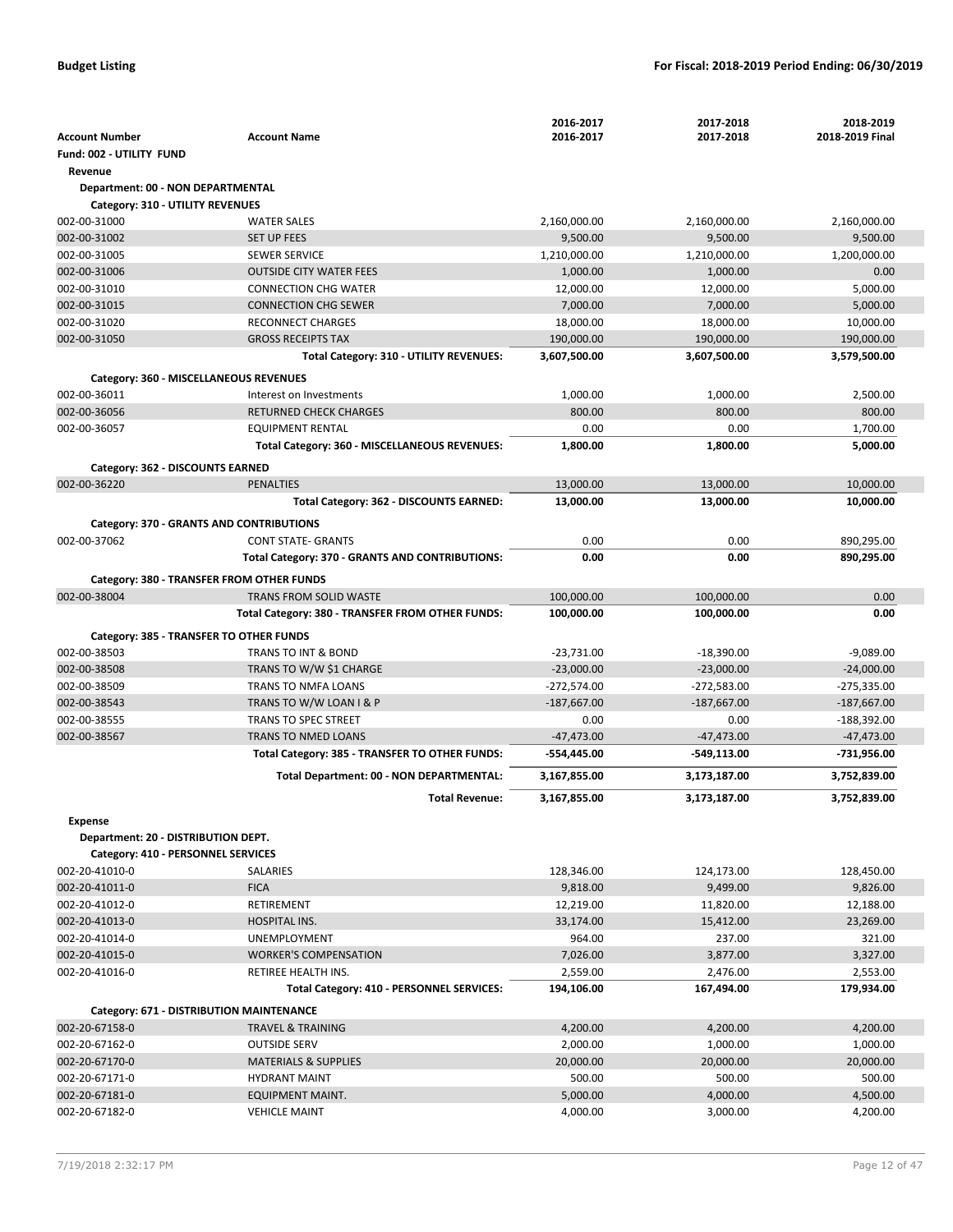|                                    |                                                                  | 2016-2017            | 2017-2018             | 2018-2019             |
|------------------------------------|------------------------------------------------------------------|----------------------|-----------------------|-----------------------|
| <b>Account Number</b>              | <b>Account Name</b>                                              | 2016-2017            | 2017-2018             | 2018-2019 Final       |
| 002-20-67183-0                     | <b>UNIFORMS PURCH</b>                                            | 500.00               | 500.00                | 500.00                |
| 002-20-67184-0                     | <b>TOOLS PURCHASED</b>                                           | 3,000.00             | 2,400.00              | 2,400.00              |
| 002-20-67185-0                     | <b>SAFETY</b>                                                    | 1,500.00             | 1,200.00              | 1,200.00              |
|                                    | Total Category: 671 - DISTRIBUTION MAINTENANCE:                  | 40,700.00            | 36,800.00             | 38,500.00             |
|                                    |                                                                  |                      |                       |                       |
|                                    | Category: 921 - ADM & GENERAL EXPENSE<br><b>ENGINEERING FEES</b> |                      |                       |                       |
| 002-20-92192-0                     |                                                                  | 50,000.00            | 50,000.00             | 50,000.00             |
|                                    | Total Category: 921 - ADM & GENERAL EXPENSE:                     | 50,000.00            | 50,000.00             | 50,000.00             |
|                                    | Category: 961 - WATER CAPITAL EXPENSE                            |                      |                       |                       |
| 002-20-96100-0                     | <b>CAPITAL MATERIALS</b>                                         | 70,000.00            | 50,000.00             | 50,000.00             |
| 002-20-96130-0                     | <b>HYDRANTS</b>                                                  | 15,000.00            | 10,000.00             | 10,000.00             |
| 002-20-96160-0                     | LEASE- AZTEC WATER LINE                                          | 49,200.00            | 49,200.00             | 49,200.00             |
|                                    | Total Category: 961 - WATER CAPITAL EXPENSE:                     | 134,200.00           | 109,200.00            | 109,200.00            |
|                                    | Category: 963 - WATER PROJECT CONSTRUCTION                       |                      |                       |                       |
| 002-20-96302-0                     | <b>HARVEST GOLD PROJECT</b>                                      | 0.00                 | 184,500.00            | 0.00                  |
|                                    | Total Category: 963 - WATER PROJECT CONSTRUCTION:                | 0.00                 | 184,500.00            | 0.00                  |
|                                    | Total Department: 20 - DISTRIBUTION DEPT.:                       | 419,006.00           |                       | 377,634.00            |
|                                    |                                                                  |                      | 547,994.00            |                       |
| Department: 21 - WATER PLANT       |                                                                  |                      |                       |                       |
| Category: 410 - PERSONNEL SERVICES |                                                                  |                      |                       |                       |
| 002-21-41005-0                     | <b>OVERTIME</b>                                                  | 26,000.00            | 26,000.00             | 26,000.00             |
| 002-21-41010-0                     | SALARIES                                                         | 231,187.00           | 230,239.00            | 238,875.00            |
| 002-21-41011-0                     | <b>FICA</b>                                                      | 19,675.00            | 19,602.00             | 20,263.00             |
| 002-21-41012-0                     | <b>RETIREMENT</b>                                                | 21,812.00            | 21,722.00             | 22,501.00             |
| 002-21-41013-0                     | <b>HOSPITAL INS.</b>                                             | 38,159.00            | 38,292.00             | 40,146.00             |
| 002-21-41014-0                     | <b>UNEMPLOYMENT</b>                                              | 1,928.00             | 474.00                | 641.00                |
| 002-21-41015-0                     | <b>WORKER'S COMPENSATION</b>                                     | 11,152.00            | 6,425.00              | 5,532.00              |
| 002-21-41016-0                     | RETIREE HEALTH INS.                                              | 4,604.00             | 4,585.00              | 4,749.00              |
|                                    | Total Category: 410 - PERSONNEL SERVICES:                        | 354,517.00           | 347,339.00            | 358,707.00            |
| Category: 421 - OPERATING EXPENSES |                                                                  |                      |                       |                       |
| 002-21-42173-0                     | TELEPHONE EXP WATER PLANT                                        | 3,700.00             | 3,700.00              | 3,700.00              |
|                                    | Total Category: 421 - OPERATING EXPENSES:                        | 3,700.00             | 3,700.00              | 3,700.00              |
|                                    | Category: 641 - WATER TREATMENT EXPENSE                          |                      |                       |                       |
| 002-21-60120-0                     | PURCHASED WATER                                                  | 65,000.00            | 65,000.00             | 65.000.00             |
| $002 - 21 - 60122 - 0$             | <b>WATER BILLED CITY</b>                                         | 2,000.00             |                       | 0.00                  |
| 002-21-62130-0                     |                                                                  |                      |                       |                       |
|                                    |                                                                  |                      | 2,000.00              |                       |
|                                    | PURCHASED FUEL/POWER                                             | 120,000.00           | 117,000.00            | 105,000.00            |
| 002-21-64110-0                     | <b>CHEMICALS</b>                                                 | 56,000.00            | 156,000.00            | 156,000.00            |
| 002-21-64128-0                     | <b>CELL PHONES/PAGERS</b>                                        | 1,130.00             | 1,130.00              | 300.00                |
| 002-21-64129-0                     | <b>COPIER MAINT.</b>                                             | 400.00               | 400.00                | 0.00                  |
| 002-21-64130-0                     | LAB EXPENSE                                                      | 10,000.00            | 10,000.00             | 16,000.00             |
| 002-21-64131-0                     | LAB OUTSIDE SERV                                                 | 300.00               | 300.00                | 6,000.00              |
| 002-21-64132-0                     | <b>OUTSIDE SERVICES</b>                                          | 29,400.00            | 60,000.00             | 70,000.00             |
| 002-21-64133-0                     | <b>STATE WATER SAMPLES</b>                                       | 16,000.00            | 16,000.00             | 0.00                  |
| 002-21-64140-0                     | MISC. SAFETY EXP                                                 | 1,700.00             | 1,450.00              | 1,450.00              |
| 002-21-64144-0                     | <b>UNIFORMS</b>                                                  | 1,000.00             | 1,000.00              | 1,000.00              |
| 002-21-64145-0                     | <b>TOOLS</b>                                                     | 500.00               | 750.00                | 750.00                |
| 002-21-64146-0                     | LAB EQUIPMENT                                                    | 0.00                 | 1,000.00              | 1,000.00              |
| 002-21-64147-0                     | PLANT MATERIALS & SUP.                                           | 3,000.00             | 2,500.00              | 2,500.00              |
| 002-21-64155-0                     | <b>ENGINEERING SERVICES</b>                                      | 0.00                 | 0.00                  | 165,719.00            |
| 002-21-64156-0                     | <b>OFFICE SUPPLIES</b>                                           | 2,000.00             | 1,700.00              | 1,700.00              |
| 002-21-64157-0                     | <b>MEMBERSHIP &amp; DUES</b>                                     | 2,000.00             | 2,000.00              | 2,000.00              |
| 002-21-64158-0                     | <b>TRAVEL &amp; TRAINING</b>                                     | 1,400.00             | 1,100.00              | 1,100.00              |
| 002-21-64161-0                     | <b>GASOLINE EXPENSE</b>                                          | 5,500.00             | 5,100.00              | 5,100.00              |
|                                    | Total Category: 641 - WATER TREATMENT EXPENSE:                   | 317,330.00           | 444,430.00            | 600,619.00            |
|                                    | Category: 651 - WATER TREATMENT MAINTENANCE                      |                      |                       |                       |
| 002-21-65110-0<br>002-21-65111-0   | <b>MAINT STRUCTURE &amp; IMP</b><br><b>MAINT STORAGE FAC</b>     | 2,000.00<br>4,000.00 | 2,000.00<br>14,000.00 | 2,000.00<br>14,000.00 |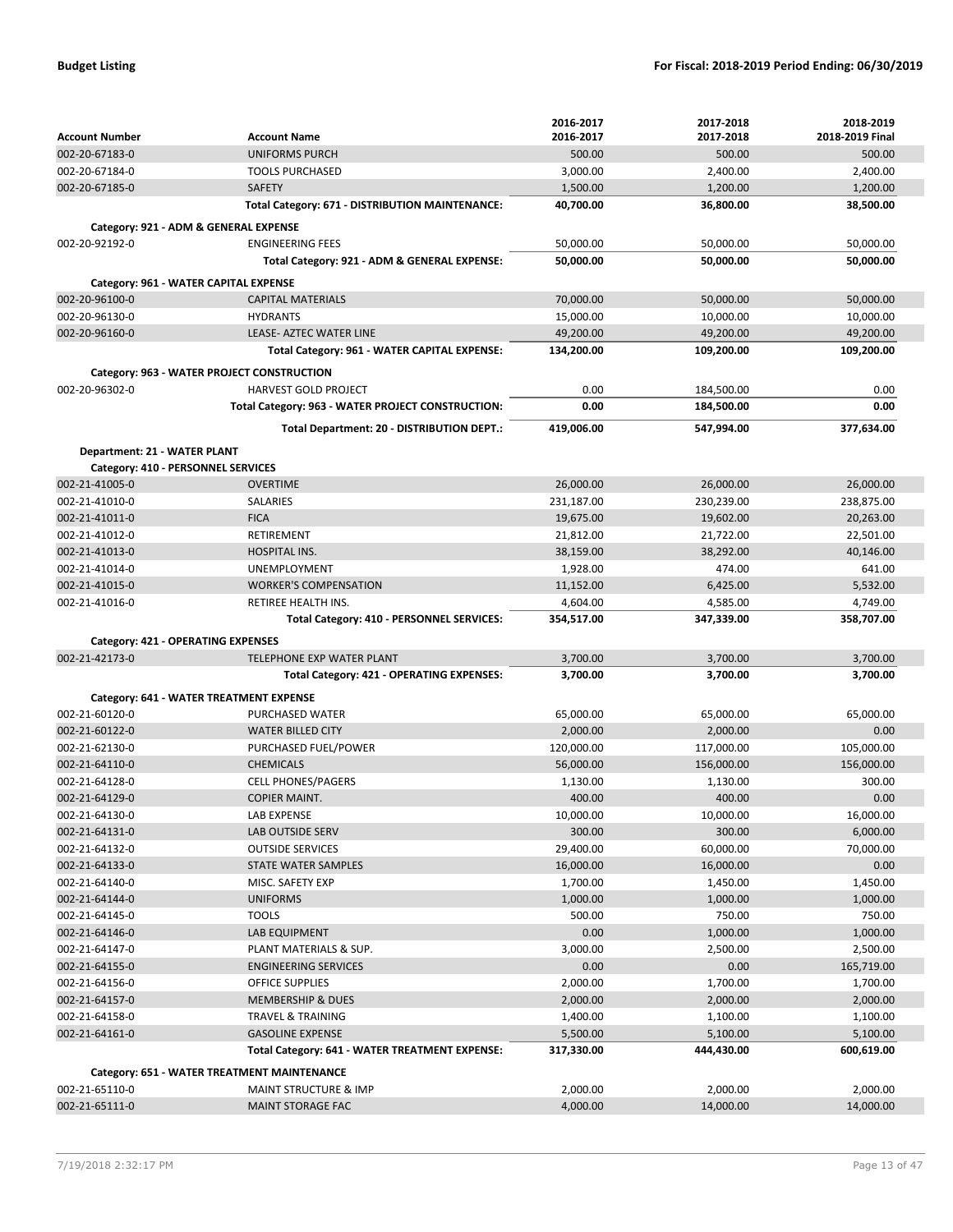|                                       |                                                        | 2016-2017            | 2017-2018          | 2018-2019          |
|---------------------------------------|--------------------------------------------------------|----------------------|--------------------|--------------------|
| <b>Account Number</b>                 | <b>Account Name</b>                                    | 2016-2017            | 2017-2018          | 2018-2019 Final    |
| 002-21-65112-0                        | RAW WATER MAINT                                        | 500.00               | 500.00             | 500.00             |
| 002-21-65113-0                        | <b>MAINT GENERAL PLANT</b>                             | 2,000.00             | 2,000.00           | 15,000.00          |
| 002-21-65120-0                        | MAINT WATER TREATMENT                                  | 12,000.00            | 12,000.00          | 12,000.00          |
| 002-21-65121-0                        | <b>MAINT PUMP</b>                                      | 2,000.00             | 10,000.00          | 10,000.00          |
| 002-21-65122-0                        | MAINT PLANT EQUIP.                                     | 13,000.00            | 13,000.00          | 13,000.00          |
| 002-21-65129-0                        | <b>EQUIPMENT MAINT MOC</b>                             | 5,000.00             | 5,000.00           | 5,500.00           |
| 002-21-65130-0                        | <b>VEHICLE MAINT.</b>                                  | 4,000.00             | 3,000.00           | 4,200.00           |
|                                       | Total Category: 651 - WATER TREATMENT MAINTENANCE:     | 44,500.00            | 61,500.00          | 76,200.00          |
| Category: 921 - ADM & GENERAL EXPENSE |                                                        |                      |                    |                    |
| 002-21-92120-0                        | PRINTING & ADVERTISING                                 | 500.00               | 500.00             | 500.00             |
| 002-21-92121-0                        | WTR RGTS OUTSIDE SERV                                  | 3,000.00             | 3,000.00           | 0.00               |
| 002-21-92125-0                        | <b>WATER RGTS LEGAL FEES</b>                           | 10,000.00            | 10,000.00          | 10,000.00          |
|                                       | Total Category: 921 - ADM & GENERAL EXPENSE:           | 13,500.00            | 13,500.00          | 10,500.00          |
| Category: 961 - WATER CAPITAL EXPENSE |                                                        |                      |                    |                    |
| 002-21-96103-0                        | CAPITAL WATER EQUIPMENT                                | 1,000.00             | 1,000.00           | 1,000.00           |
| 002-21-96114-0                        | <b>CAPITAL WATER MATERIALS</b>                         | 31,000.00            | 31,000.00          | 31,000.00          |
|                                       | Total Category: 961 - WATER CAPITAL EXPENSE:           | 32,000.00            | 32,000.00          | 32,000.00          |
|                                       |                                                        |                      |                    |                    |
|                                       | Total Department: 21 - WATER PLANT:                    | 765,547.00           | 902,469.00         | 1,081,726.00       |
| Department: 22 - SEWER PLANT          |                                                        |                      |                    |                    |
| Category: 410 - PERSONNEL SERVICES    |                                                        |                      |                    |                    |
| 002-22-41005-0                        | <b>OVERTIME</b>                                        | 31,000.00            | 29,500.00          | 29,500.00          |
| 002-22-41010-0                        | <b>SALARIES</b>                                        | 161,790.00           | 198,536.00         | 207,540.00         |
| 002-22-41011-0                        | <b>FICA</b>                                            | 14,748.00            | 17,445.00          | 18,134.00          |
| 002-22-41012-0                        | <b>RETIREMENT</b>                                      | 15,375.00            | 18,885.00          | 19,743.00          |
| 002-22-41013-0                        | <b>HOSPITAL INS.</b>                                   | 32,548.00            | 32,725.00          | 34,308.00          |
| 002-22-41014-0                        | <b>UNEMPLOYMENT</b>                                    | 1,542.00             | 457.00             | 627.00             |
| 002-22-41015-0                        | <b>WORKER'S COMPENSATION</b>                           | 7,767.00             | 5,313.00           | 4,610.00           |
|                                       |                                                        |                      | 3,955.00           | 4,135.00           |
| 002-22-41016-0                        | RETIREE HEALTH INS.                                    | 3,220.00             |                    |                    |
|                                       | Total Category: 410 - PERSONNEL SERVICES:              | 267,990.00           | 306,816.00         | 318,597.00         |
| Category: 421 - OPERATING EXPENSES    |                                                        |                      |                    |                    |
| 002-22-42170-0                        | TELEPHONE EXP.W/W PLANT                                | 3,400.00             | 3,400.00           | 4,800.00           |
|                                       | Total Category: 421 - OPERATING EXPENSES:              | 3,400.00             | 3,400.00           | 4,800.00           |
|                                       |                                                        |                      |                    |                    |
|                                       | Category: 642 - OPERATING EXPENSE WASTEWATER PLANT     |                      |                    |                    |
| 002-22-62230-0                        | <b>PURCHASED FUEL &amp; POWER</b>                      | 70.000.00            | 67,500.00          | 65,000.00          |
| 002-22-62231-0                        | PURCH WATER SEWER PLANT                                | 15,000.00            | 15,000.00          | 12,000.00          |
| 002-22-64210-0                        | <b>CHEMICALS</b>                                       | 27,000.00            | 43,000.00          | 43,000.00          |
| 002-22-64228-0                        | <b>CELL PHONES/PAGERS</b>                              | 400.00               | 800.00             | 800.00             |
| 002-22-64230-0                        | LAB EXPENSES                                           | 12,000.00            | 13,000.00          | 16,000.00          |
| 002-22-64231-0                        | LAB OUTSIDE SERVICES                                   | 15,000.00            | 15,000.00          | 15,000.00          |
| 002-22-64232-0                        | <b>OUTSIDE SERVICES</b>                                | 25,000.00            | 30,000.00          | 35,000.00          |
| 002-22-64234-0                        | <b>MATERIALS &amp; SUPPLIES</b>                        | 12,000.00            | 11,250.00          | 11,250.00          |
| 002-22-64239-0                        | <b>EQUIP MAINT</b>                                     | 12,000.00            | 10,000.00          | 10,500.00          |
| 002-22-64241-0                        | <b>TOOLS PLANT</b>                                     | 500.00               | 500.00             | 500.00             |
| 002-22-64245-0                        | <b>UNIFORMS</b>                                        | 1,500.00             | 1,500.00           | 1,500.00           |
| 002-22-64246-0                        | PURCH FUEL AUX GEN                                     | 1,000.00             | 750.00             | 750.00             |
| 002-22-64247-0                        | SAFETY                                                 | 7,000.00             | 7,000.00           | 7,000.00           |
| 002-22-64248-0                        | <b>MAINT PUMPING SYS</b>                               | 4,000.00             | 10,000.00          | 10,000.00          |
| 002-22-64249-0                        | <b>MAINT STRUCTURE &amp; IMP</b>                       | 7,000.00             | 7,000.00           | 7,000.00           |
| 002-22-64250-0                        | <b>VEHICLE MAINT MOC</b>                               | 4,000.00             | 3,000.00           | 4,200.00           |
| 002-22-64251-0                        | PLANT EQUIP MAINT                                      | 2,000.00             | 1,500.00           | 1,500.00           |
| 002-22-64252-0                        | MAINT GENERAL PLANT                                    | 2,500.00             | 2,000.00           | 2,000.00           |
| 002-22-64253-0                        | <b>SLUDGE HANDLING</b>                                 | 47,000.00            | 47,000.00          | 40,000.00          |
| 002-22-64254-0                        | PURCHASED FUEL                                         | 7,000.00             | 6,000.00           | 6,000.00           |
| 002-22-64255-0                        | <b>ENGINEERING SERVICES</b>                            | 20,000.00            | 0.00               | 724,576.00         |
| 002-22-64256-0<br>002-22-64257-0      | <b>OFFICE SUPPLIES</b><br><b>MEMBERSHIP &amp; DUES</b> | 1,800.00<br>1,000.00 | 1,200.00<br>800.00 | 1,500.00<br>800.00 |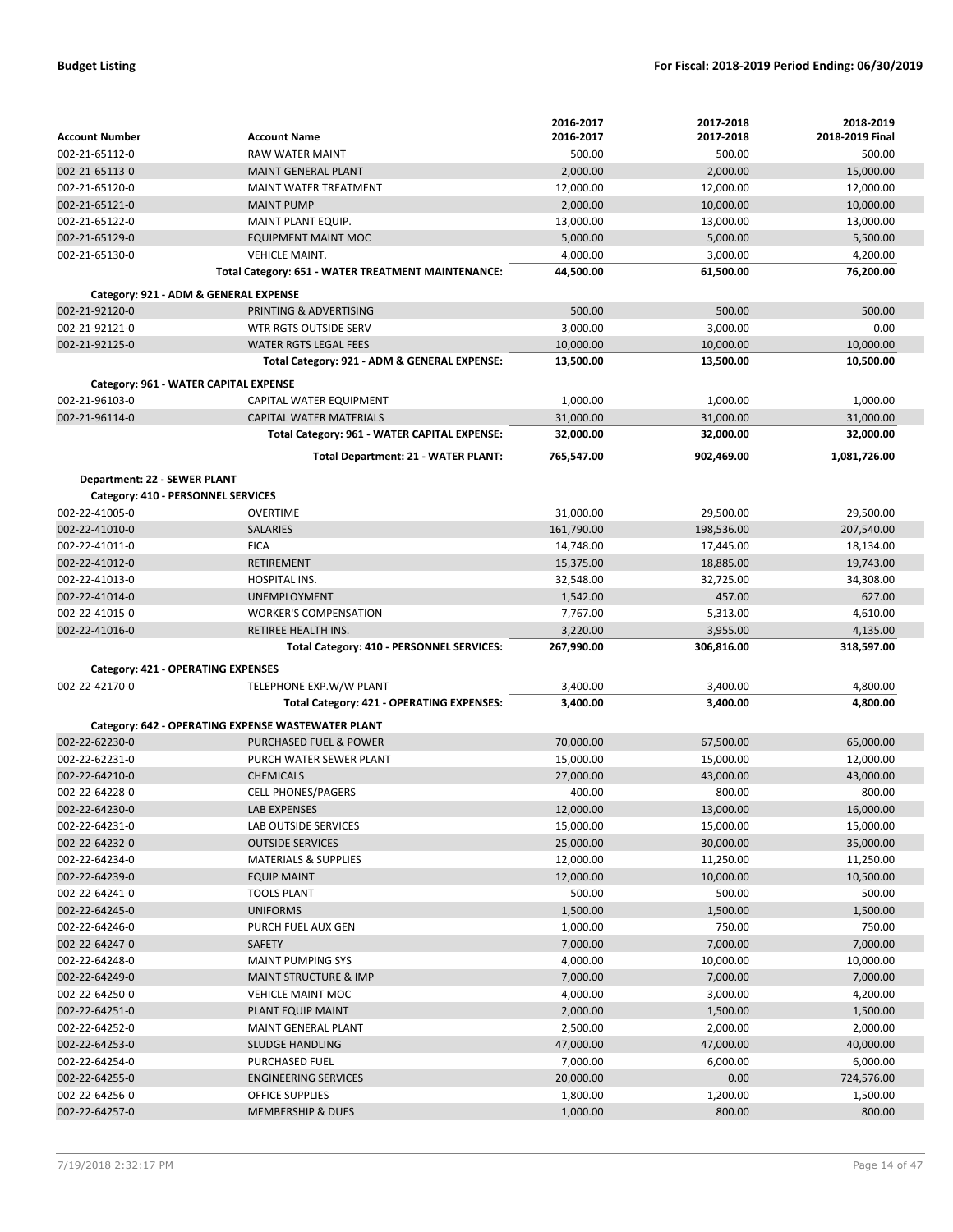|                                        |                                                                      | 2016-2017               | 2017-2018               | 2018-2019               |
|----------------------------------------|----------------------------------------------------------------------|-------------------------|-------------------------|-------------------------|
| <b>Account Number</b>                  | <b>Account Name</b>                                                  | 2016-2017               | 2017-2018               | 2018-2019 Final         |
| 002-22-64258-0                         | <b>TRAVEL &amp; TRAINING</b>                                         | 4,200.00                | 3,700.00                | 3,700.00                |
| 002-22-64259-0                         | PRE-TREATMENT OUTREACH                                               | 0.00                    | 0.00                    | 1,500.00                |
|                                        | Total Category: 642 - OPERATING EXPENSE WASTEWATER PLANT:            | 298,900.00              | 297,500.00              | 1,021,076.00            |
|                                        | Total Department: 22 - SEWER PLANT:                                  | 570,290.00              | 607,716.00              | 1,344,473.00            |
| Department: 23 - COLLECTION DEPARTMENT |                                                                      |                         |                         |                         |
| Category: 410 - PERSONNEL SERVICES     |                                                                      |                         |                         |                         |
| 002-23-41010-0                         | <b>SALARIES</b>                                                      | 105,351.00              | 88,022.00               | 91,582.00               |
| 002-23-41011-0                         | <b>FICA</b>                                                          | 8,059.00                | 6,734.00                | 7,006.00                |
| 002-23-41012-0                         | <b>RETIREMENT</b>                                                    | 10,023.00               | 8,368.00                | 8,668.00                |
| 002-23-41013-0                         | <b>HOSPITAL INS.</b>                                                 | 12,283.00               | 12,400.00               | 14,228.00               |
| 002-23-41014-0                         | <b>UNEMPLOYMENT</b>                                                  | 771.00                  | 189.00                  | 257.00                  |
| 002-23-41015-0                         | <b>WORKER'S COMPENSATION</b>                                         | 8,467.00                | 4,091.00                | 3,536.00                |
| 002-23-41016-0                         | RETIREE HEALTH INS.                                                  | 2,099.00                | 1,752.00                | 1,815.00                |
|                                        | Total Category: 410 - PERSONNEL SERVICES:                            | 147,053.00              | 121,556.00              | 127,092.00              |
|                                        | Category: 652 - COLLECTION MAINTENANCE                               |                         |                         |                         |
| 002-23-65260-0                         | <b>VEH MAINT</b>                                                     | 4,000.00                | 3.000.00                | 4,200.00                |
| 002-23-65261-0                         | <b>EQUIPMENT MAINT</b>                                               | 4,000.00                | 3,000.00                | 3,500.00                |
| 002-23-65263-0                         | <b>TOOLS</b>                                                         | 1,500.00                | 1,250.00                | 1,250.00                |
| 002-23-65270-0                         | <b>MATERIALS &amp; SUPPLIES</b>                                      | 2,000.00                | 2,000.00                | 2,000.00                |
|                                        | Total Category: 652 - COLLECTION MAINTENANCE:                        | 11,500.00               | 9,250.00                | 10,950.00               |
|                                        | Category: 922 - WASTEWATER ADM & GEN EXPENSE                         |                         |                         |                         |
| 002-23-92230-0                         | <b>OUTSIDE SERVICES</b>                                              | 3,000.00                | 2,000.00                | 2,000.00                |
| 002-23-92232-0                         | <b>MEMBERSHIP &amp; DUES</b>                                         | 3,000.00                | 2,500.00                | 2,500.00                |
|                                        | Total Category: 922 - WASTEWATER ADM & GEN EXPENSE:                  | 6,000.00                | 4,500.00                | 4,500.00                |
|                                        |                                                                      |                         |                         |                         |
| 002-23-96200-0                         | Category: 962 - CAPITAL EQUIPMENT WASTEWATER<br><b>CAPITAL SEWER</b> | 20,000.00               | 15,000.00               | 15,000.00               |
|                                        | Total Category: 962 - CAPITAL EQUIPMENT WASTEWATER:                  | 20,000.00               | 15,000.00               | 15,000.00               |
|                                        |                                                                      |                         |                         |                         |
|                                        |                                                                      |                         |                         |                         |
|                                        | Total Department: 23 - COLLECTION DEPARTMENT:                        | 184,553.00              | 150,306.00              | 157,542.00              |
| Department: 24 - METER DEPARTMENT      |                                                                      |                         |                         |                         |
| Category: 410 - PERSONNEL SERVICES     |                                                                      |                         |                         |                         |
| 002-24-41010-0                         | SALARIES                                                             | 36,233.00               | 29,735.00               | 40,994.00               |
| 002-24-41011-0                         | <b>FICA</b>                                                          | 2,772.00                | 2,275.00                | 3,136.00                |
| 002-24-41012-0                         | <b>RETIREMENT</b>                                                    | 3,441.00                | 2,821.00                | 3,856.00                |
| 002-24-41014-0                         | <b>UNEMPLOYMENT</b>                                                  | 386.00                  | 95.00                   | 128.00                  |
| 002-24-41015-0                         | <b>WORKER'S COMPENSATION</b>                                         | 1,580.00                | 752.00                  | 857.00                  |
| 002-24-41016-0                         | <b>RETIREE HEALTH INS.</b>                                           | 721.00                  | 591.00                  | 808.00                  |
|                                        | Total Category: 410 - PERSONNEL SERVICES:                            | 45,133.00               | 36,269.00               | 49,779.00               |
|                                        | Category: 651 - WATER TREATMENT MAINTENANCE                          |                         |                         |                         |
| 002-24-65131-0                         | <b>METER MAINTENANCE</b>                                             | 500.00                  | 500.00                  | 500.00                  |
| 002-24-65133-0                         | <b>METER READING EXP</b>                                             | 1,000.00                | 1,000.00                | 1,000.00                |
| 002-24-65134-0                         | <b>UNIFORMS</b>                                                      | 500.00                  | 400.00                  | 400.00                  |
| 002-24-65136-0                         | <b>SAFETY</b>                                                        | 1,000.00                | 750.00                  | 750.00                  |
| 002-24-65137-0                         | <b>TOOLS</b>                                                         | 500.00                  | 750.00                  | 750.00                  |
| 002-24-65141-0                         | <b>TRAVEL &amp; TRAINING</b>                                         | 700.00                  | 500.00                  | 500.00                  |
| 002-24-65142-0                         | <b>CELL PHONES/PAGERS</b>                                            | 700.00                  | 700.00                  | 700.00                  |
|                                        | Total Category: 651 - WATER TREATMENT MAINTENANCE:                   | 4,900.00                | 4,600.00                | 4,600.00                |
| Category: 961 - WATER CAPITAL EXPENSE  |                                                                      |                         |                         |                         |
| 002-24-96117-0                         | <b>CAPITAL EQUIPMENT</b>                                             | 21,000.00               | 21,000.00               | 21,000.00               |
|                                        | Total Category: 961 - WATER CAPITAL EXPENSE:                         | 21,000.00               | 21,000.00               | 21,000.00               |
|                                        |                                                                      |                         |                         |                         |
|                                        | Total Department: 24 - METER DEPARTMENT:                             | 71,033.00               | 61,869.00               | 75,379.00               |
| Department: 25 - WATER ADMINISTRATION  |                                                                      |                         |                         |                         |
| Category: 410 - PERSONNEL SERVICES     |                                                                      |                         |                         |                         |
| 002-25-41010-0<br>002-25-41011-0       | SALARIES<br><b>FICA</b>                                              | 167,523.00<br>12,636.00 | 150,428.00<br>11,328.00 | 144,241.00<br>11,035.00 |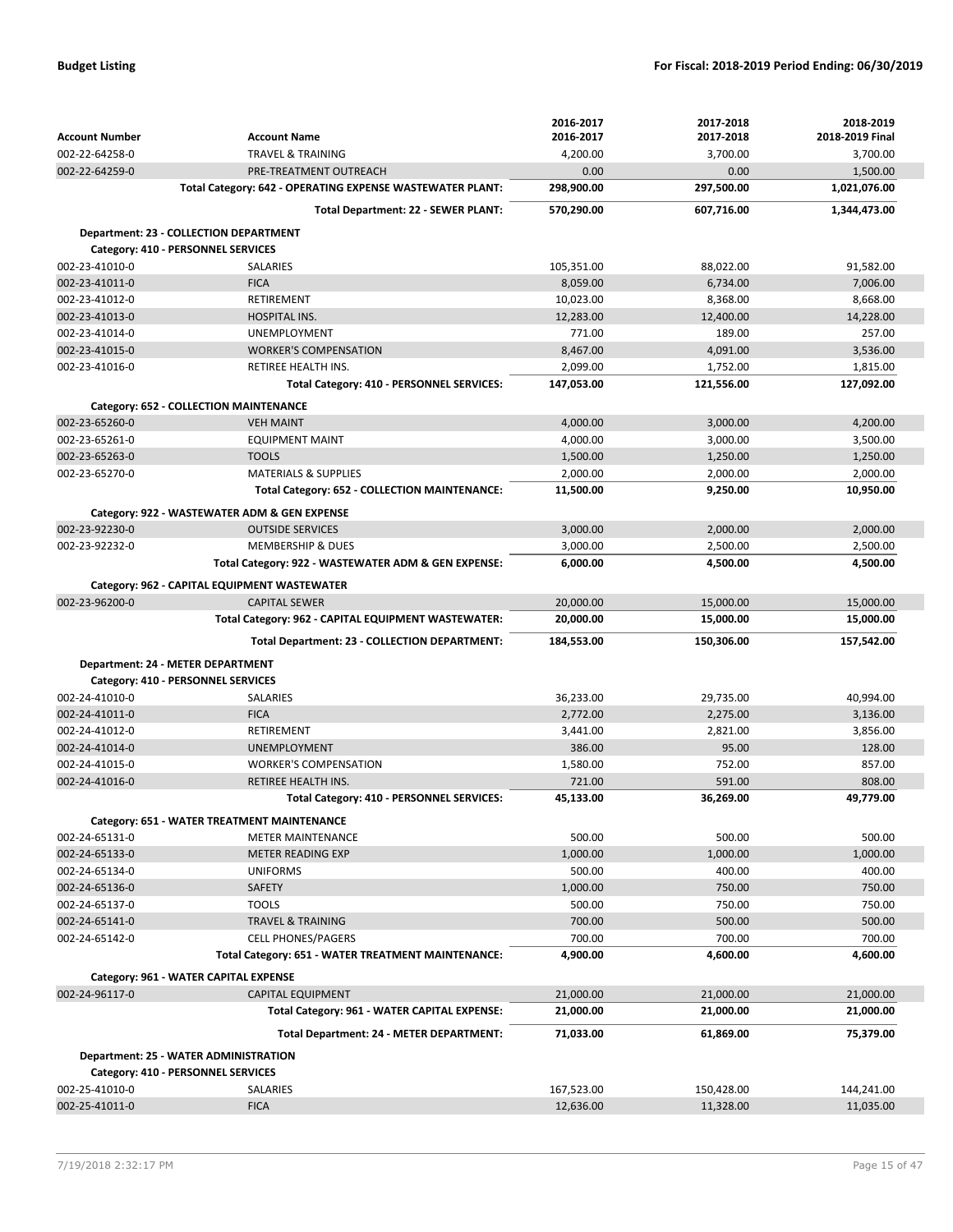|                                     |                                                     | 2016-2017  | 2017-2018  | 2018-2019       |
|-------------------------------------|-----------------------------------------------------|------------|------------|-----------------|
| <b>Account Number</b>               | <b>Account Name</b>                                 | 2016-2017  | 2017-2018  | 2018-2019 Final |
| 002-25-41012-0                      | RETIREMENT                                          | 15,998.00  | 14,365.00  | 10,746.00       |
| 002-25-41013-0                      | <b>HOSPITAL INS.</b>                                | 22,432.00  | 22,492.00  | 14,962.00       |
| 002-25-41014-0                      | <b>UNEMPLOYMENT</b>                                 | 1,060.00   | 213.00     | 321.00          |
| 002-25-41015-0                      | <b>WORKER'S COMPENSATION</b>                        | 797.00     | 413.00     | 340.00          |
| 002-25-41016-0                      | RETIREE HEALTH INS.                                 | 3,350.00   | 3,009.00   | 2,250.00        |
|                                     | Total Category: 410 - PERSONNEL SERVICES:           | 223,796.00 | 202,248.00 | 183,895.00      |
| Category: 422 - MAINTENANCE         |                                                     |            |            |                 |
| 002-25-42208-0                      | <b>NWS SOFTWARE SUPPORT</b>                         | 8,750.00   | 9,300.00   | 9.600.00        |
|                                     | Total Category: 422 - MAINTENANCE:                  | 8,750.00   | 9,300.00   | 9,600.00        |
|                                     | Category: 901 - CUSTOMER SERVICE EXPENSE            |            |            |                 |
| 002-25-90136-0                      | <b>CUSTOMER ACCOUNTS EXP</b>                        | 2,000.00   | 3,200.00   | 3,200.00        |
|                                     | Total Category: 901 - CUSTOMER SERVICE EXPENSE:     | 2,000.00   | 3,200.00   | 3,200.00        |
|                                     |                                                     |            |            |                 |
|                                     | Category: 921 - ADM & GENERAL EXPENSE               |            |            |                 |
| 002-25-92110-0                      | OFFICE SUP & OTHER EXP                              | 15,000.00  | 17,000.00  | 17,000.00       |
| 002-25-92112-0                      | <b>GASOLINE EXPENSE</b>                             | 4,000.00   | 1,000.00   | 1,000.00        |
| 002-25-92113-0                      | UTILITIES CITY HALL                                 | 15,000.00  | 15,000.00  | 8,500.00        |
| 002-25-92114-0                      | <b>MEMBERSHIP &amp; DUES</b>                        | 1,000.00   | 0.00       | 0.00            |
| 002-25-92116-0                      | <b>POSTAGE EXPENSE</b>                              | 8,500.00   | 7,000.00   | 6,000.00        |
| 002-25-92120-0                      | PRINTING & ADVERTISING                              | 1,000.00   | 200.00     | 200.00          |
| 002-25-92130-0                      | <b>OUTSIDE SERVICES</b>                             | 0.00       | 10,000.00  | 10,000.00       |
| 002-25-92140-0                      | PROPERTY INSURANCE                                  | 60,000.00  | 72,000.00  | 76,800.00       |
| 002-25-92190-0                      | <b>LEGAL FEES</b>                                   | 44,000.00  | 0.00       | 0.00            |
| 002-25-92191-0                      | <b>AUDIT SERVICES</b>                               | 11.500.00  | 10,100.00  | 9,140.00        |
| 002-25-94199-0                      | <b>GOVERNMENTAL GRT</b>                             | 190,000.00 | 190,000.00 | 190,000.00      |
|                                     | Total Category: 921 - ADM & GENERAL EXPENSE:        | 350,000.00 | 322,300.00 | 318,640.00      |
|                                     | Category: 961 - WATER CAPITAL EXPENSE               |            |            |                 |
| 002-25-96117-0                      | <b>CAPITAL EQUIPMENT</b>                            | 8,105.00   | 8,105.00   | 0.00            |
|                                     | Total Category: 961 - WATER CAPITAL EXPENSE:        | 8,105.00   | 8,105.00   | 0.00            |
|                                     | Total Department: 25 - WATER ADMINISTRATION:        | 592,651.00 | 545,153.00 | 515,335.00      |
| Department: 26 - W/W ADMINISTRATION |                                                     |            |            |                 |
| Category: 410 - PERSONNEL SERVICES  |                                                     |            |            |                 |
| 002-26-41010-0                      | <b>SALARIES</b>                                     | 95,867.00  | 95,472.00  | 86,582.00       |
| 002-26-41011-0                      | <b>FICA</b>                                         | 7,334.00   | 7,304.00   | 6,623.00        |
| 002-26-41012-0                      | <b>RETIREMENT</b>                                   | 9,154.00   | 9,117.00   | 8,259.00        |
| 002-26-41013-0                      | <b>HOSPITAL INS.</b>                                | 22,728.00  | 17,259.00  | 14,862.00       |
| 002-26-41014-0                      | <b>UNEMPLOYMENT</b>                                 | 675.00     | 166.00     | 192.00          |
| 002-26-41015-0                      | <b>WORKER'S COMPENSATION</b>                        | 458.00     | 264.00     | 205.00          |
| 002-26-41016-0                      | RETIREE HEALTH INS.                                 | 1,917.00   | 1.909.00   | 1,730.00        |
|                                     | Total Category: 410 - PERSONNEL SERVICES:           | 138,133.00 | 131,491.00 | 118,453.00      |
|                                     |                                                     |            |            |                 |
| Category: 422 - MAINTENANCE         |                                                     |            |            |                 |
| 002-26-42208-0                      | <b>NWS SOFTWARE SUPPORT</b>                         | 8,750.00   | 7,500.00   | 7,800.00        |
|                                     | Total Category: 422 - MAINTENANCE:                  | 8,750.00   | 7,500.00   | 7,800.00        |
|                                     | Category: 922 - WASTEWATER ADM & GEN EXPENSE        |            |            |                 |
| 002-26-92210-0                      | OFFICE SUP/OTHER EXP                                | 5,000.00   | 8,000.00   | 10,000.00       |
| 002-26-92213-0                      | UTILTIES EXPENSE                                    | 15,000.00  | 15,000.00  | 8,500.00        |
| 002-26-92216-0                      | POSTAGE EXPENSE                                     | 8,500.00   | 7,000.00   | 6,000.00        |
| 002-26-92230-0                      | <b>OUTSIDE SERVICES</b>                             | 500.00     | 12,000.00  | 12,000.00       |
| 002-26-92240-0                      | PROPERTY INSURANCE                                  | 60,000.00  | 72,000.00  | 76,800.00       |
| 002-26-92290-0                      | LEGAL FEES                                          | 14,000.00  | 0.00       | 0.00            |
| 002-26-92291-0                      | <b>AUDIT SERVICES</b>                               | 11,500.00  | 10,100.00  | 9,140.00        |
|                                     | Total Category: 922 - WASTEWATER ADM & GEN EXPENSE: | 114,500.00 | 124,100.00 | 122,440.00      |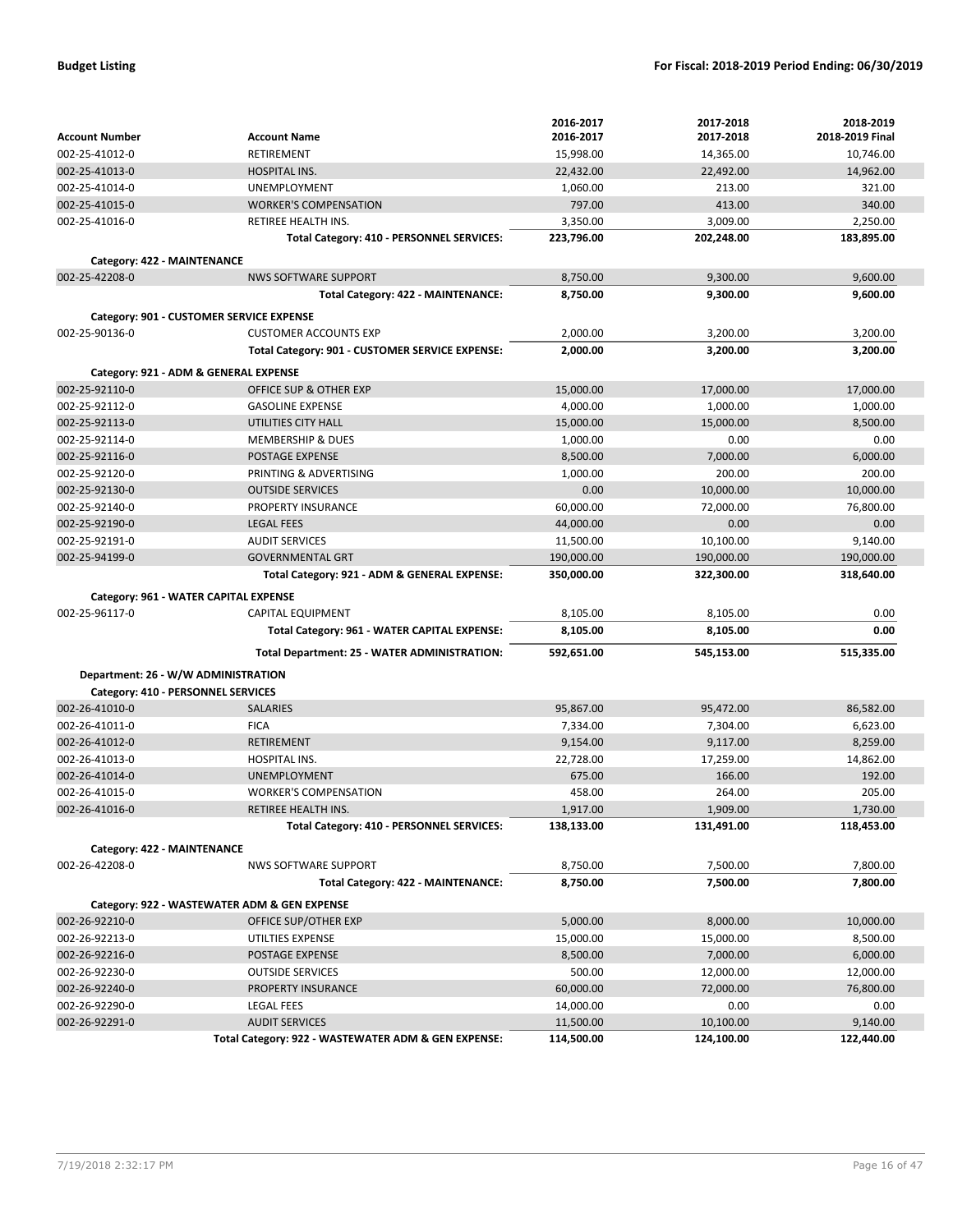|                       |                                                     | 2016-2017    | 2017-2018     | 2018-2019         |
|-----------------------|-----------------------------------------------------|--------------|---------------|-------------------|
| <b>Account Number</b> | <b>Account Name</b>                                 | 2016-2017    | 2017-2018     | 2018-2019 Final   |
|                       | Category: 962 - CAPITAL EQUIPMENT WASTEWATER        |              |               |                   |
| 002-26-96217-0        | <b>CAPITAL EQUIPMENT</b>                            | 8,106.00     | 8,106.00      | 0.00              |
|                       | Total Category: 962 - CAPITAL EQUIPMENT WASTEWATER: | 8,106.00     | 8,106.00      | 0.00              |
|                       | Total Department: 26 - W/W ADMINISTRATION:          | 269,489.00   | 271,197.00    | 248,693.00        |
|                       | Department: 60 - ELECTRIC ADMINISTRATION            |              |               |                   |
|                       | Category: 421 - OPERATING EXPENSES                  |              |               |                   |
| 002-60-42121-0        | <b>OUTSIDE SERVICES</b>                             | 50,000.00    | 15,000.00     | 0.00              |
| 002-60-42189-0        | <b>LEGAL FEES</b>                                   | 180,000.00   | 180,000.00    | 30,000.00         |
| 002-60-42190-0        | <b>ENGINEERING</b>                                  | 15,000.00    | 0.00          | 0.00 <sub>1</sub> |
|                       | Total Category: 421 - OPERATING EXPENSES:           | 245,000.00   | 195,000.00    | 30,000.00         |
|                       | Total Department: 60 - ELECTRIC ADMINISTRATION:     | 245,000.00   | 195,000.00    | 30,000.00         |
|                       | <b>Total Expense:</b>                               | 3,117,569.00 | 3,281,704.00  | 3,830,782.00      |
|                       | Total Fund: 002 - UTILITY FUND:                     | 50,286.00    | $-108,517.00$ | $-77.943.00$      |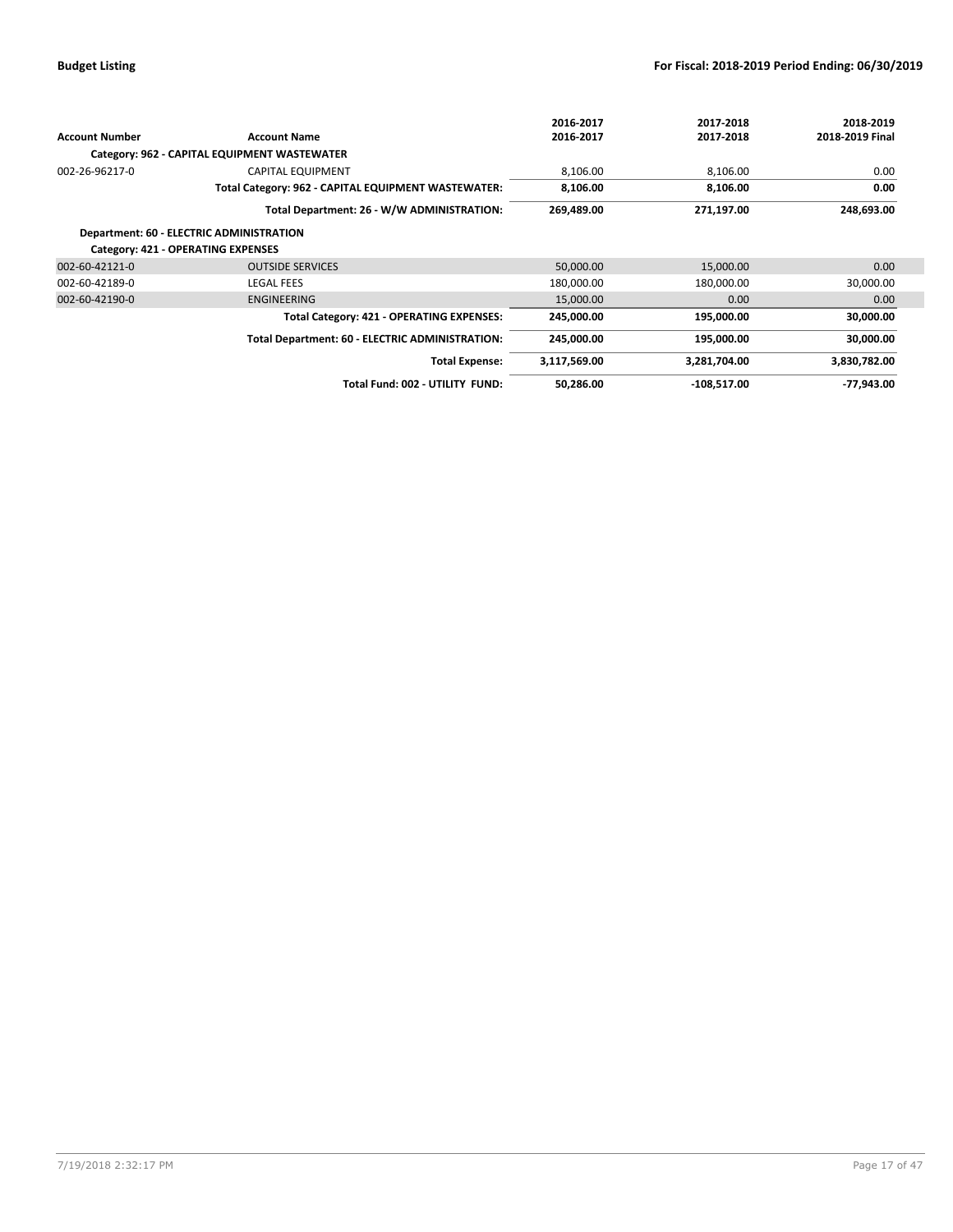|                                           |                                                | 2016-2017     | 2017-2018     | 2018-2019       |
|-------------------------------------------|------------------------------------------------|---------------|---------------|-----------------|
| <b>Account Number</b>                     | <b>Account Name</b>                            | 2016-2017     | 2017-2018     | 2018-2019 Final |
| Fund: 003 - SOLID WASTE FUND              |                                                |               |               |                 |
| Revenue                                   |                                                |               |               |                 |
| Department: 00 - NON DEPARTMENTAL         |                                                |               |               |                 |
| Category: 340 - CHARGES FOR SERVICES      |                                                |               |               |                 |
| 003-00-34500                              | <b>REMOVAL CHARGES</b>                         | 695,000.00    | 695,000.00    | 685,000.00      |
|                                           | Total Category: 340 - CHARGES FOR SERVICES:    | 695,000.00    | 695,000.00    | 685,000.00      |
|                                           | Category: 360 - MISCELLANEOUS REVENUES         |               |               |                 |
| 003-00-36080                              | <b>SW RENT INCOME</b>                          | 16,800.00     | 16,800.00     | 16,800.00       |
|                                           | Total Category: 360 - MISCELLANEOUS REVENUES:  | 16,800.00     | 16,800.00     | 16,800.00       |
|                                           | Category: 385 - TRANSFER TO OTHER FUNDS        |               |               |                 |
| 003-00-38509                              | TRANS TO NMFA LOAN                             | $-16,245.00$  | $-16,246.00$  | $-16,248.00$    |
| 003-00-38520                              | TO CAPITAL PROJECTS FUND                       | $-38,775.00$  | 0.00          | 0.00            |
| 003-00-38572                              | TO WATER/SEWER                                 | $-100,000.00$ | $-100,000.00$ | 0.00            |
|                                           | Total Category: 385 - TRANSFER TO OTHER FUNDS: | $-155,020.00$ | $-116,246.00$ | $-16,248.00$    |
|                                           | Total Department: 00 - NON DEPARTMENTAL:       | 556,780.00    | 595,554.00    | 685,552.00      |
|                                           | <b>Total Revenue:</b>                          | 556,780.00    | 595,554.00    | 685,552.00      |
| <b>Expense</b>                            |                                                |               |               |                 |
| Department: 01 - SOLID WASTE DEPT         |                                                |               |               |                 |
| <b>Category: 421 - OPERATING EXPENSES</b> |                                                |               |               |                 |
| 003-01-42121-0                            | <b>OUTSIDE SERVICES</b>                        | 639,400.00    | 639,400.00    | 630,200.00      |
| 003-01-42169-0                            | ADM FEE TO GEN FUND                            | 30,000.00     | 30,000.00     | 30,000.00       |
|                                           | Total Category: 421 - OPERATING EXPENSES:      | 669,400.00    | 669,400.00    | 660,200.00      |
| Category: 463 - PROJECT CONSTRUCTION      |                                                |               |               |                 |
| 003-01-46301-0                            | PROJECT CONSTRUCTION                           | 16,210.00     | 16,210.00     | 0.00            |
|                                           | Total Category: 463 - PROJECT CONSTRUCTION:    | 16,210.00     | 16,210.00     | 0.00            |
|                                           | Total Department: 01 - SOLID WASTE DEPT:       | 685,610.00    | 685,610.00    | 660,200.00      |
|                                           | <b>Total Expense:</b>                          | 685,610.00    | 685,610.00    | 660,200.00      |
|                                           | Total Fund: 003 - SOLID WASTE FUND:            | $-128,830.00$ | $-90,056.00$  | 25,352.00       |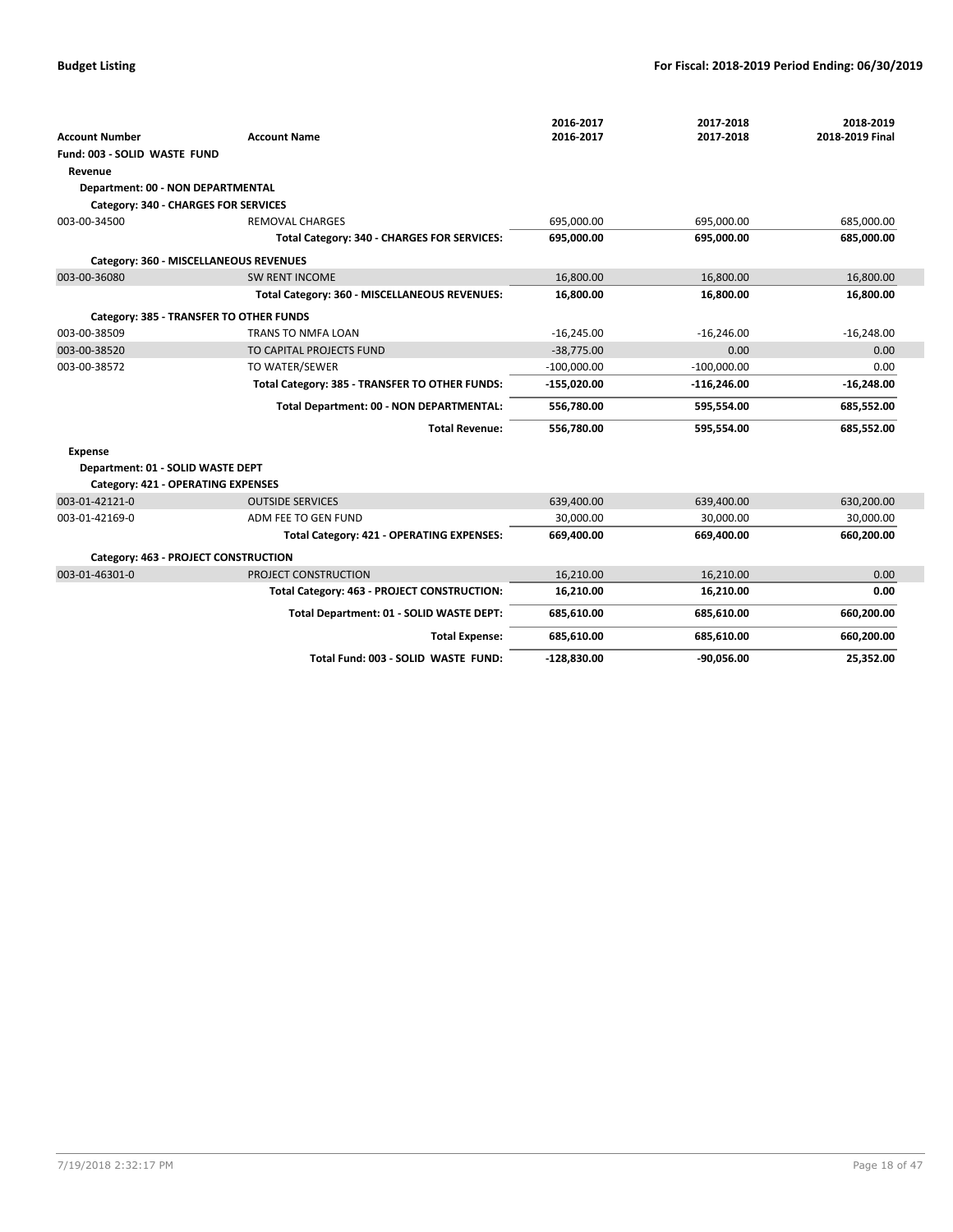| <b>Account Number</b>                          | <b>Account Name</b>                             | 2016-2017<br>2016-2017 | 2017-2018<br>2017-2018 | 2018-2019<br>2018-2019 Final |
|------------------------------------------------|-------------------------------------------------|------------------------|------------------------|------------------------------|
| Fund: 004 - FIRE FUND                          |                                                 |                        |                        |                              |
| Revenue                                        |                                                 |                        |                        |                              |
| Department: 00 - NON DEPARTMENTAL              |                                                 |                        |                        |                              |
|                                                | Category: 370 - GRANTS AND CONTRIBUTIONS        |                        |                        |                              |
| 004-00-37017                                   | STATE FIRE ALLOCATION                           | 236,302.00             | 236,302.00             | 240,000.00                   |
|                                                | Total Category: 370 - GRANTS AND CONTRIBUTIONS: | 236.302.00             | 236.302.00             | 240.000.00                   |
|                                                | Category: 385 - TRANSFER TO OTHER FUNDS         |                        |                        |                              |
| 004-00-38509                                   | <b>TRANS TO NMFA LOANS</b>                      | $-61.648.00$           | 0.00                   | 0.00                         |
|                                                | Total Category: 385 - TRANSFER TO OTHER FUNDS:  | $-61,648.00$           | 0.00                   | 0.00                         |
|                                                | Total Department: 00 - NON DEPARTMENTAL:        | 174,654.00             | 236,302.00             | 240,000.00                   |
|                                                | <b>Total Revenue:</b>                           | 174,654.00             | 236,302.00             | 240,000.00                   |
| <b>Expense</b>                                 |                                                 |                        |                        |                              |
| <b>Department: 10 - SPECIAL FUNDS EXPENSES</b> |                                                 |                        |                        |                              |
| Category: 460 - CAPITAL EQUIPMENT              |                                                 |                        |                        |                              |
| 004-10-46006-0                                 | <b>CAPITAL EQUIP</b>                            | 268,345.00             | 419,733.00             | 315,049.00                   |
|                                                | Total Category: 460 - CAPITAL EQUIPMENT:        | 268,345.00             | 419,733.00             | 315,049.00                   |
|                                                | Total Department: 10 - SPECIAL FUNDS EXPENSES:  | 268,345.00             | 419,733.00             | 315,049.00                   |
|                                                | <b>Total Expense:</b>                           | 268,345.00             | 419,733.00             | 315,049.00                   |
|                                                | Total Fund: 004 - FIRE FUND:                    | $-93,691.00$           | $-183,431.00$          | $-75.049.00$                 |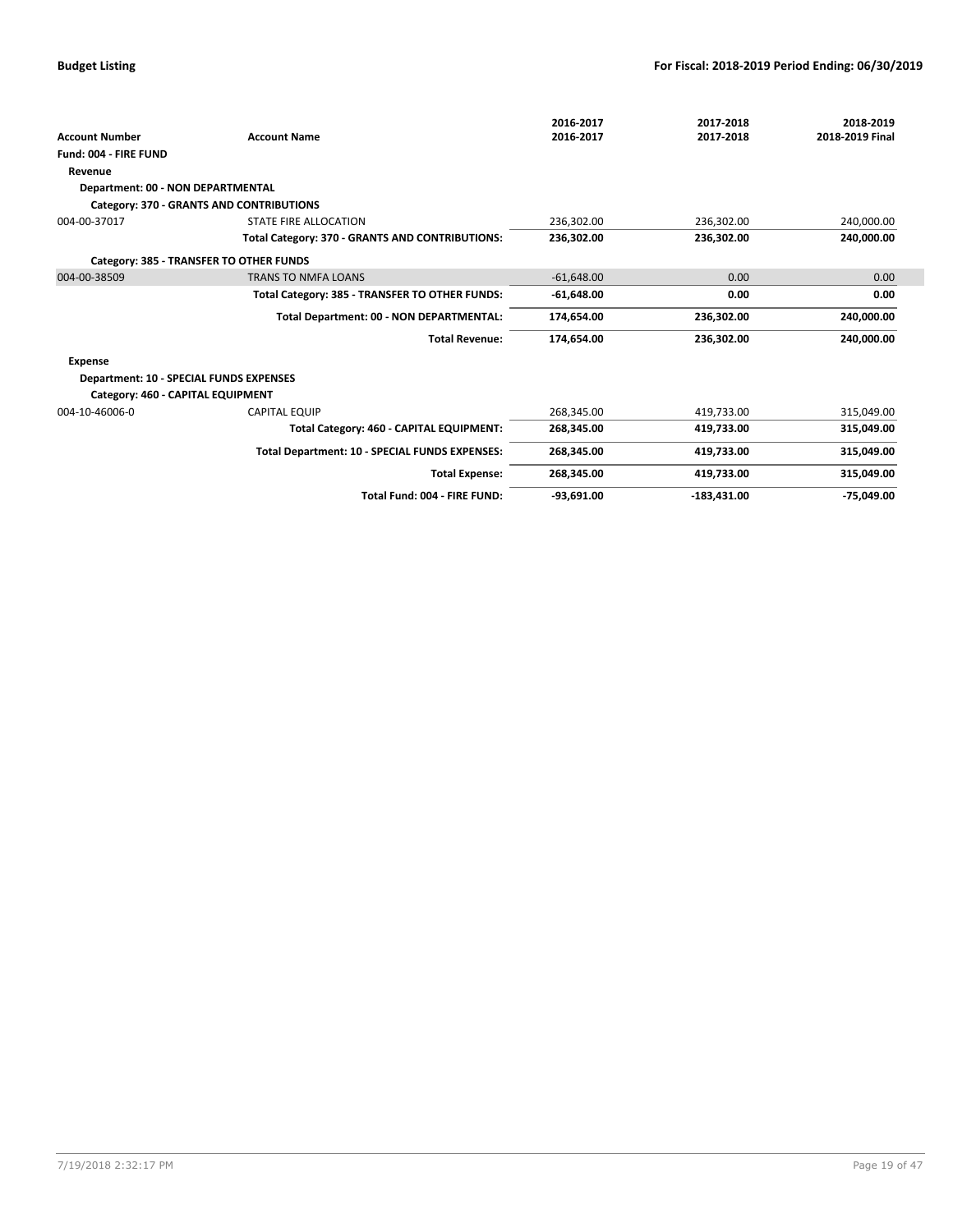|                                                |                                                | 2016-2017    | 2017-2018    | 2018-2019       |
|------------------------------------------------|------------------------------------------------|--------------|--------------|-----------------|
| <b>Account Number</b>                          | <b>Account Name</b>                            | 2016-2017    | 2017-2018    | 2018-2019 Final |
| <b>Fund: 005 - RECREATION FUND</b>             |                                                |              |              |                 |
| Revenue                                        |                                                |              |              |                 |
| <b>Department: 00 - NON DEPARTMENTAL</b>       |                                                |              |              |                 |
| Category: 360 - MISCELLANEOUS REVENUES         |                                                |              |              |                 |
| 005-00-36050                                   | <b>MISC. REVENUES</b>                          | 3,000.00     | 2,000.00     | 2,000.00        |
| 005-00-36066                                   | <b>ACTIVITY PROGRAMS INCOME</b>                | 2,000.00     | 2,000.00     | 0.00            |
|                                                | Total Category: 360 - MISCELLANEOUS REVENUES:  | 5,000.00     | 4,000.00     | 2,000.00        |
|                                                | Total Department: 00 - NON DEPARTMENTAL:       | 5,000.00     | 4,000.00     | 2,000.00        |
|                                                | <b>Total Revenue:</b>                          | 5,000.00     | 4,000.00     | 2,000.00        |
| Expense                                        |                                                |              |              |                 |
| <b>Department: 10 - SPECIAL FUNDS EXPENSES</b> |                                                |              |              |                 |
| Category: 410 - PERSONNEL SERVICES             |                                                |              |              |                 |
| 005-10-41010-0                                 | <b>SALARIES</b>                                | 2,645.00     | 0.00         | 0.00            |
| 005-10-41011-0                                 | <b>FICA</b>                                    | 202.00       | 0.00         | 0.00            |
| 005-10-41014-0                                 | <b>UNEMPLOYMENT</b>                            | 42.00        | 0.00         | 0.00            |
| 005-10-41015-0                                 | <b>WORKER'S COMPENSATION</b>                   | 21.00        | 0.00         | 0.00            |
|                                                | Total Category: 410 - PERSONNEL SERVICES:      | 2,910.00     | 0.00         | 0.00            |
| Category: 421 - OPERATING EXPENSES             |                                                |              |              |                 |
| 005-10-42123-0                                 | <b>MATERIALS &amp; SUPPLIES</b>                | 22.000.00    | 20,493.00    | 7,219.00        |
|                                                | Total Category: 421 - OPERATING EXPENSES:      | 22,000.00    | 20,493.00    | 7,219.00        |
|                                                | Total Department: 10 - SPECIAL FUNDS EXPENSES: | 24,910.00    | 20,493.00    | 7,219.00        |
|                                                | <b>Total Expense:</b>                          | 24,910.00    | 20,493.00    | 7,219.00        |
|                                                | <b>Total Fund: 005 - RECREATION FUND:</b>      | $-19,910.00$ | $-16,493.00$ | $-5,219.00$     |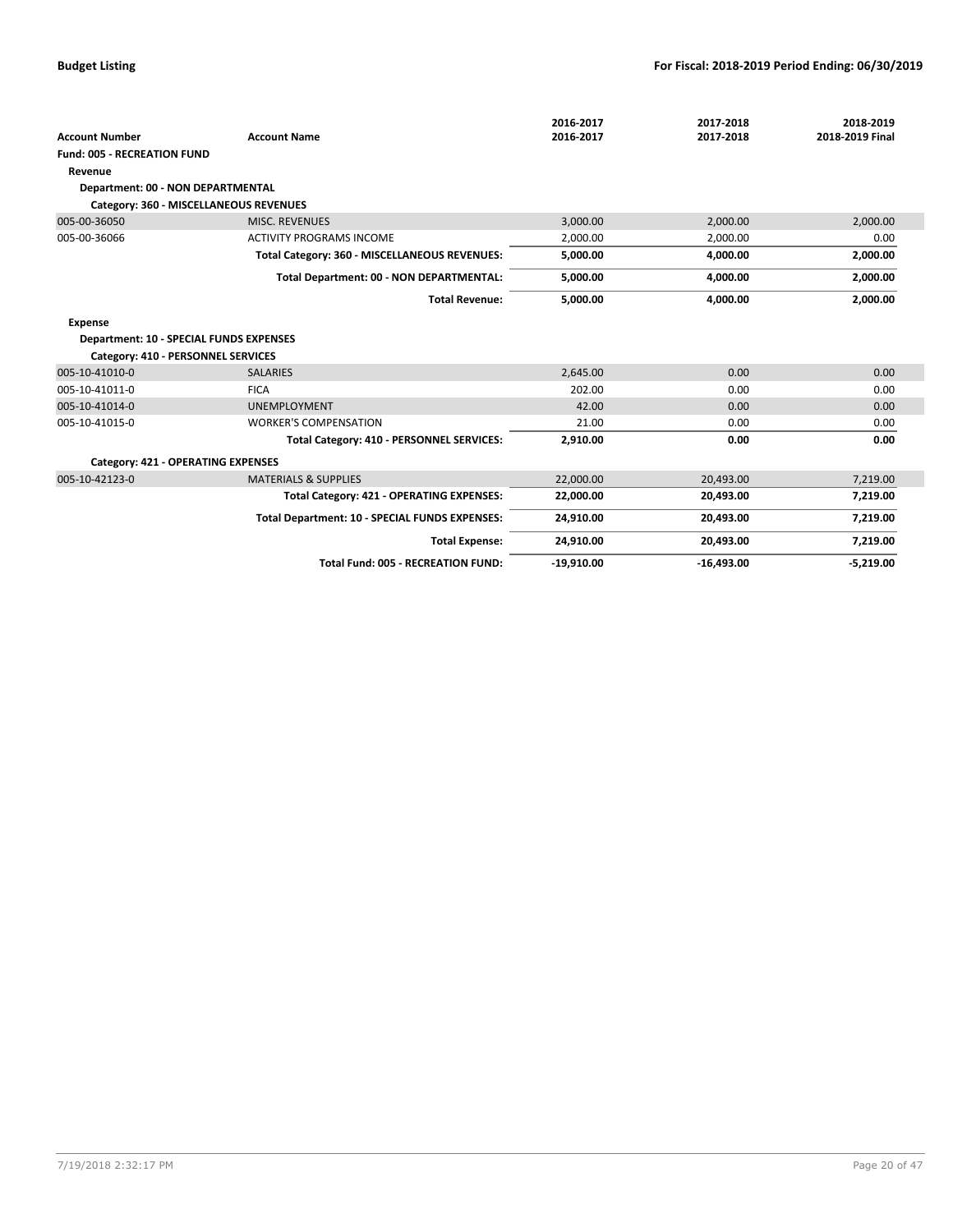|                                         |                                                | 2016-2017     | 2017-2018     | 2018-2019       |
|-----------------------------------------|------------------------------------------------|---------------|---------------|-----------------|
| <b>Account Number</b>                   | <b>Account Name</b>                            | 2016-2017     | 2017-2018     | 2018-2019 Final |
| Fund: 006 - CAPITAL EQUIPMENT REPLACE   |                                                |               |               |                 |
| Revenue                                 |                                                |               |               |                 |
| Department: 00 - NON DEPARTMENTAL       |                                                |               |               |                 |
| Category: 300 - TAX REVENUES            |                                                |               |               |                 |
| 006-00-30027                            | <b>GROSS RECEIPTS TAX .25</b>                  | 467,000.00    | 396,500.00    | 373,000.00      |
|                                         | Total Category: 300 - TAX REVENUES:            | 467,000.00    | 396,500.00    | 373,000.00      |
| Category: 385 - TRANSFER TO OTHER FUNDS |                                                |               |               |                 |
| 006-00-38509                            | <b>TRANS TO NMFA LOANS</b>                     | $-381,594.00$ | $-396,500.00$ | $-373,000.00$   |
|                                         | Total Category: 385 - TRANSFER TO OTHER FUNDS: | -381,594.00   | -396,500.00   | -373,000.00     |
|                                         | Total Department: 00 - NON DEPARTMENTAL:       | 85,406.00     | 0.00          | 0.00            |
|                                         | <b>Total Revenue:</b>                          | 85,406.00     | 0.00          | 0.00            |
|                                         | Total Fund: 006 - CAPITAL EQUIPMENT REPLACE:   | 85.406.00     | 0.00          | 0.00            |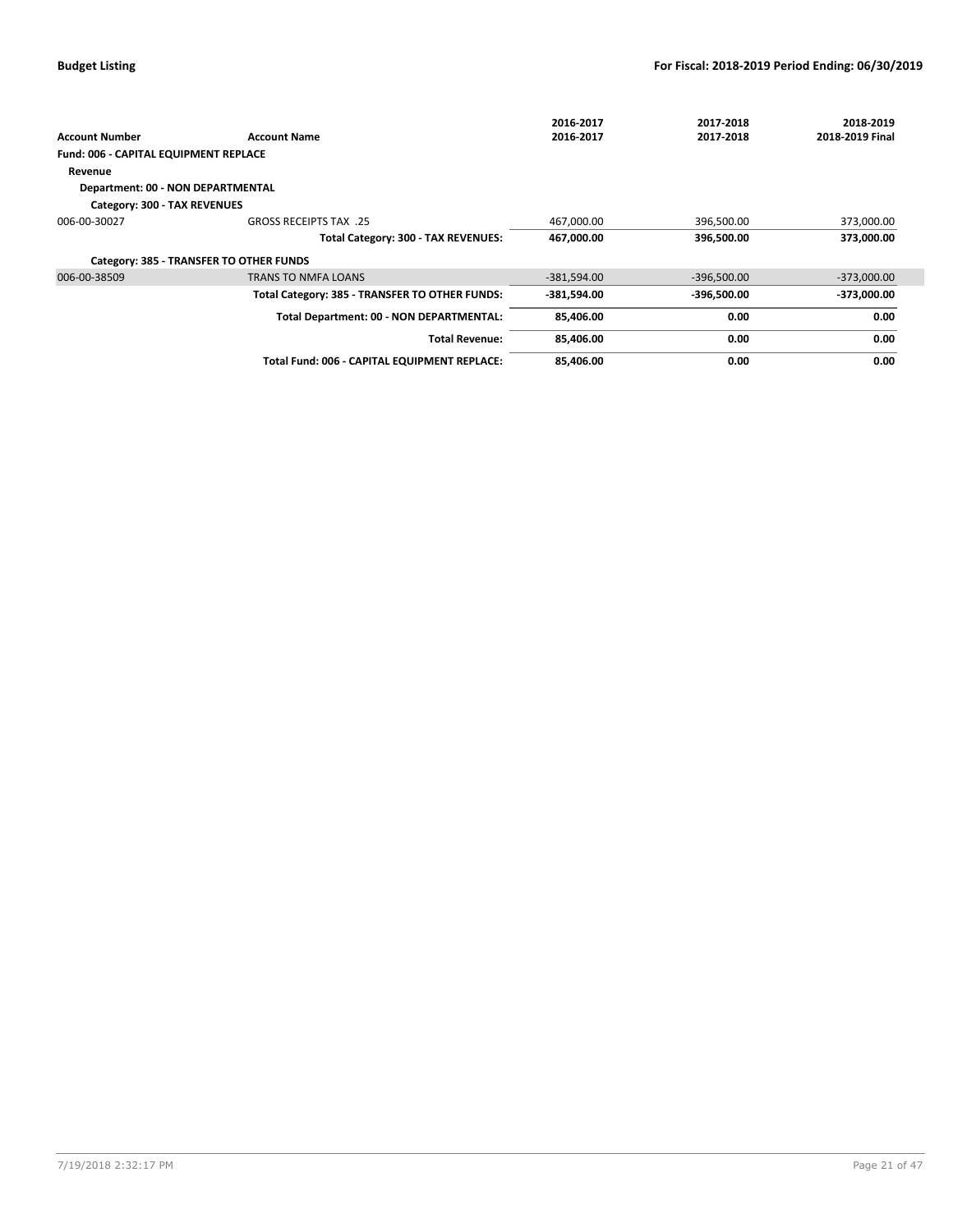| <b>Account Number</b>                          | <b>Account Name</b>                            | 2016-2017<br>2016-2017 | 2017-2018<br>2017-2018 | 2018-2019<br>2018-2019 Final |
|------------------------------------------------|------------------------------------------------|------------------------|------------------------|------------------------------|
| <b>Fund: 008 - POLICE EVIDENCE</b>             |                                                |                        |                        |                              |
| Revenue                                        |                                                |                        |                        |                              |
| Department: 00 - NON DEPARTMENTAL              |                                                |                        |                        |                              |
| Category: 360 - MISCELLANEOUS REVENUES         |                                                |                        |                        |                              |
| 008-00-36022                                   | <b>EVIDENCE REVENUES</b>                       | 500.00                 | 500.00                 | 500.00                       |
|                                                | Total Category: 360 - MISCELLANEOUS REVENUES:  | 500.00                 | 500.00                 | 500.00                       |
|                                                | Total Department: 00 - NON DEPARTMENTAL:       | 500.00                 | 500.00                 | 500.00                       |
|                                                | <b>Total Revenue:</b>                          | 500.00                 | 500.00                 | 500.00                       |
| Expense                                        |                                                |                        |                        |                              |
| <b>Department: 10 - SPECIAL FUNDS EXPENSES</b> |                                                |                        |                        |                              |
| <b>Category: 424 - OPERATING EXPENSES</b>      |                                                |                        |                        |                              |
| 008-10-42463-0                                 | <b>EVIDENCE REIMBURSE</b>                      | 7,131.00               | 7,131.00               | 7,017.00                     |
|                                                | Total Category: 424 - OPERATING EXPENSES:      | 7,131.00               | 7,131.00               | 7,017.00                     |
|                                                | Total Department: 10 - SPECIAL FUNDS EXPENSES: | 7,131.00               | 7,131.00               | 7,017.00                     |
|                                                | <b>Total Expense:</b>                          | 7,131.00               | 7,131.00               | 7,017.00                     |
|                                                | Total Fund: 008 - POLICE EVIDENCE:             | $-6,631.00$            | $-6,631.00$            | $-6,517.00$                  |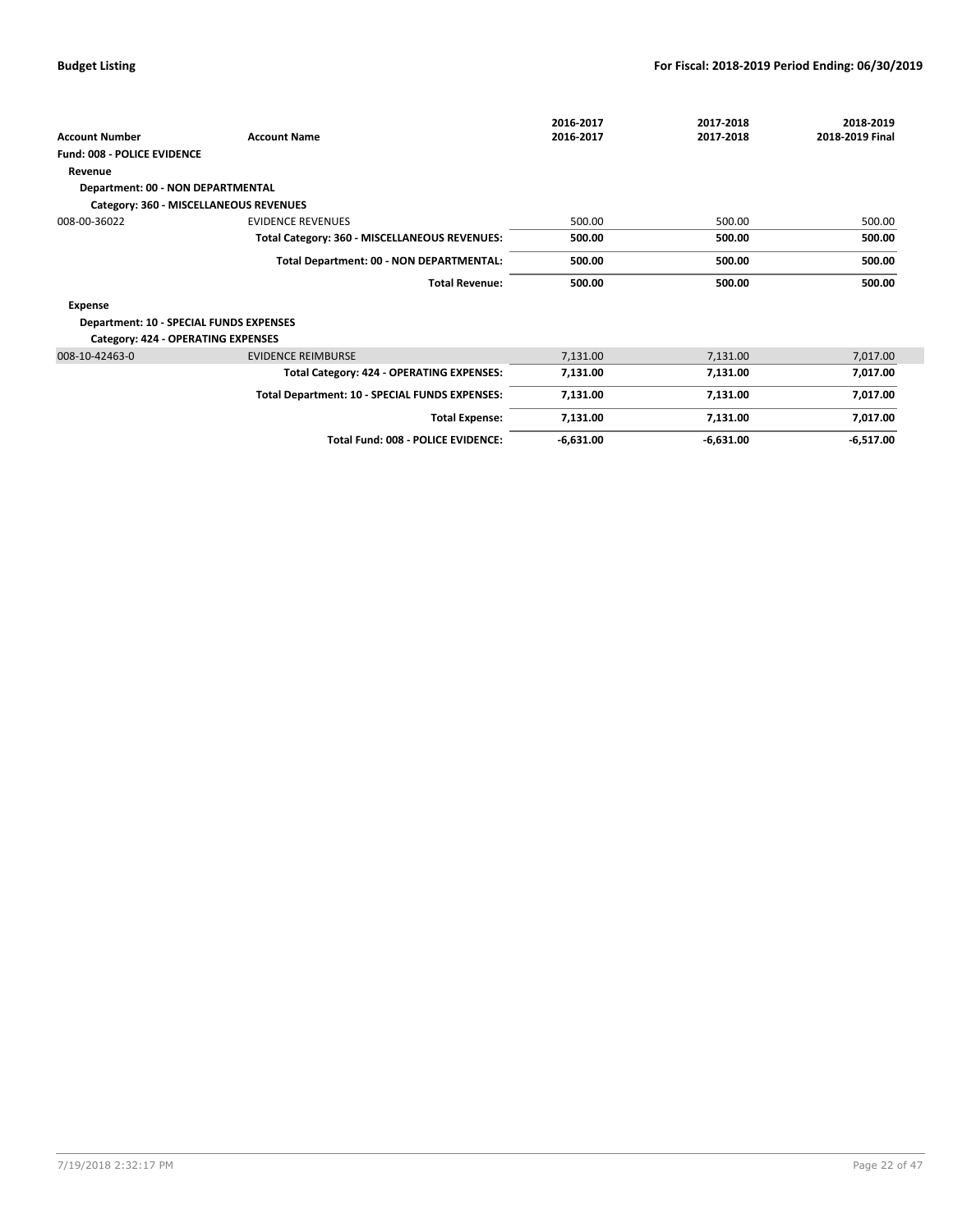|                                                |                                                 | 2016-2017   | 2017-2018   | 2018-2019       |
|------------------------------------------------|-------------------------------------------------|-------------|-------------|-----------------|
| <b>Account Number</b>                          | <b>Account Name</b>                             | 2016-2017   | 2017-2018   | 2018-2019 Final |
| <b>Fund: 012 - LIBRARY GIFTS &amp; GRANTS</b>  |                                                 |             |             |                 |
| Revenue                                        |                                                 |             |             |                 |
| Department: 00 - NON DEPARTMENTAL              |                                                 |             |             |                 |
|                                                | Category: 370 - GRANTS AND CONTRIBUTIONS        |             |             |                 |
| 012-00-37006                                   | <b>COUNTY CONT-LIBRARY</b>                      | 8,000.00    | 0.00        | 0.00            |
| 012-00-37044                                   | <b>STATE LIB CONT.</b>                          | 14,500.00   | 14,500.00   | 36,780.00       |
|                                                | Total Category: 370 - GRANTS AND CONTRIBUTIONS: | 22,500.00   | 14,500.00   | 36,780.00       |
|                                                | Total Department: 00 - NON DEPARTMENTAL:        | 22,500.00   | 14,500.00   | 36,780.00       |
|                                                | <b>Total Revenue:</b>                           | 22,500.00   | 14,500.00   | 36,780.00       |
| <b>Expense</b>                                 |                                                 |             |             |                 |
| <b>Department: 10 - SPECIAL FUNDS EXPENSES</b> |                                                 |             |             |                 |
| Category: 421 - OPERATING EXPENSES             |                                                 |             |             |                 |
| 012-10-42121-0                                 | <b>OUTSIDE SERVICES</b>                         | 2,500.00    | 2,500.00    | 4,000.00        |
|                                                | Total Category: 421 - OPERATING EXPENSES:       | 2,500.00    | 2,500.00    | 4,000.00        |
| Category: 460 - CAPITAL EQUIPMENT              |                                                 |             |             |                 |
| 012-10-46005-0                                 | <b>INVENTORY BOOKS</b>                          | 5,000.00    | 0.00        | 0.00            |
| 012-10-46006-0                                 | <b>CAPITAL EQUIP</b>                            | 2,000.00    | 0.00        | 12,280.00       |
| 012-10-46022-0                                 | <b>BOOKS/EQUIP BOND ISSUE</b>                   | 14,500.00   | 14,500.00   | 24,500.00       |
|                                                | Total Category: 460 - CAPITAL EQUIPMENT:        | 21,500.00   | 14,500.00   | 36,780.00       |
|                                                | Total Department: 10 - SPECIAL FUNDS EXPENSES:  | 24,000.00   | 17,000.00   | 40,780.00       |
|                                                | <b>Total Expense:</b>                           | 24,000.00   | 17,000.00   | 40,780.00       |
|                                                | Total Fund: 012 - LIBRARY GIFTS & GRANTS:       | $-1,500.00$ | $-2,500.00$ | $-4,000.00$     |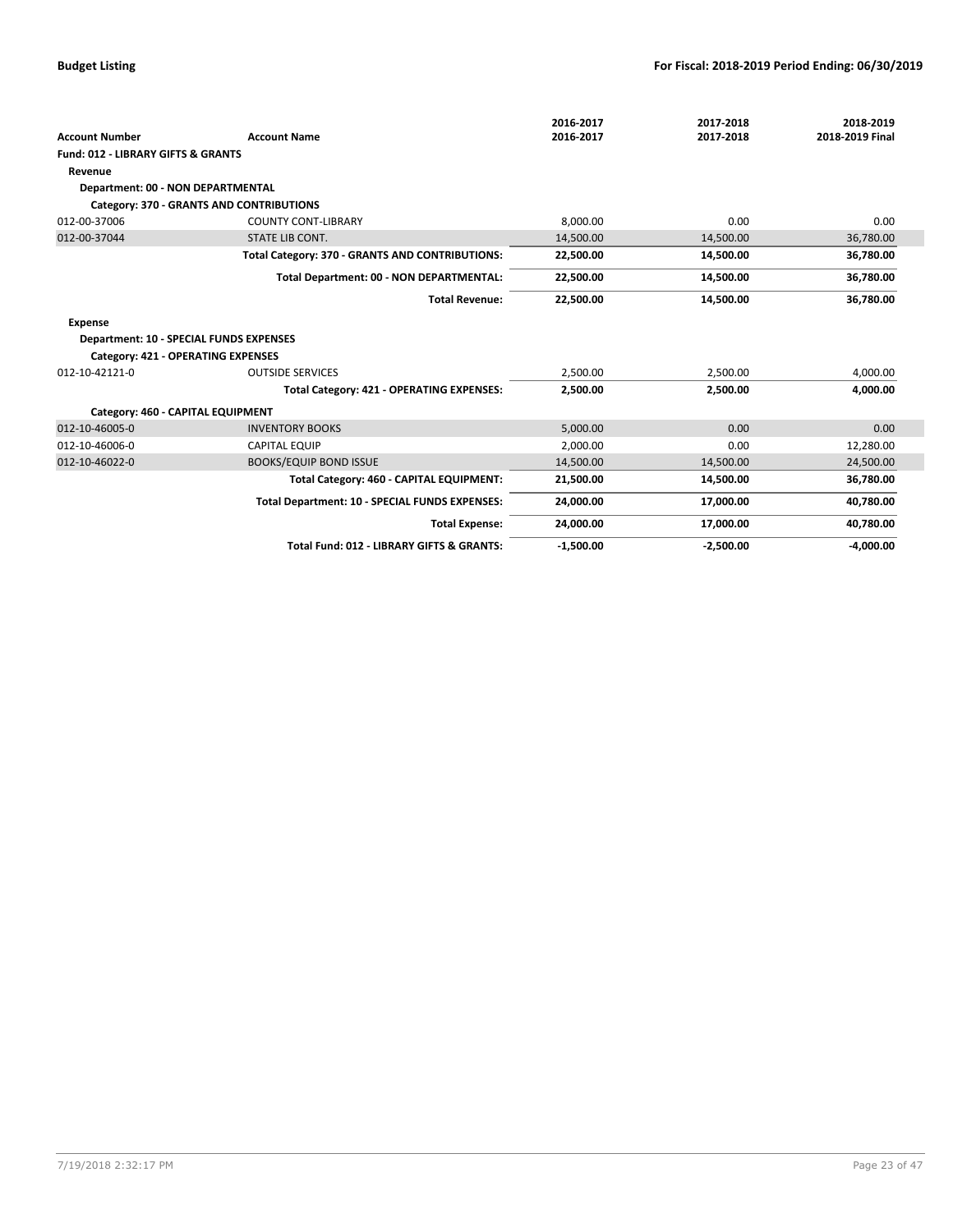|                                                |                                                 | 2016-2017    | 2017-2018    | 2018-2019       |
|------------------------------------------------|-------------------------------------------------|--------------|--------------|-----------------|
| <b>Account Number</b>                          | <b>Account Name</b>                             | 2016-2017    | 2017-2018    | 2018-2019 Final |
| <b>Fund: 013 - LAW ENFORCEMENT FUND</b>        |                                                 |              |              |                 |
| Revenue                                        |                                                 |              |              |                 |
| <b>Department: 00 - NON DEPARTMENTAL</b>       |                                                 |              |              |                 |
|                                                | Category: 370 - GRANTS AND CONTRIBUTIONS        |              |              |                 |
| 013-00-37026                                   | STATE LAW ENFORCEMENT                           | 31,400.00    | 30,800.00    | 32,000.00       |
|                                                | Total Category: 370 - GRANTS AND CONTRIBUTIONS: | 31,400.00    | 30,800.00    | 32,000.00       |
|                                                | Total Department: 00 - NON DEPARTMENTAL:        | 31,400.00    | 30,800.00    | 32,000.00       |
|                                                | <b>Total Revenue:</b>                           | 31,400.00    | 30,800.00    | 32,000.00       |
| Expense                                        |                                                 |              |              |                 |
| <b>Department: 10 - SPECIAL FUNDS EXPENSES</b> |                                                 |              |              |                 |
| <b>Category: 421 - OPERATING EXPENSES</b>      |                                                 |              |              |                 |
| 013-10-42153-0                                 | POLICE EQUIPMENT                                | 51,871.00    | 42,614.00    | 43,386.00       |
|                                                | Total Category: 421 - OPERATING EXPENSES:       | 51,871.00    | 42,614.00    | 43,386.00       |
|                                                | Total Department: 10 - SPECIAL FUNDS EXPENSES:  | 51,871.00    | 42,614.00    | 43,386.00       |
|                                                | <b>Total Expense:</b>                           | 51,871.00    | 42,614.00    | 43,386.00       |
|                                                | Total Fund: 013 - LAW ENFORCEMENT FUND:         | $-20,471.00$ | $-11,814.00$ | $-11,386.00$    |
|                                                |                                                 |              |              |                 |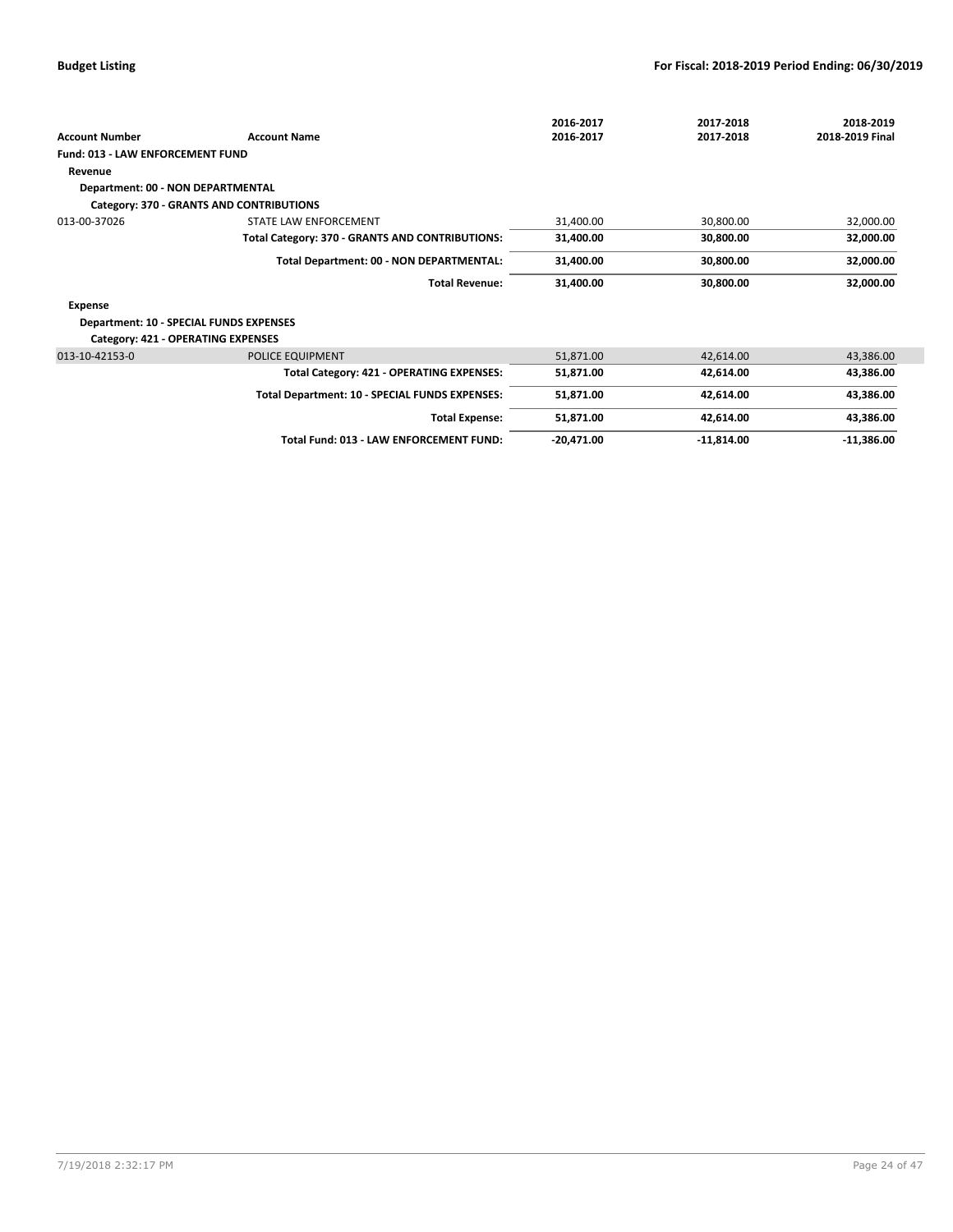|                                                |                                                 | 2016-2017    | 2017-2018    | 2018-2019       |
|------------------------------------------------|-------------------------------------------------|--------------|--------------|-----------------|
| <b>Account Number</b>                          | <b>Account Name</b>                             | 2016-2017    | 2017-2018    | 2018-2019 Final |
| Fund: 015 - FIRE DEPT CONSTRUCTION             |                                                 |              |              |                 |
| Revenue                                        |                                                 |              |              |                 |
| Department: 00 - NON DEPARTMENTAL              |                                                 |              |              |                 |
|                                                | Category: 370 - GRANTS AND CONTRIBUTIONS        |              |              |                 |
| 015-00-37002                                   | <b>STATE CONTRIBUTION</b>                       | 1.744.00     | 0.00         | 0.00            |
| 015-00-37063                                   | <b>REIMB FOR FIGHTING FIRES</b>                 | 58,852.00    | 0.00         | 0.00            |
|                                                | Total Category: 370 - GRANTS AND CONTRIBUTIONS: | 60,596.00    | 0.00         | 0.00            |
|                                                | Total Department: 00 - NON DEPARTMENTAL:        | 60,596.00    | 0.00         | 0.00            |
|                                                | <b>Total Revenue:</b>                           | 60,596.00    | 0.00         | 0.00            |
| <b>Expense</b>                                 |                                                 |              |              |                 |
| <b>Department: 10 - SPECIAL FUNDS EXPENSES</b> |                                                 |              |              |                 |
| Category: 410 - PERSONNEL SERVICES             |                                                 |              |              |                 |
| 015-10-41010-0                                 | <b>SALARIES</b>                                 | 21.185.00    | 22,798.00    | 11,399.00       |
| 015-10-41011-0                                 | <b>FICA</b>                                     | 0.00         | 1.744.00     | 872.00          |
| 015-10-41014-0                                 | <b>UNEMPLOYMENT</b>                             | 0.00         | 89.00        | 60.00           |
| 015-10-41015-0                                 | <b>WORKER'S COMPENSATION</b>                    | 0.00         | 677.00       | 284.00          |
|                                                | Total Category: 410 - PERSONNEL SERVICES:       | 21,185.00    | 25,308.00    | 12,615.00       |
|                                                | Category: 463 - PROJECT CONSTRUCTION            |              |              |                 |
| 015-10-46301-0                                 | PROJECT CONSTRUCTION                            | 66.670.00    | 13.707.00    | 18,154.00       |
|                                                | Total Category: 463 - PROJECT CONSTRUCTION:     | 66,670.00    | 13,707.00    | 18,154.00       |
|                                                | Total Department: 10 - SPECIAL FUNDS EXPENSES:  | 87,855.00    | 39,015.00    | 30,769.00       |
|                                                | <b>Total Expense:</b>                           | 87,855.00    | 39,015.00    | 30,769.00       |
|                                                | Total Fund: 015 - FIRE DEPT CONSTRUCTION:       | $-27,259.00$ | $-39,015.00$ | $-30,769.00$    |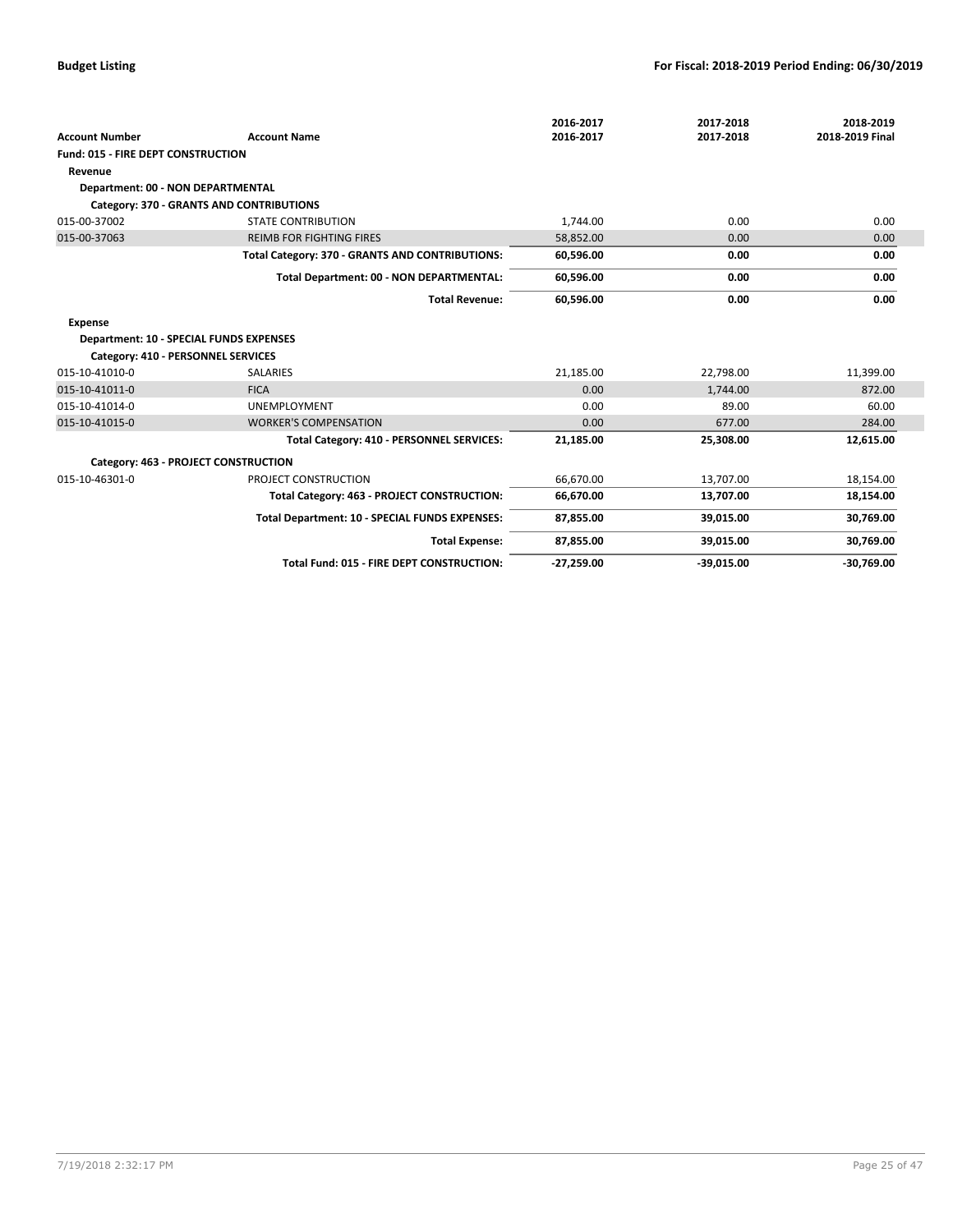|                                                |                                                | 2016-2017 | 2017-2018    | 2018-2019       |
|------------------------------------------------|------------------------------------------------|-----------|--------------|-----------------|
| <b>Account Number</b>                          | <b>Account Name</b>                            | 2016-2017 | 2017-2018    | 2018-2019 Final |
| Fund: 016 - W/S CAPITAL EQUIP REPLACE          |                                                |           |              |                 |
| Revenue                                        |                                                |           |              |                 |
| Department: 00 - NON DEPARTMENTAL              |                                                |           |              |                 |
| Category: 00 - 100                             |                                                |           |              |                 |
| 016-00-31007                                   | W/S CAPITAL CHARGE                             | 0.00      | 157,500.00   | 158,800.00      |
|                                                | Total Category: 00 - 100:                      | 0.00      | 157,500.00   | 158,800.00      |
|                                                | Total Department: 00 - NON DEPARTMENTAL:       | 0.00      | 157,500.00   | 158,800.00      |
|                                                | <b>Total Revenue:</b>                          | 0.00      | 157,500.00   | 158,800.00      |
| Expense                                        |                                                |           |              |                 |
| <b>Department: 10 - SPECIAL FUNDS EXPENSES</b> |                                                |           |              |                 |
| Category: 460 - CAPITAL EQUIPMENT              |                                                |           |              |                 |
| 016-10-46015-0                                 | W/S CAPITAL EXPENSE                            | 0.00      | 231,800.00   | 0.00            |
|                                                | Total Category: 460 - CAPITAL EQUIPMENT:       | 0.00      | 231,800.00   | 0.00            |
|                                                | Total Department: 10 - SPECIAL FUNDS EXPENSES: | 0.00      | 231,800.00   | 0.00            |
|                                                | <b>Total Expense:</b>                          | 0.00      | 231,800.00   | 0.00            |
|                                                | Total Fund: 016 - W/S CAPITAL EQUIP REPLACE:   | 0.00      | $-74,300.00$ | 158,800.00      |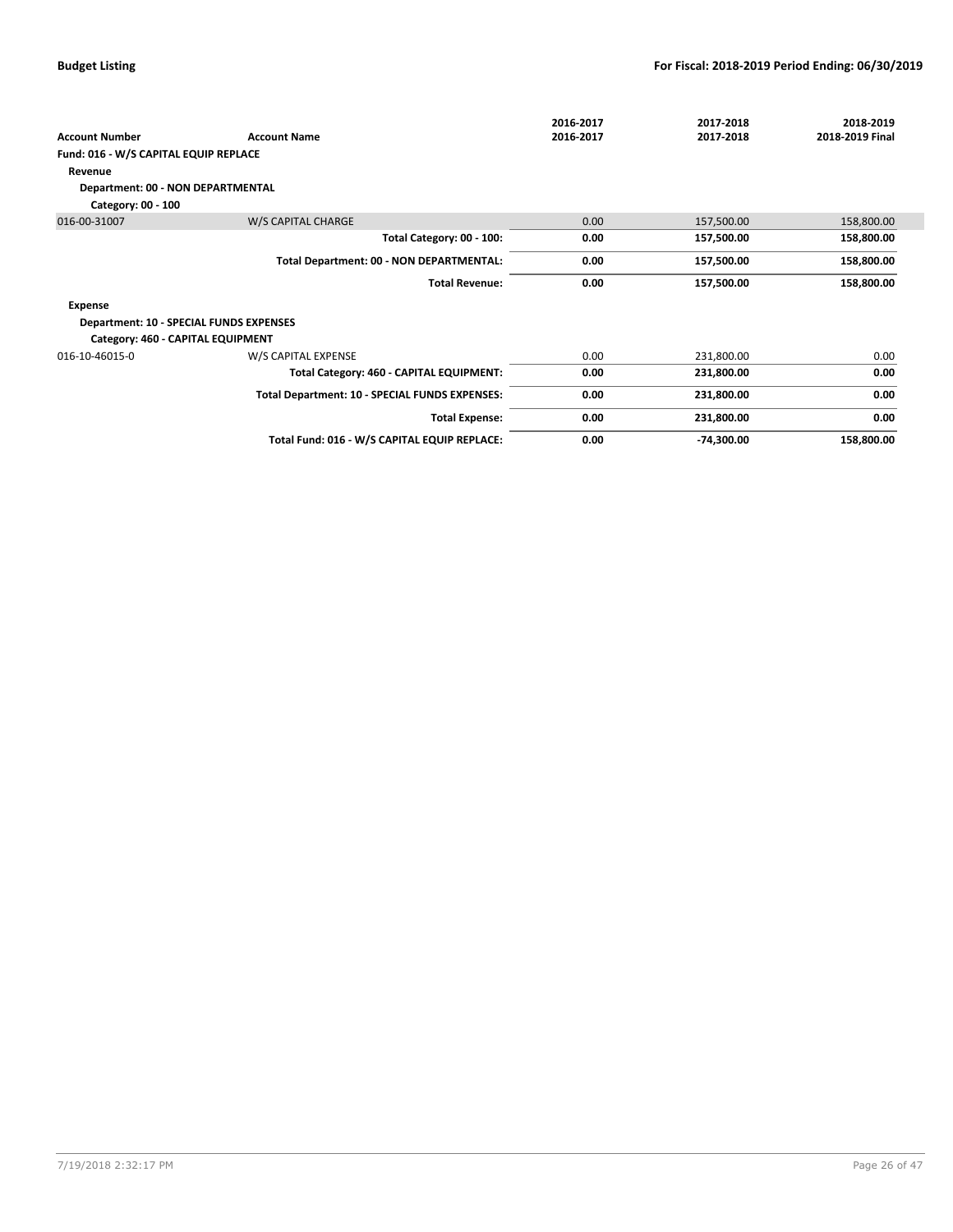|                                                |                                                | 2016-2017 | 2017-2018 | 2018-2019       |
|------------------------------------------------|------------------------------------------------|-----------|-----------|-----------------|
| <b>Account Number</b>                          | <b>Account Name</b>                            | 2016-2017 | 2017-2018 | 2018-2019 Final |
| <b>Fund: 018 - JUDICIAL EDUCATION</b>          |                                                |           |           |                 |
| Revenue                                        |                                                |           |           |                 |
| Department: 00 - NON DEPARTMENTAL              |                                                |           |           |                 |
| Category: 350 - COURT FINES                    |                                                |           |           |                 |
| 018-00-35011                                   | <b>JUDICIAL EDUCATION FEE</b>                  | 8,000.00  | 3,000.00  | 2,000.00        |
|                                                | Total Category: 350 - COURT FINES:             | 8,000.00  | 3,000.00  | 2,000.00        |
|                                                | Total Department: 00 - NON DEPARTMENTAL:       | 8,000.00  | 3,000.00  | 2,000.00        |
|                                                | <b>Total Revenue:</b>                          | 8,000.00  | 3,000.00  | 2,000.00        |
| Expense                                        |                                                |           |           |                 |
| <b>Department: 10 - SPECIAL FUNDS EXPENSES</b> |                                                |           |           |                 |
| Category: 421 - OPERATING EXPENSES             |                                                |           |           |                 |
| 018-10-42179-0                                 | JUDICIAL EDUC. CENTER                          | 8,000.00  | 3,157.00  | 2,033.00        |
|                                                | Total Category: 421 - OPERATING EXPENSES:      | 8,000.00  | 3,157.00  | 2,033.00        |
|                                                | Total Department: 10 - SPECIAL FUNDS EXPENSES: | 8,000.00  | 3,157.00  | 2,033.00        |
|                                                | <b>Total Expense:</b>                          | 8,000.00  | 3,157.00  | 2,033.00        |
|                                                | Total Fund: 018 - JUDICIAL EDUCATION:          | 0.00      | $-157.00$ | $-33.00$        |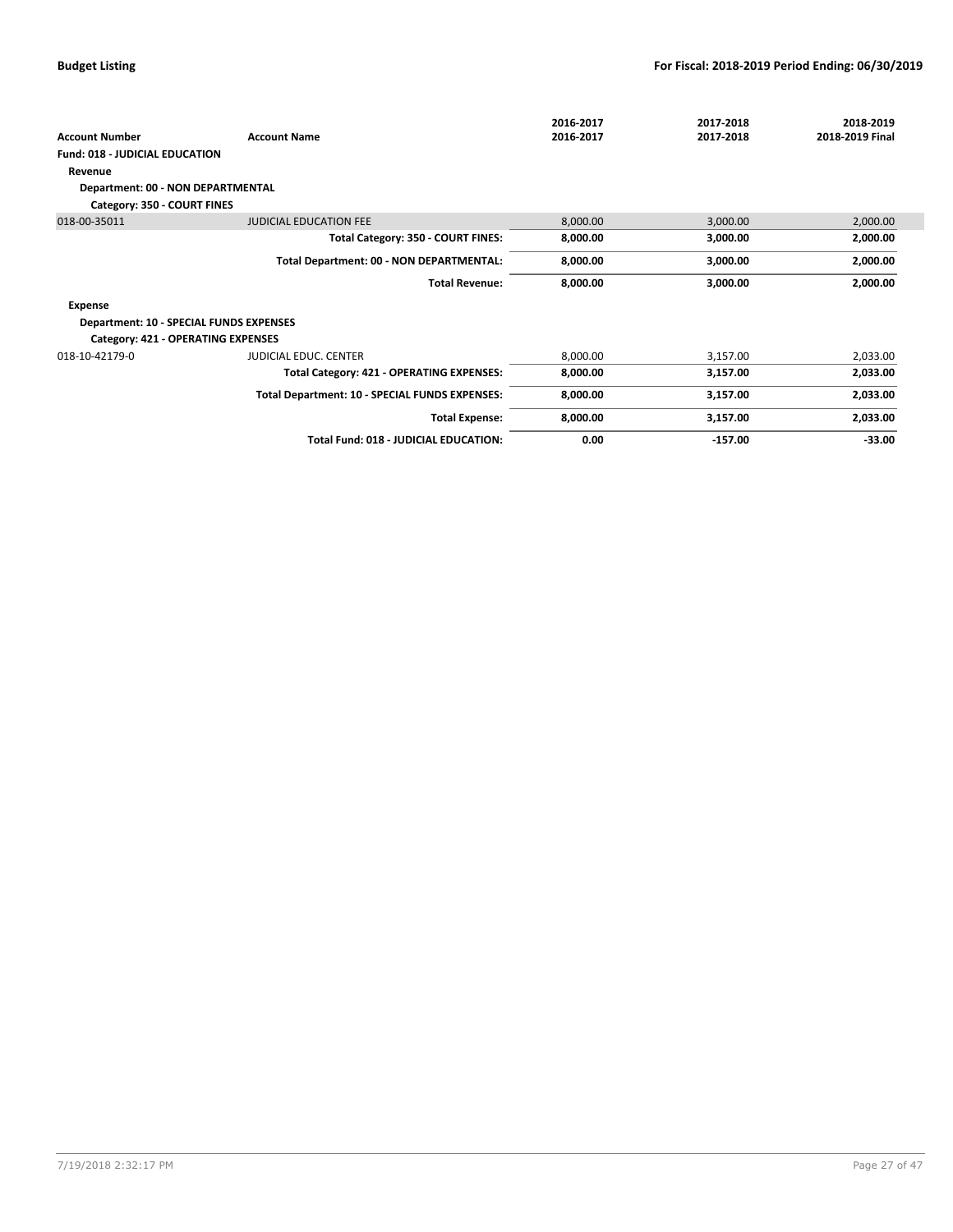|                                             |                                                | 2016-2017   | 2017-2018   | 2018-2019       |
|---------------------------------------------|------------------------------------------------|-------------|-------------|-----------------|
| <b>Account Number</b>                       | <b>Account Name</b>                            | 2016-2017   | 2017-2018   | 2018-2019 Final |
| <b>Fund: 019 - TRAFFIC SAFETY EDUCATION</b> |                                                |             |             |                 |
| Revenue                                     |                                                |             |             |                 |
| Department: 00 - NON DEPARTMENTAL           |                                                |             |             |                 |
| Category: 350 - COURT FINES                 |                                                |             |             |                 |
| 019-00-35012                                | <b>TRAFFIC SAFETY FEES</b>                     | 3,000.00    | 3,000.00    | 2,000.00        |
|                                             | Total Category: 350 - COURT FINES:             | 3,000.00    | 3,000.00    | 2,000.00        |
|                                             | Total Department: 00 - NON DEPARTMENTAL:       | 3,000.00    | 3,000.00    | 2,000.00        |
|                                             | <b>Total Revenue:</b>                          | 3,000.00    | 3,000.00    | 2,000.00        |
| Expense                                     |                                                |             |             |                 |
| Department: 10 - SPECIAL FUNDS EXPENSES     |                                                |             |             |                 |
| Category: 421 - OPERATING EXPENSES          |                                                |             |             |                 |
| 019-10-42123-0                              | <b>MATERIALS &amp; SUPPLIES</b>                | 7,563.00    | 6,214.00    | 6,436.00        |
|                                             | Total Category: 421 - OPERATING EXPENSES:      | 7,563.00    | 6,214.00    | 6,436.00        |
|                                             | Total Department: 10 - SPECIAL FUNDS EXPENSES: | 7,563.00    | 6,214.00    | 6,436.00        |
|                                             | <b>Total Expense:</b>                          | 7,563.00    | 6,214.00    | 6,436.00        |
|                                             | Total Fund: 019 - TRAFFIC SAFETY EDUCATION:    | $-4,563.00$ | $-3,214.00$ | $-4,436.00$     |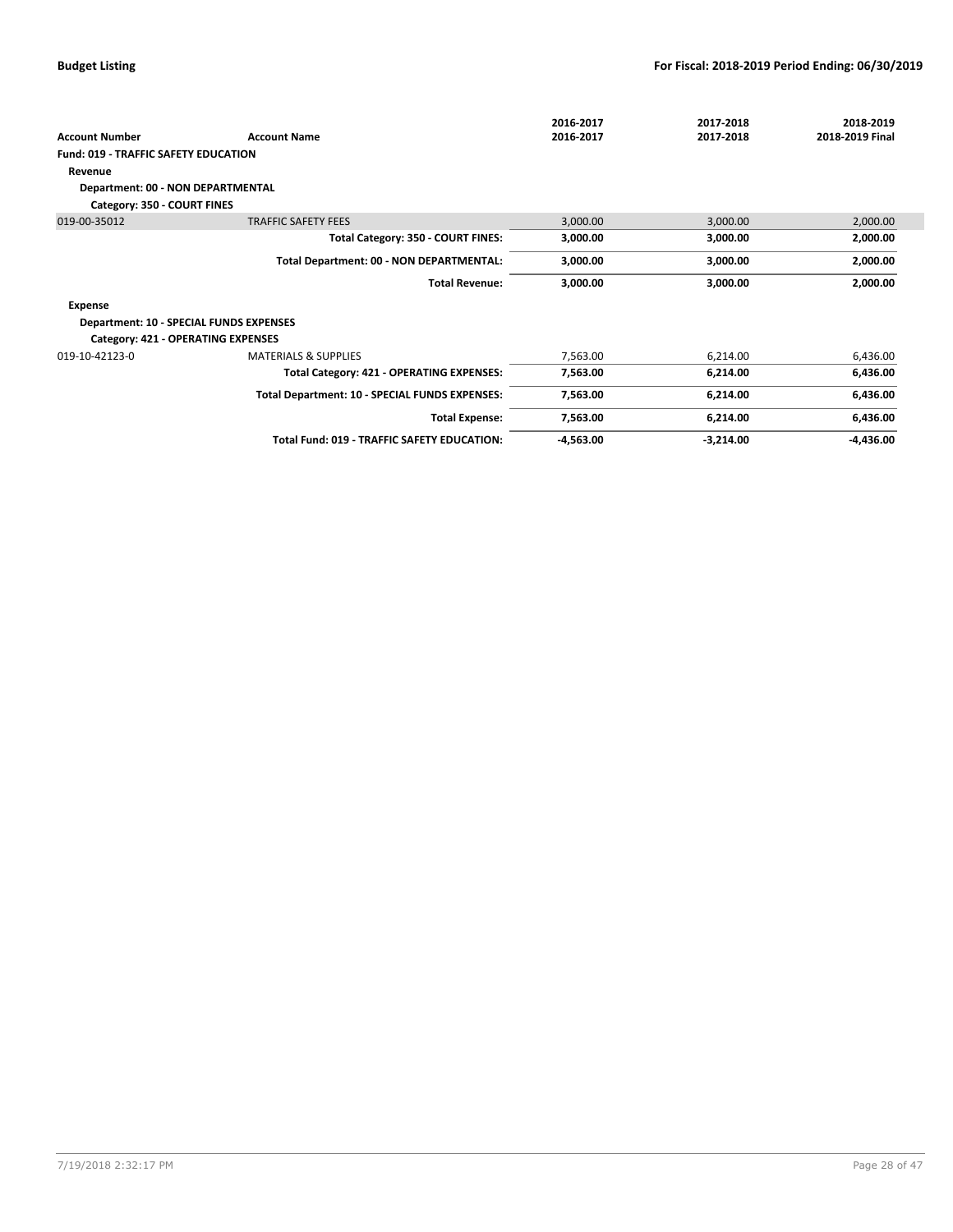|                                         |                                                 | 2016-2017   | 2017-2018   | 2018-2019       |
|-----------------------------------------|-------------------------------------------------|-------------|-------------|-----------------|
| <b>Account Number</b>                   | <b>Account Name</b>                             | 2016-2017   | 2017-2018   | 2018-2019 Final |
| Fund: 020 - COURT AUTOMATION FUND       |                                                 |             |             |                 |
| Revenue                                 |                                                 |             |             |                 |
| Department: 00 - NON DEPARTMENTAL       |                                                 |             |             |                 |
| Category: 350 - COURT FINES             |                                                 |             |             |                 |
| 020-00-35013                            | <b>COURT AUTOMATION FEES</b>                    | 6,000.00    | 5,000.00    | 2,500.00        |
|                                         | Total Category: 350 - COURT FINES:              | 6,000.00    | 5,000.00    | 2,500.00        |
|                                         | Total Department: 00 - NON DEPARTMENTAL:        | 6,000.00    | 5,000.00    | 2,500.00        |
|                                         | <b>Total Revenue:</b>                           | 6,000.00    | 5,000.00    | 2,500.00        |
| Expense                                 |                                                 |             |             |                 |
| Department: 10 - SPECIAL FUNDS EXPENSES |                                                 |             |             |                 |
| Category: 421 - OPERATING EXPENSES      |                                                 |             |             |                 |
| 020-10-42183-0                          | <b>COURT AUTOMATION STATE</b>                   | 13,357.00   | 12,321.00   | 9,755.00        |
|                                         | Total Category: 421 - OPERATING EXPENSES:       | 13,357.00   | 12,321.00   | 9,755.00        |
|                                         | Total Department: 10 - SPECIAL FUNDS EXPENSES:  | 13,357.00   | 12,321.00   | 9,755.00        |
|                                         | <b>Total Expense:</b>                           | 13,357.00   | 12,321.00   | 9,755.00        |
|                                         | <b>Total Fund: 020 - COURT AUTOMATION FUND:</b> | $-7,357.00$ | $-7,321.00$ | $-7,255.00$     |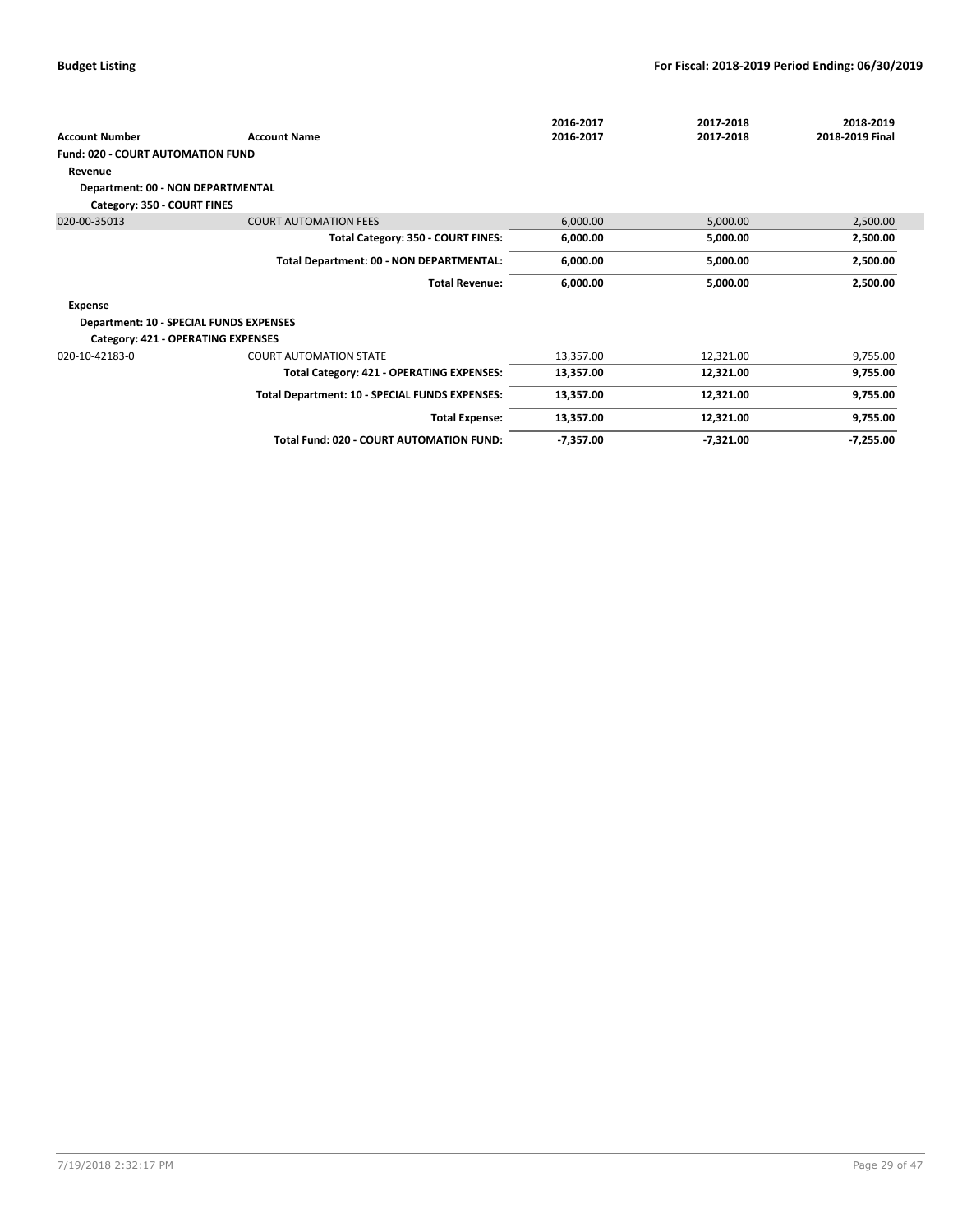| <b>Account Number</b>                      | <b>Account Name</b>                            | 2016-2017<br>2016-2017 | 2017-2018<br>2017-2018 | 2018-2019<br>2018-2019 Final |
|--------------------------------------------|------------------------------------------------|------------------------|------------------------|------------------------------|
| <b>Fund: 026 - OUTSIDE CITY WATER FEES</b> |                                                |                        |                        |                              |
| Revenue                                    |                                                |                        |                        |                              |
| Department: 00 - NON DEPARTMENTAL          |                                                |                        |                        |                              |
|                                            |                                                |                        |                        |                              |
| Category: 310 - UTILITY REVENUES           |                                                |                        |                        |                              |
| 026-00-31006                               | <b>OUTSIDE CITY WATER FEES</b>                 | 10,000.00              | 7,000.00               | 4,000.00                     |
|                                            | Total Category: 310 - UTILITY REVENUES:        | 10,000.00              | 7,000.00               | 4,000.00                     |
|                                            | Total Department: 00 - NON DEPARTMENTAL:       | 10,000.00              | 7,000.00               | 4,000.00                     |
|                                            | <b>Total Revenue:</b>                          | 10,000.00              | 7,000.00               | 4,000.00                     |
| <b>Expense</b>                             |                                                |                        |                        |                              |
| Department: 10 - SPECIAL FUNDS EXPENSES    |                                                |                        |                        |                              |
| Category: 460 - CAPITAL EQUIPMENT          |                                                |                        |                        |                              |
| 026-10-46026-0                             | <b>WATER RIGHTS PURCHASED</b>                  | 28,000.00              | 28,019.00              | 0.00                         |
|                                            | Total Category: 460 - CAPITAL EQUIPMENT:       | 28,000.00              | 28,019.00              | 0.00                         |
|                                            | Total Department: 10 - SPECIAL FUNDS EXPENSES: | 28,000.00              | 28,019.00              | 0.00                         |
|                                            | <b>Total Expense:</b>                          | 28,000.00              | 28,019.00              | 0.00                         |
|                                            | Total Fund: 026 - OUTSIDE CITY WATER FEES:     | $-18,000.00$           | $-21,019.00$           | 4,000.00                     |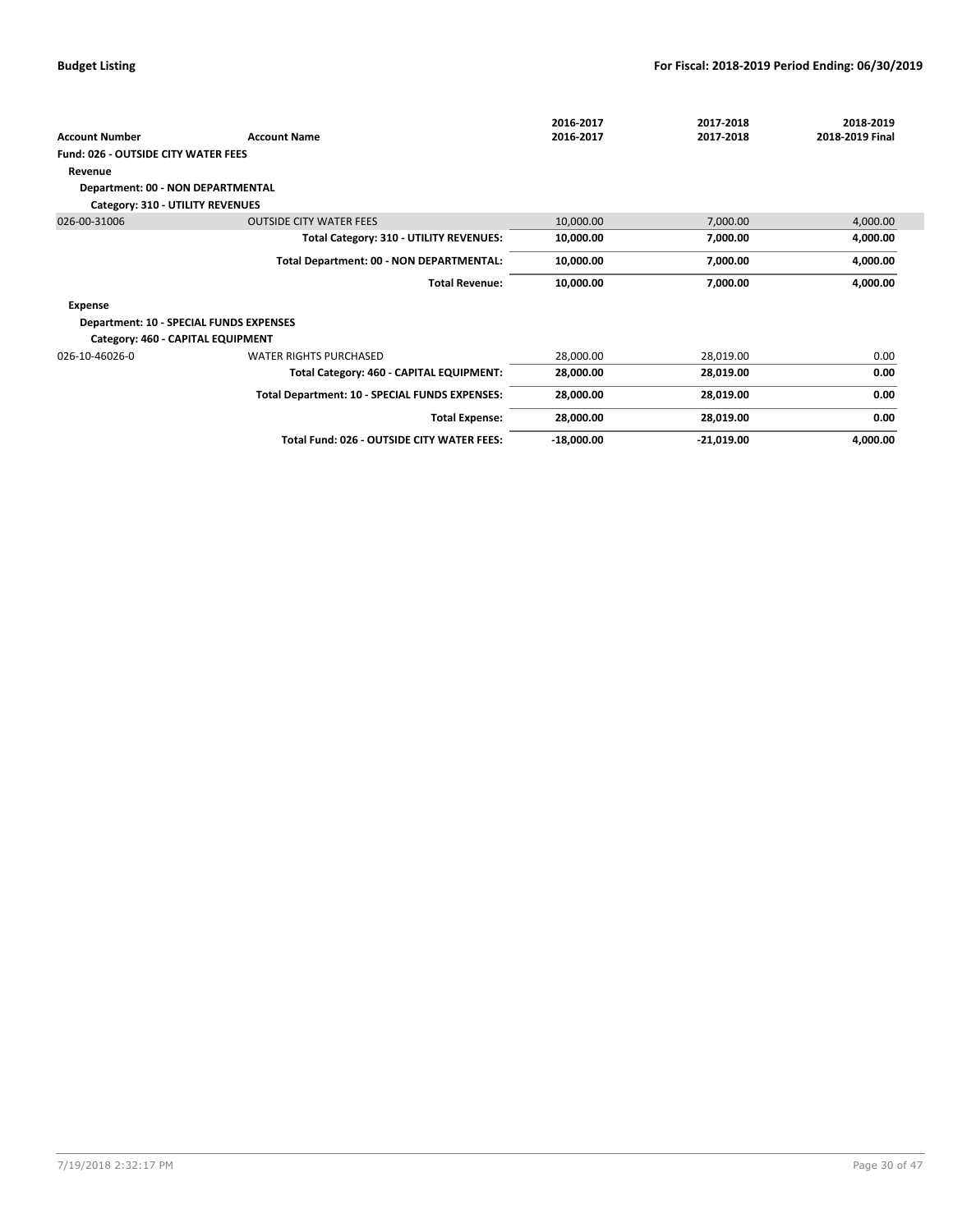|                                                |                                                 | 2016-2017  | 2017-2018 | 2018-2019       |
|------------------------------------------------|-------------------------------------------------|------------|-----------|-----------------|
| <b>Account Number</b>                          | <b>Account Name</b>                             | 2016-2017  | 2017-2018 | 2018-2019 Final |
| Fund: 031 - FEMA GRANT-FIRE DEPT               |                                                 |            |           |                 |
| Revenue                                        |                                                 |            |           |                 |
| Department: 00 - NON DEPARTMENTAL              |                                                 |            |           |                 |
|                                                | Category: 370 - GRANTS AND CONTRIBUTIONS        |            |           |                 |
| 031-00-37109                                   | FEMA GRANT-FIRE DEPT                            | 223,581.00 | 0.00      | 0.00            |
|                                                | Total Category: 370 - GRANTS AND CONTRIBUTIONS: | 223,581.00 | 0.00      | 0.00            |
|                                                | Total Department: 00 - NON DEPARTMENTAL:        | 223,581.00 | 0.00      | 0.00            |
|                                                | <b>Total Revenue:</b>                           | 223,581.00 | 0.00      | 0.00            |
| <b>Expense</b>                                 |                                                 |            |           |                 |
| <b>Department: 10 - SPECIAL FUNDS EXPENSES</b> |                                                 |            |           |                 |
| Category: 410 - PERSONNEL SERVICES             |                                                 |            |           |                 |
| 031-10-41005-0                                 | <b>OVERTIME</b>                                 | 4,566.00   | 0.00      | 0.00            |
| 031-10-41009-0                                 | AIC & CERTIFICATION PAY                         | 8,100.00   | 0.00      | 0.00            |
| 031-10-41010-0                                 | <b>SALARIES</b>                                 | 86,262.00  | 0.00      | 0.00            |
| 031-10-41011-0                                 | <b>FICA</b>                                     | 7,219.00   | 0.00      | 0.00            |
| 031-10-41012-0                                 | <b>RETIREMENT</b>                               | 23,262.00  | 0.00      | 0.00            |
| 031-10-41013-0                                 | <b>HOSPITAL INS.</b>                            | 12,579.00  | 0.00      | 0.00            |
| 031-10-41014-0                                 | <b>UNEMPLOYMENT</b>                             | 1,380.00   | 0.00      | 0.00            |
| 031-10-41015-0                                 | <b>WORKER'S COMPENSATION</b>                    | 4,839.00   | 0.00      | 0.00            |
| 031-10-41016-0                                 | <b>RETIREE HEALTH INS.</b>                      | 2,359.00   | 0.00      | 0.00            |
|                                                | Total Category: 410 - PERSONNEL SERVICES:       | 150,566.00 | 0.00      | 0.00            |
|                                                | Total Department: 10 - SPECIAL FUNDS EXPENSES:  | 150,566.00 | 0.00      | 0.00            |
|                                                | <b>Total Expense:</b>                           | 150,566.00 | 0.00      | 0.00            |
|                                                | Total Fund: 031 - FEMA GRANT-FIRE DEPT:         | 73,015.00  | 0.00      | 0.00            |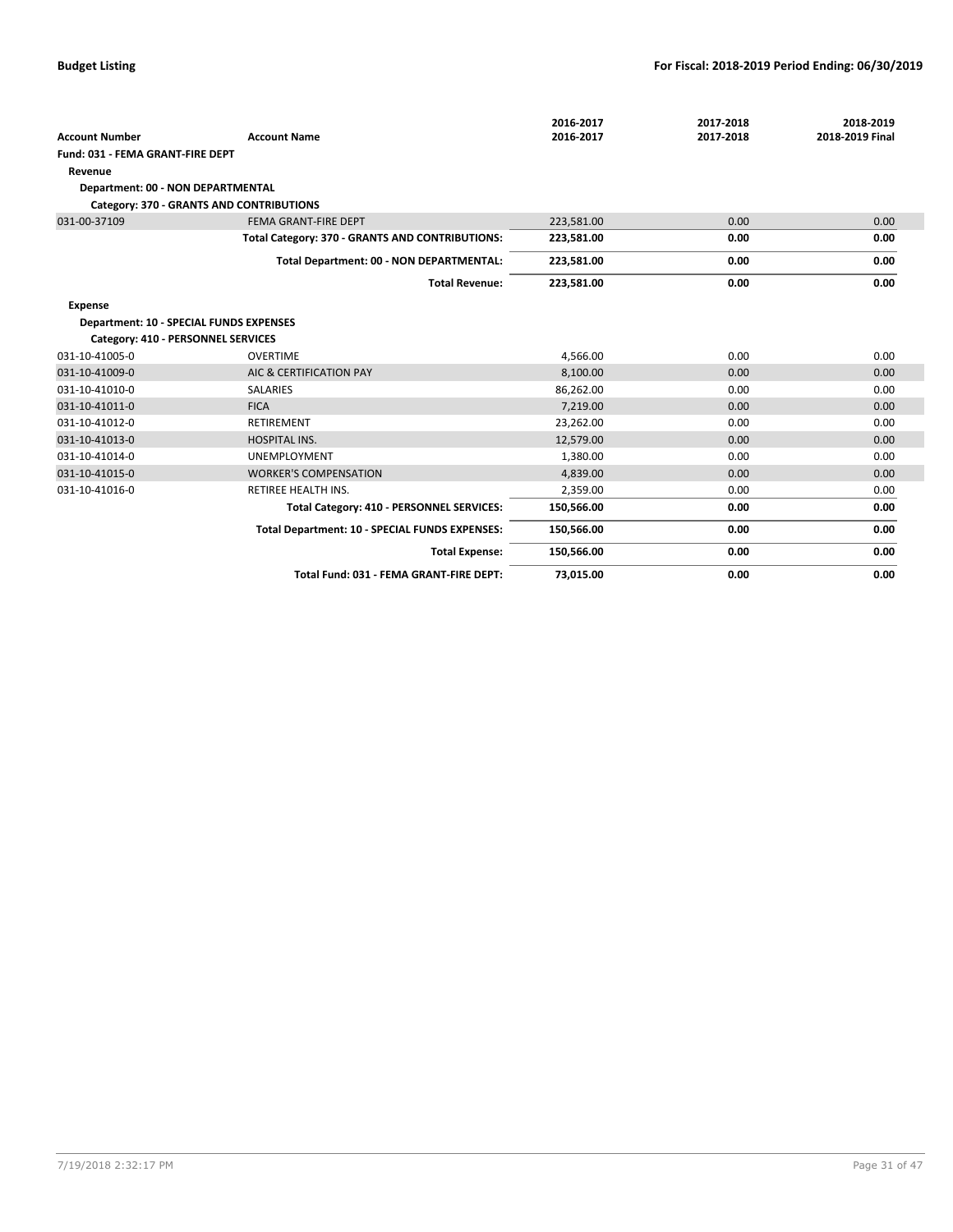|                                                |                                                | 2016-2017   | 2017-2018  | 2018-2019       |
|------------------------------------------------|------------------------------------------------|-------------|------------|-----------------|
| <b>Account Number</b>                          | <b>Account Name</b>                            | 2016-2017   | 2017-2018  | 2018-2019 Final |
| Fund: 032 - G.O. BOND FUND                     |                                                |             |            |                 |
| Revenue                                        |                                                |             |            |                 |
| Department: 00 - NON DEPARTMENTAL              |                                                |             |            |                 |
| Category: 300 - TAX REVENUES                   |                                                |             |            |                 |
| 032-00-30010                                   | PROPERTY TAX                                   | 135,875.00  | 140,002.00 | 133,737.00      |
|                                                | Total Category: 300 - TAX REVENUES:            | 135,875.00  | 140,002.00 | 133,737.00      |
|                                                | Total Department: 00 - NON DEPARTMENTAL:       | 135,875.00  | 140,002.00 | 133,737.00      |
|                                                | <b>Total Revenue:</b>                          | 135,875.00  | 140,002.00 | 133,737.00      |
| <b>Expense</b>                                 |                                                |             |            |                 |
| <b>Department: 10 - SPECIAL FUNDS EXPENSES</b> |                                                |             |            |                 |
| Category: 421 - OPERATING EXPENSES             |                                                |             |            |                 |
| 032-10-42193-0                                 | ADM FEE PROPERTY TAXES                         | 1,464.00    | 1,400.00   | 1,338.00        |
|                                                | Total Category: 421 - OPERATING EXPENSES:      | 1,464.00    | 1,400.00   | 1,338.00        |
| Category: 424 - OPERATING EXPENSES             |                                                |             |            |                 |
| 032-10-42440-0                                 | <b>COUPONS PAID</b>                            | 23.315.00   | 18,760.00  | 13,828.00       |
| 032-10-42441-0                                 | <b>BONDS PAID</b>                              | 115.000.00  | 120.000.00 | 125,000.00      |
|                                                | Total Category: 424 - OPERATING EXPENSES:      | 138,315.00  | 138,760.00 | 138,828.00      |
|                                                | Total Department: 10 - SPECIAL FUNDS EXPENSES: | 139,779.00  | 140,160.00 | 140,166.00      |
|                                                | <b>Total Expense:</b>                          | 139,779.00  | 140,160.00 | 140,166.00      |
|                                                | Total Fund: 032 - G.O. BOND FUND:              | $-3,904.00$ | $-158.00$  | $-6,429.00$     |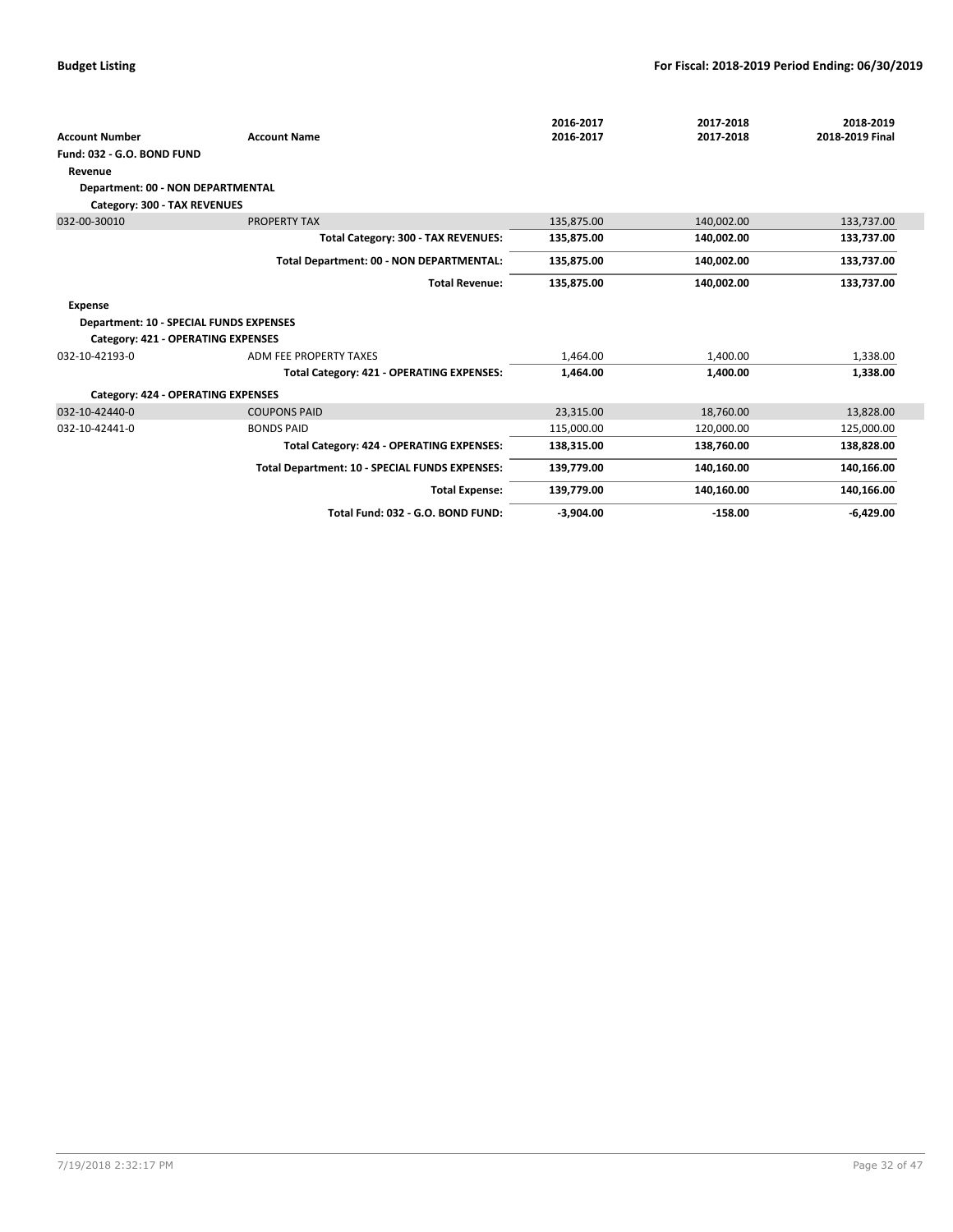| <b>Account Number</b>                          | <b>Account Name</b>                              | 2016-2017<br>2016-2017 | 2017-2018<br>2017-2018 | 2018-2019<br>2018-2019 Final |
|------------------------------------------------|--------------------------------------------------|------------------------|------------------------|------------------------------|
| <b>Fund: 033 - CAPITAL PROJECTS</b>            |                                                  |                        |                        |                              |
| Revenue                                        |                                                  |                        |                        |                              |
| Department: 00 - NON DEPARTMENTAL              |                                                  |                        |                        |                              |
|                                                | Category: 360 - MISCELLANEOUS REVENUES           |                        |                        |                              |
| 033-00-36082                                   | NMFA/WTB LOAN PROCEEDS                           | 134,501.00             | 0.00                   | 0.00                         |
|                                                | Total Category: 360 - MISCELLANEOUS REVENUES:    | 134,501.00             | 0.00                   | 0.00                         |
|                                                | Category: 380 - TRANSFER FROM OTHER FUNDS        |                        |                        |                              |
| 033-00-38004                                   | <b>TRANS FROM SOLID WASTE</b>                    | 38,775.00              | 0.00                   | 0.00                         |
|                                                | Total Category: 380 - TRANSFER FROM OTHER FUNDS: | 38,775.00              | 0.00                   | 0.00                         |
|                                                | Total Department: 00 - NON DEPARTMENTAL:         | 173,276.00             | 0.00                   | 0.00                         |
|                                                | <b>Total Revenue:</b>                            | 173,276.00             | 0.00                   | 0.00                         |
| <b>Expense</b>                                 |                                                  |                        |                        |                              |
| <b>Department: 10 - SPECIAL FUNDS EXPENSES</b> |                                                  |                        |                        |                              |
|                                                | Category: 463 - PROJECT CONSTRUCTION             |                        |                        |                              |
| 033-10-46301-0                                 | PROJECT CONSTRUCTION                             | 173,276.00             | 0.00                   | 0.00                         |
|                                                | Total Category: 463 - PROJECT CONSTRUCTION:      | 173,276.00             | 0.00                   | 0.00                         |
|                                                | Total Department: 10 - SPECIAL FUNDS EXPENSES:   | 173,276.00             | 0.00                   | 0.00                         |
|                                                | <b>Total Expense:</b>                            | 173,276.00             | 0.00                   | 0.00                         |
|                                                | Total Fund: 033 - CAPITAL PROJECTS:              | 0.00                   | 0.00                   | 0.00                         |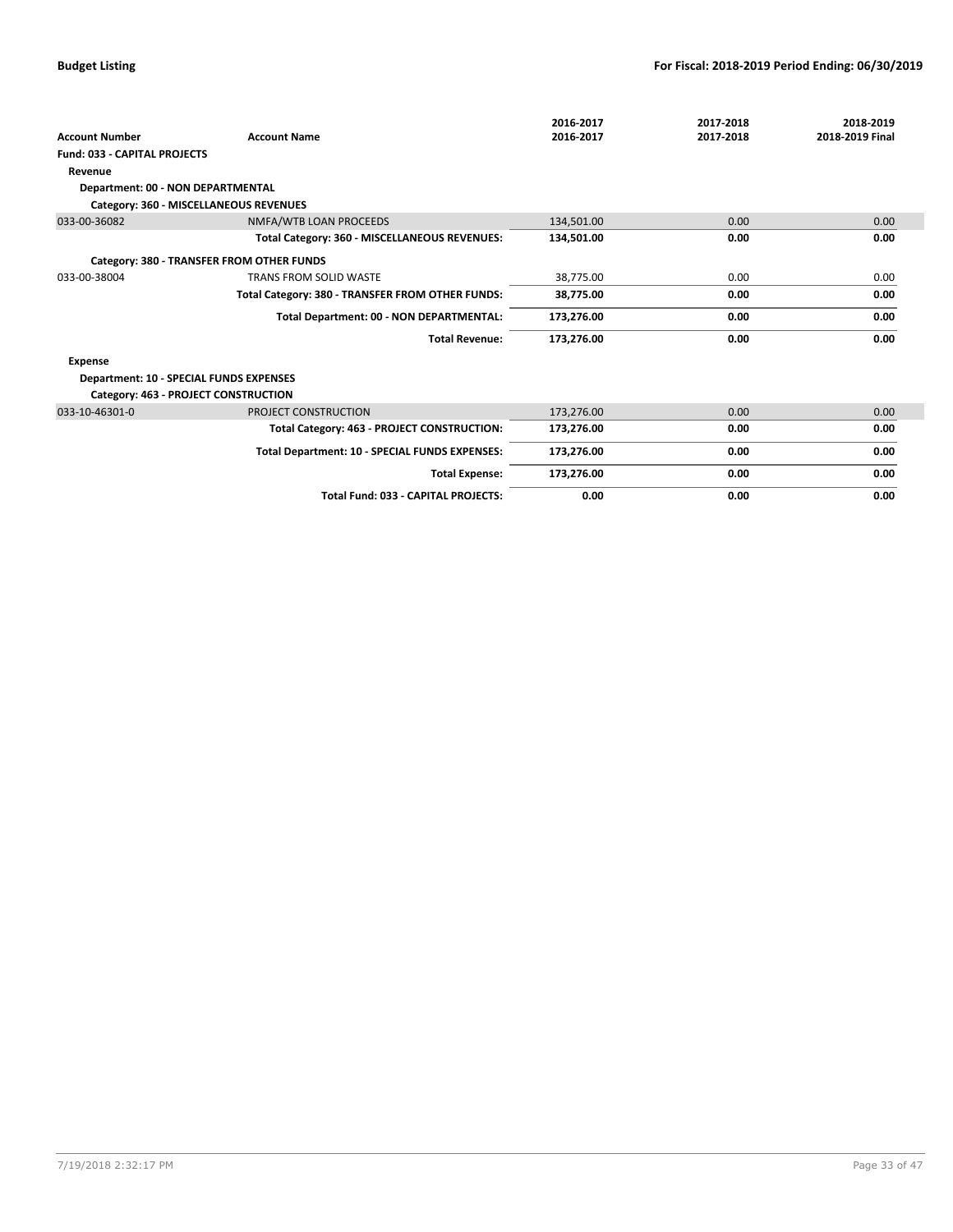|                                                |                                                  | 2016-2017 | 2017-2018 | 2018-2019       |
|------------------------------------------------|--------------------------------------------------|-----------|-----------|-----------------|
| <b>Account Number</b>                          | <b>Account Name</b>                              | 2016-2017 | 2017-2018 | 2018-2019 Final |
| Fund: 034 - R/B INTEREST & PRINC               |                                                  |           |           |                 |
| Revenue                                        |                                                  |           |           |                 |
| Department: 00 - NON DEPARTMENTAL              |                                                  |           |           |                 |
|                                                | Category: 380 - TRANSFER FROM OTHER FUNDS        |           |           |                 |
| 034-00-38089                                   | <b>FROM W/S '06</b>                              | 23,731.00 | 18,390.00 | 9,089.00        |
|                                                | Total Category: 380 - TRANSFER FROM OTHER FUNDS: | 23,731.00 | 18,390.00 | 9,089.00        |
|                                                | Total Department: 00 - NON DEPARTMENTAL:         | 23,731.00 | 18,390.00 | 9,089.00        |
|                                                | <b>Total Revenue:</b>                            | 23,731.00 | 18,390.00 | 9,089.00        |
| <b>Expense</b>                                 |                                                  |           |           |                 |
| <b>Department: 10 - SPECIAL FUNDS EXPENSES</b> |                                                  |           |           |                 |
| Category: 422 - MAINTENANCE                    |                                                  |           |           |                 |
| 034-10-42203-0                                 | NMFA S/W ADMIN FEES                              | 166.00    | 114.00    | 72.00           |
|                                                | Total Category: 422 - MAINTENANCE:               | 166.00    | 114.00    | 72.00           |
| Category: 424 - OPERATING EXPENSES             |                                                  |           |           |                 |
| 034-10-42434-0                                 | <b>REVENUE BONDS '06</b>                         | 20,925.00 | 16,458.00 | 7,851.00        |
| 034-10-42450-0                                 | R/B INTEREST '06                                 | 2,640.00  | 1,818.00  | 1,166.00        |
|                                                | Total Category: 424 - OPERATING EXPENSES:        | 23,565.00 | 18,276.00 | 9,017.00        |
|                                                | Total Department: 10 - SPECIAL FUNDS EXPENSES:   | 23,731.00 | 18,390.00 | 9,089.00        |
|                                                | <b>Total Expense:</b>                            | 23,731.00 | 18,390.00 | 9,089.00        |
|                                                | Total Fund: 034 - R/B INTEREST & PRINC:          | 0.00      | 0.00      | 0.00            |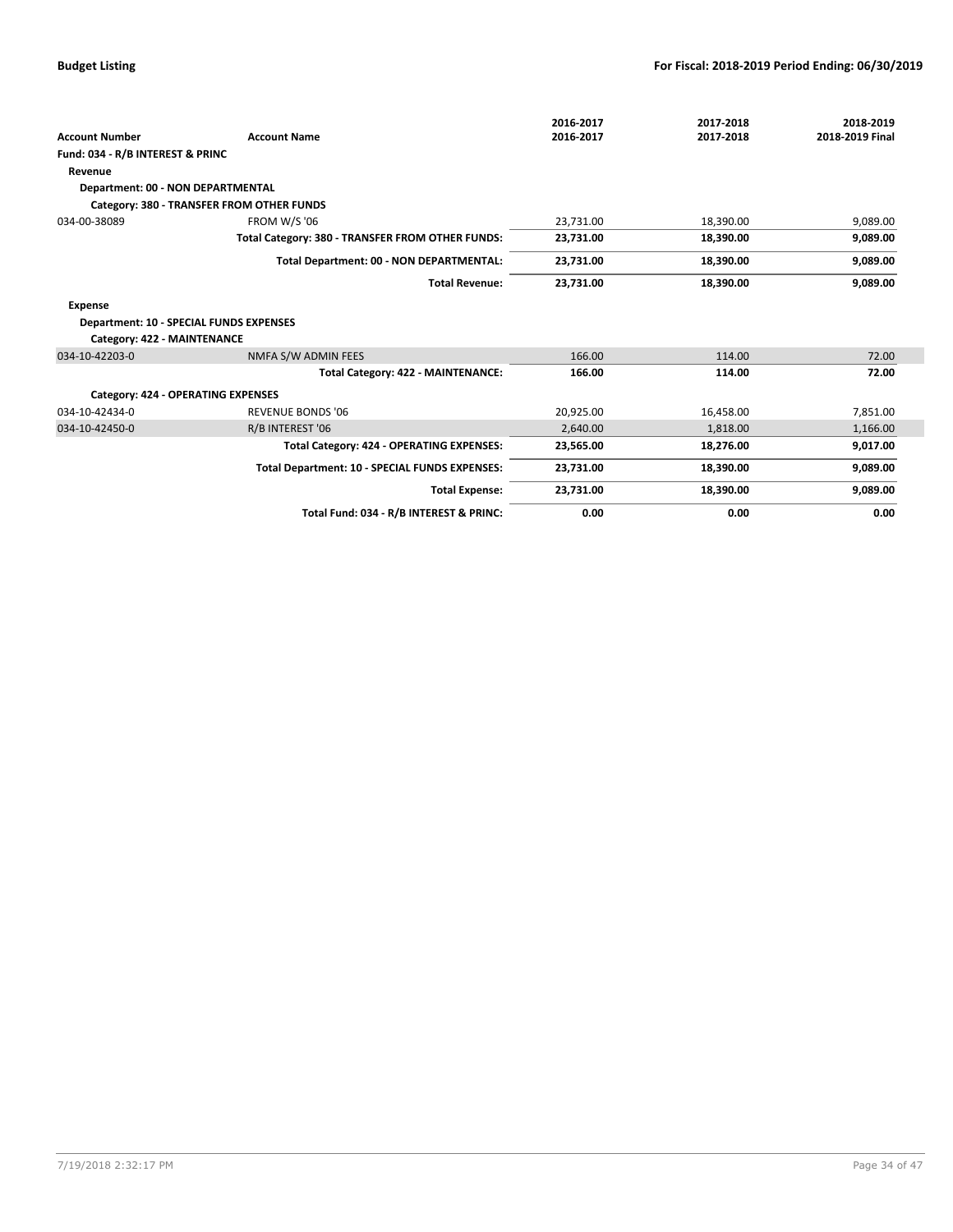|                                         |                                                  | 2016-2017  | 2017-2018  | 2018-2019       |
|-----------------------------------------|--------------------------------------------------|------------|------------|-----------------|
| <b>Account Number</b>                   | <b>Account Name</b>                              | 2016-2017  | 2017-2018  | 2018-2019 Final |
| Fund: 043 - W/W PLANT I & P             |                                                  |            |            |                 |
| Revenue                                 |                                                  |            |            |                 |
| Department: 00 - NON DEPARTMENTAL       |                                                  |            |            |                 |
|                                         | Category: 380 - TRANSFER FROM OTHER FUNDS        |            |            |                 |
| 043-00-38086                            | TRANS FROM W/S                                   | 187,667.00 | 187,667.00 | 187,667.00      |
|                                         | Total Category: 380 - TRANSFER FROM OTHER FUNDS: | 187,667.00 | 187,667.00 | 187,667.00      |
|                                         | Total Department: 00 - NON DEPARTMENTAL:         | 187,667.00 | 187,667.00 | 187,667.00      |
|                                         | <b>Total Revenue:</b>                            | 187,667.00 | 187,667.00 | 187,667.00      |
| Expense                                 |                                                  |            |            |                 |
| Department: 10 - SPECIAL FUNDS EXPENSES |                                                  |            |            |                 |
| Category: 424 - OPERATING EXPENSES      |                                                  |            |            |                 |
| 043-10-42456-0                          | <b>LOAN PRINC PAID</b>                           | 139,642.00 | 143,831.00 | 148,146.00      |
| 043-10-42460-0                          | <b>LOAN INTEREST PAID</b>                        | 48,025.00  | 43,836.00  | 39,521.00       |
|                                         | Total Category: 424 - OPERATING EXPENSES:        | 187,667.00 | 187,667.00 | 187,667.00      |
|                                         | Total Department: 10 - SPECIAL FUNDS EXPENSES:   | 187,667.00 | 187,667.00 | 187,667.00      |
|                                         | <b>Total Expense:</b>                            | 187,667.00 | 187,667.00 | 187,667.00      |
|                                         | Total Fund: 043 - W/W PLANT I & P:               | 0.00       | 0.00       | 0.00            |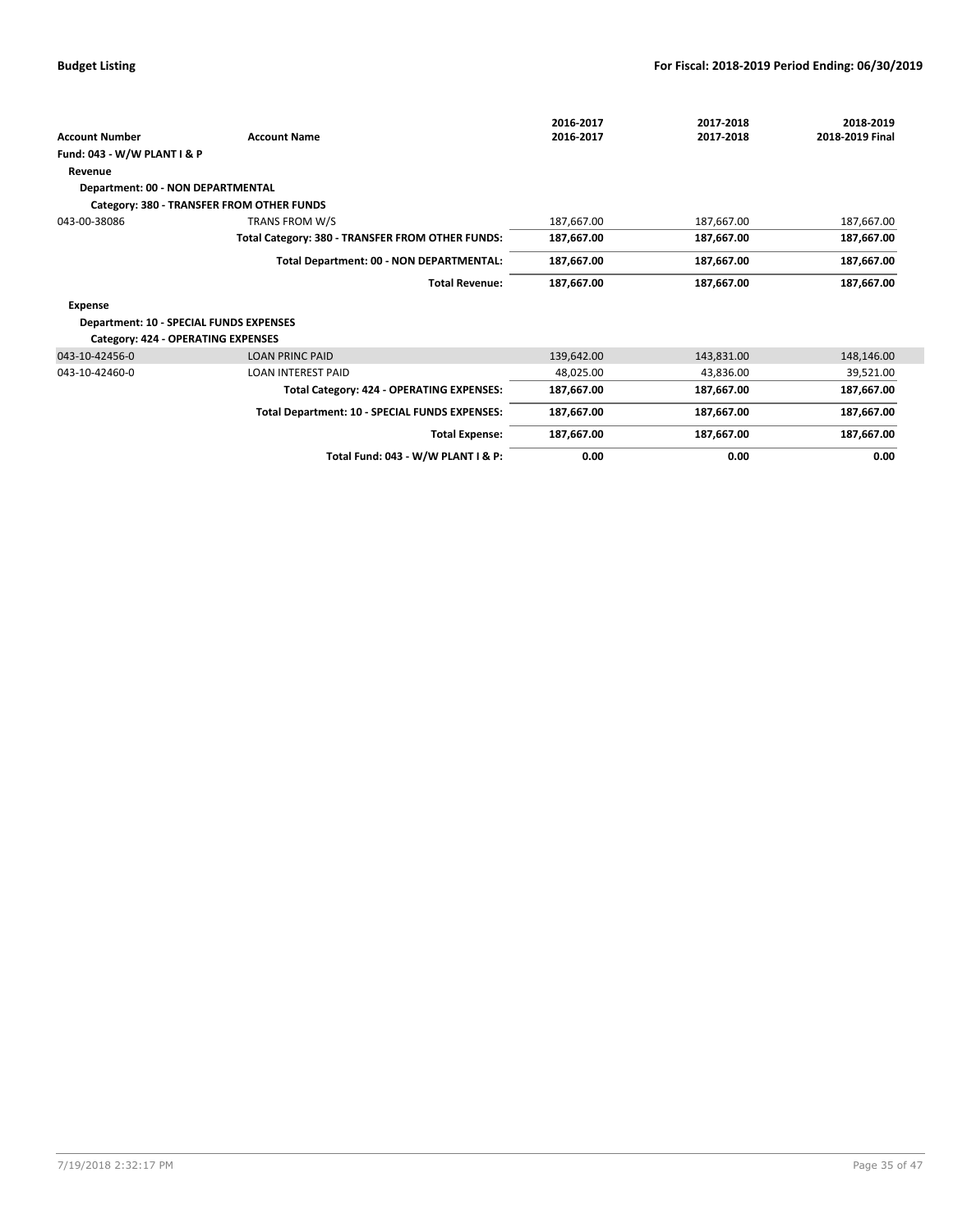|                                         |                                                 | 2016-2017 | 2017-2018 | 2018-2019       |
|-----------------------------------------|-------------------------------------------------|-----------|-----------|-----------------|
| <b>Account Number</b>                   | <b>Account Name</b>                             | 2016-2017 | 2017-2018 | 2018-2019 Final |
| Fund: 048 - EMERGENCY MEDICAL FUND      |                                                 |           |           |                 |
| Revenue                                 |                                                 |           |           |                 |
| Department: 00 - NON DEPARTMENTAL       |                                                 |           |           |                 |
|                                         | Category: 370 - GRANTS AND CONTRIBUTIONS        |           |           |                 |
| 048-00-37031                            | <b>EMS GRANT</b>                                | 7,024.00  | 7,050.00  | 6,788.00        |
|                                         | Total Category: 370 - GRANTS AND CONTRIBUTIONS: | 7,024.00  | 7,050.00  | 6,788.00        |
|                                         | Total Department: 00 - NON DEPARTMENTAL:        | 7,024.00  | 7,050.00  | 6,788.00        |
|                                         | <b>Total Revenue:</b>                           | 7,024.00  | 7,050.00  | 6,788.00        |
| Expense                                 |                                                 |           |           |                 |
| Department: 10 - SPECIAL FUNDS EXPENSES |                                                 |           |           |                 |
| Category: 460 - CAPITAL EQUIPMENT       |                                                 |           |           |                 |
| 048-10-46006-0                          | <b>CAPITAL EQUIP</b>                            | 7,024.00  | 7,050.00  | 6,872.00        |
|                                         | Total Category: 460 - CAPITAL EQUIPMENT:        | 7,024.00  | 7,050.00  | 6,872.00        |
|                                         | Total Department: 10 - SPECIAL FUNDS EXPENSES:  | 7,024.00  | 7,050.00  | 6,872.00        |
|                                         | <b>Total Expense:</b>                           | 7,024.00  | 7,050.00  | 6,872.00        |
|                                         | Total Fund: 048 - EMERGENCY MEDICAL FUND:       | 0.00      | 0.00      | $-84.00$        |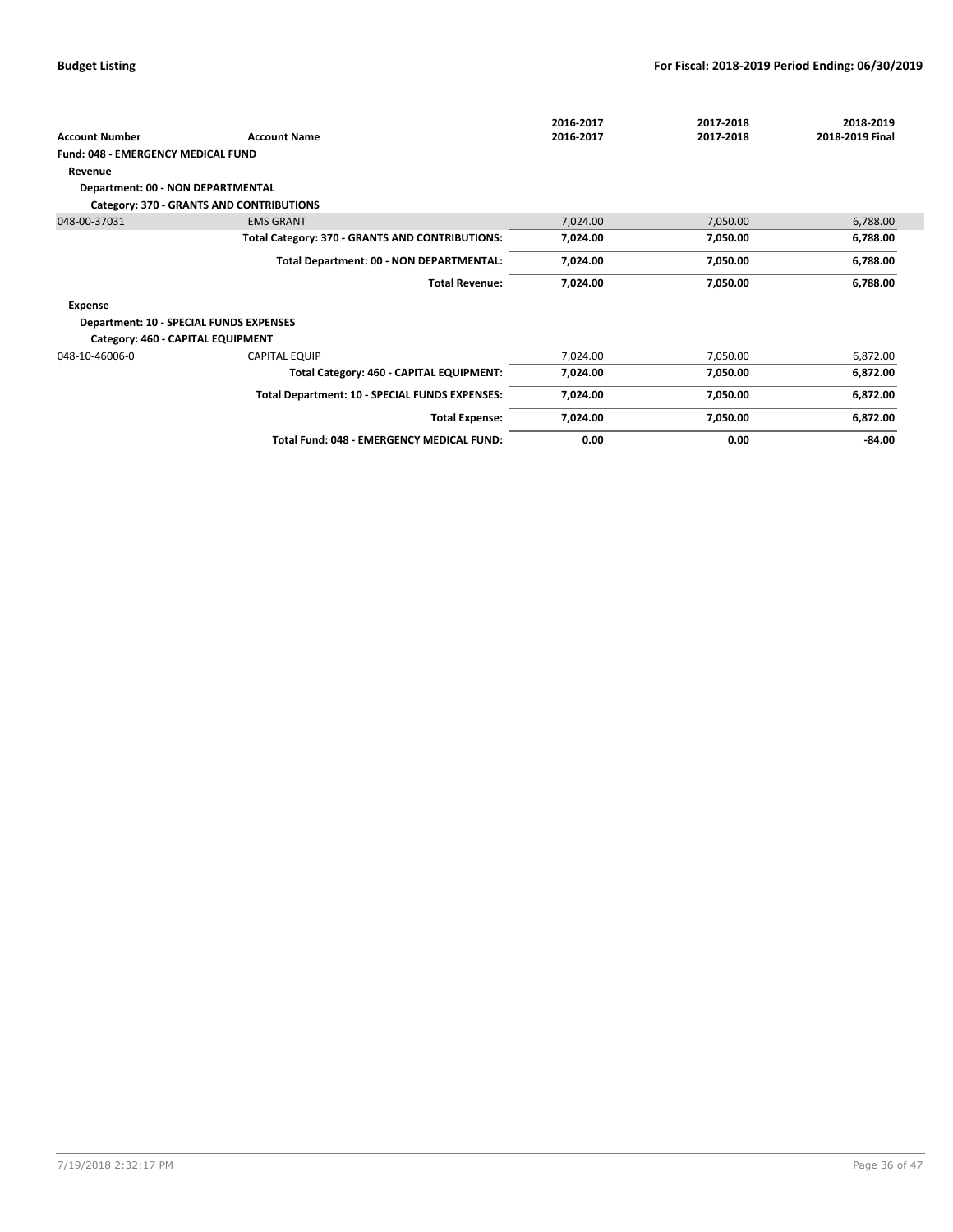|                                         |                                                  | 2016-2017    | 2017-2018 | 2018-2019       |
|-----------------------------------------|--------------------------------------------------|--------------|-----------|-----------------|
| <b>Account Number</b>                   | <b>Account Name</b>                              | 2016-2017    | 2017-2018 | 2018-2019 Final |
| Fund: 050 - WASTEWATER REPLACEMENT      |                                                  |              |           |                 |
| Revenue                                 |                                                  |              |           |                 |
| Department: 00 - NON DEPARTMENTAL       |                                                  |              |           |                 |
|                                         | Category: 380 - TRANSFER FROM OTHER FUNDS        |              |           |                 |
| 050-00-38017                            | TRANS SEWER \$1 Chg                              | 23,000.00    | 23,000.00 | 24,000.00       |
|                                         | Total Category: 380 - TRANSFER FROM OTHER FUNDS: | 23,000.00    | 23,000.00 | 24,000.00       |
|                                         | Total Department: 00 - NON DEPARTMENTAL:         | 23,000.00    | 23,000.00 | 24,000.00       |
|                                         | <b>Total Revenue:</b>                            | 23,000.00    | 23,000.00 | 24,000.00       |
| Expense                                 |                                                  |              |           |                 |
| Department: 10 - SPECIAL FUNDS EXPENSES |                                                  |              |           |                 |
| Category: 460 - CAPITAL EQUIPMENT       |                                                  |              |           |                 |
| 050-10-46007-0                          | <b>CAPITAL EQUIPMENT</b>                         | 48,053.00    | 0.00      | 0.00            |
|                                         | Total Category: 460 - CAPITAL EQUIPMENT:         | 48,053.00    | 0.00      | 0.00            |
|                                         | Total Department: 10 - SPECIAL FUNDS EXPENSES:   | 48,053.00    | 0.00      | 0.00            |
|                                         | <b>Total Expense:</b>                            | 48,053.00    | 0.00      | 0.00            |
|                                         | Total Fund: 050 - WASTEWATER REPLACEMENT:        | $-25,053.00$ | 23,000.00 | 24,000.00       |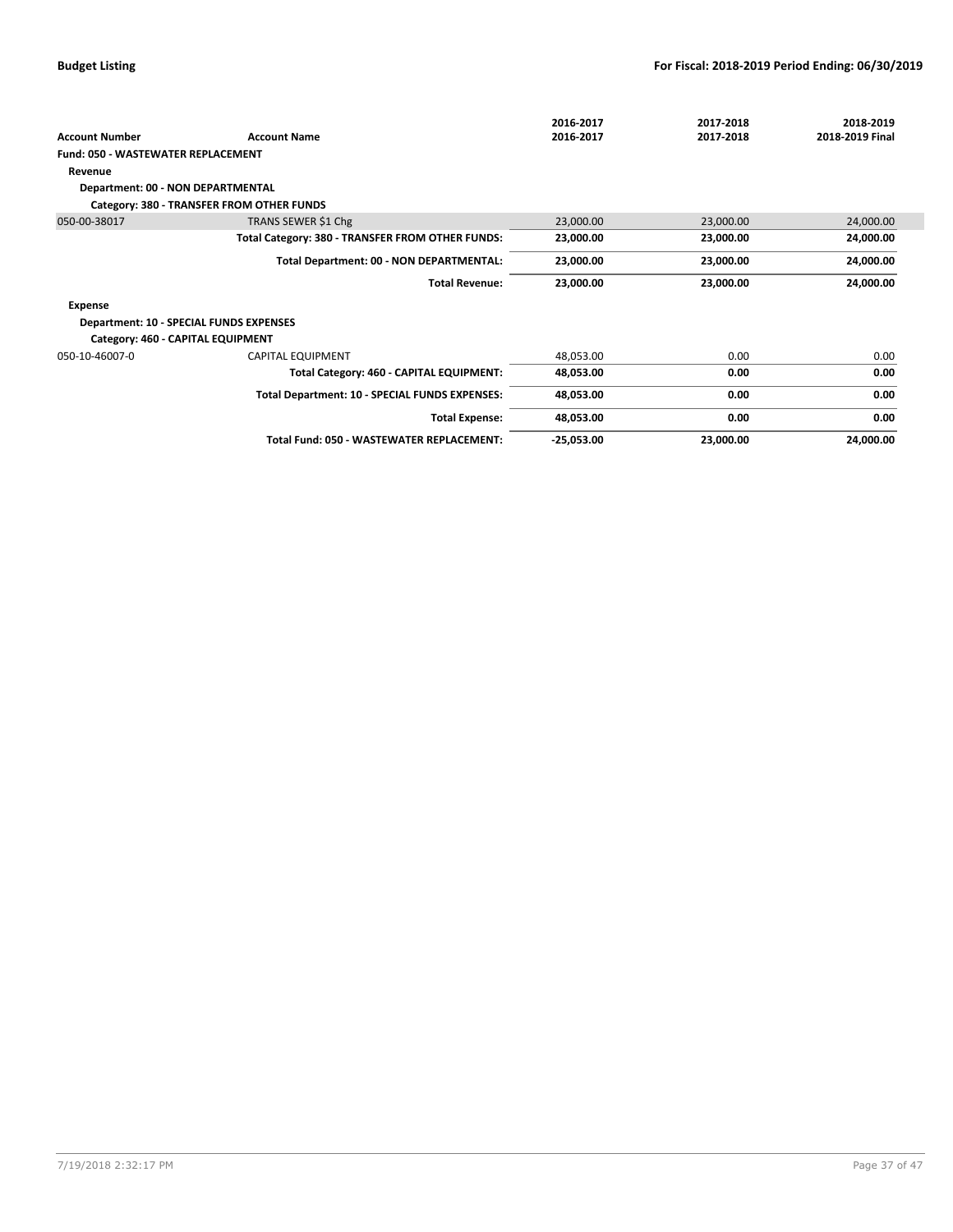|                                                |                                                  | 2016-2017            | 2017-2018             | 2018-2019             |
|------------------------------------------------|--------------------------------------------------|----------------------|-----------------------|-----------------------|
| <b>Account Number</b>                          | <b>Account Name</b>                              | 2016-2017            | 2017-2018             | 2018-2019 Final       |
| Fund: 055 - SPECIAL STREET MAINT               |                                                  |                      |                       |                       |
| Revenue                                        |                                                  |                      |                       |                       |
| Department: 00 - NON DEPARTMENTAL              |                                                  |                      |                       |                       |
| Category: 330 - STATE SHARED TAXES             |                                                  |                      |                       |                       |
| 055-00-33010                                   | <b>GASOLINE TAX</b>                              | 140,000.00           | 140,000.00            | 140,000.00            |
| 055-00-33015                                   | SPECIAL ROAD GASOLINE TAX                        | 95,000.00            | 95,000.00             | 95,000.00             |
|                                                | Total Category: 330 - STATE SHARED TAXES:        | 235,000.00           | 235,000.00            | 235,000.00            |
| Category: 380 - TRANSFER FROM OTHER FUNDS      |                                                  |                      |                       |                       |
| 055-00-38003                                   | <b>FROM GENERAL FUND</b>                         | 421,912.00           | 422,586.00            | 431,975.00            |
| 055-00-38005                                   | <b>TRANS FROM W/S</b>                            | 0.00                 | 0.00                  | 188,392.00            |
|                                                | Total Category: 380 - TRANSFER FROM OTHER FUNDS: | 421,912.00           | 422,586.00            | 620,367.00            |
|                                                |                                                  |                      |                       |                       |
| Category: 385 - TRANSFER TO OTHER FUNDS        |                                                  |                      |                       |                       |
| 055-00-38504                                   | TRANSFER TO STREET CAPITAL FUND                  | 0.00                 | $-20,000.00$          | $-20,000.00$          |
|                                                | Total Category: 385 - TRANSFER TO OTHER FUNDS:   | 0.00                 | $-20,000.00$          | $-20,000.00$          |
|                                                | Total Department: 00 - NON DEPARTMENTAL:         | 656,912.00           | 637,586.00            | 835,367.00            |
|                                                | <b>Total Revenue:</b>                            | 656,912.00           | 637,586.00            | 835,367.00            |
| <b>Expense</b>                                 |                                                  |                      |                       |                       |
| <b>Department: 10 - SPECIAL FUNDS EXPENSES</b> |                                                  |                      |                       |                       |
| Category: 410 - PERSONNEL SERVICES             |                                                  |                      |                       |                       |
| 055-10-41005-0                                 | OVERTIME                                         | 7,000.00             | 7,000.00              | 7,000.00              |
| 055-10-41010-0                                 | <b>SALARIES</b>                                  | 235,105.00           | 217,440.00            | 219,084.00            |
| 055-10-41011-0                                 | <b>FICA</b>                                      | 18,521.00            | 17,170.00             | 17,263.00             |
| 055-10-41012-0                                 | RETIREMENT                                       | 22,319.00            | 20,631.00             | 20,749.00             |
| 055-10-41013-0                                 | HOSPITAL INS.                                    | 27,895.00            | 40,168.00             | 49,130.00             |
| 055-10-41014-0                                 | <b>UNEMPLOYMENT</b>                              | 2,121.00             | 486.00                | 665.00                |
| 055-10-41015-0                                 | <b>WORKER'S COMPENSATION</b>                     | 17,970.00            | 9,233.00              | 7,602.00              |
| 055-10-41016-0                                 | RETIREE HEALTH INS.                              | 4,674.00             | 4,321.00              | 4,345.00              |
|                                                | Total Category: 410 - PERSONNEL SERVICES:        | 335,605.00           | 316,449.00            | 325,838.00            |
|                                                |                                                  |                      |                       |                       |
| Category: 421 - OPERATING EXPENSES             |                                                  |                      |                       |                       |
| 055-10-42121-0                                 | <b>OUTSIDE SERVICES</b>                          | 15,000.00            | 15,000.00             | 15,000.00             |
| 055-10-42123-0                                 | <b>MATERIALS &amp; SUPPLIES</b>                  | 4,000.00             | 4,000.00              | 4,000.00              |
| 055-10-42140-0                                 | <b>TRAVEL &amp; TRAINING</b>                     | 7,000.00             | 7,000.00              | 7,000.00              |
| 055-10-42150-0                                 | <b>OFFICE SUPPLIES</b>                           | 1,500.00             | 1,500.00              | 1,500.00              |
| 055-10-42160-0                                 | <b>UTILITIES</b>                                 | 1,000.00             | 1,000.00              | 1,000.00              |
| 055-10-42165-0                                 | <b>Cell Phones/Pagers</b>                        | 3,000.00             | 3,000.00              | 3,000.00              |
| 055-10-42170-0                                 | <b>TELEPHONE EXP.GEN FUND</b>                    | 5,000.00             | 5,000.00              | 5,000.00              |
| 055-10-42181-0                                 | UNINSURED REPAIRS                                | 2,000.00             | 2,000.00              | 2,000.00              |
| 055-10-42192-0                                 | CHEMICALS/TOOLS                                  | 5,000.00<br>6,500.00 | 5,000.00              | 5,000.00              |
| 055-10-42194-0<br>055-10-42510-0               | <b>SIGNS</b><br><b>EQUIPMENT RENTAL</b>          | 20,000.00            | 6,500.00<br>20,000.00 | 6,500.00<br>20,000.00 |
| 055-10-42811-0                                 | PURCHASE STREET LIGHTS                           | 10,000.00            | 10,000.00             | 10,000.00             |
|                                                |                                                  |                      |                       |                       |
|                                                |                                                  |                      |                       |                       |
|                                                | Total Category: 421 - OPERATING EXPENSES:        | 80,000.00            | 80,000.00             | 80,000.00             |
| Category: 422 - MAINTENANCE                    |                                                  |                      |                       |                       |
| 055-10-42221-0                                 | <b>GASOLINE EXPENSE</b>                          | 25,000.00            | 25,000.00             | 25,000.00             |
| 055-10-42250-0                                 | <b>TRAFFIC SIGNAL EXPENSE</b>                    | 60,000.00            | 60,000.00             | 60,000.00             |
| 055-10-42251-0                                 | STREET MAINTENANCE                               | 100,000.00           | 100,000.00            | 100,000.00            |
| 055-10-42269-0                                 | MPO STREET PLANNING                              | 4,000.00             | 4,000.00              | 4,000.00              |
|                                                | Total Category: 422 - MAINTENANCE:               | 189,000.00           | 189,000.00            | 189,000.00            |
| Category: 424 - OPERATING EXPENSES             |                                                  |                      |                       |                       |
| 055-10-42410-0                                 | <b>UNIFORMS</b>                                  | 1,400.00             | 1,400.00              | 1,400.00              |
| 055-10-42424-0                                 | SAFETY                                           | 8,000.00             | 8,000.00              | 8,000.00              |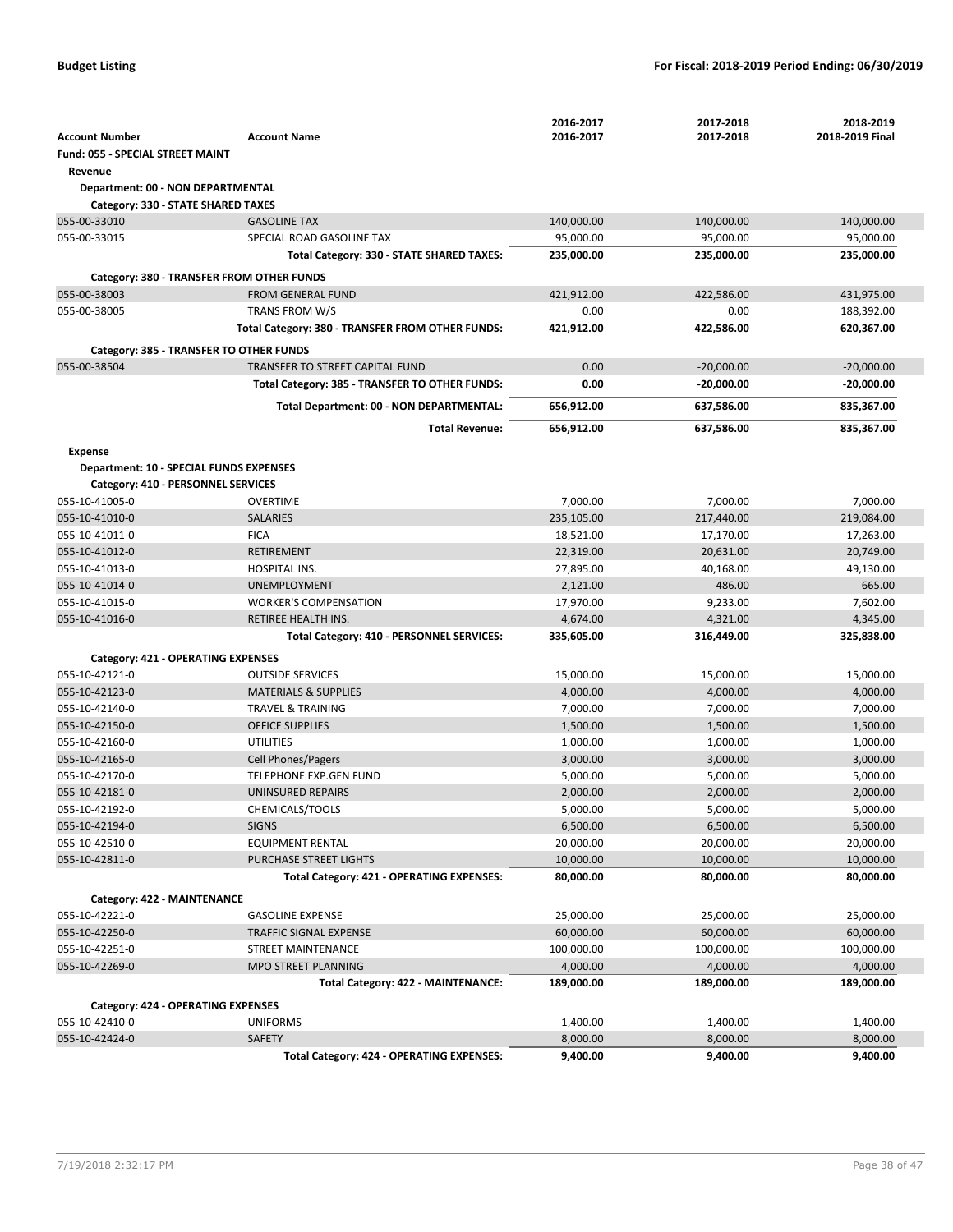|                                       |                                                | 2016-2017     | 2017-2018  | 2018-2019       |
|---------------------------------------|------------------------------------------------|---------------|------------|-----------------|
| <b>Account Number</b>                 | <b>Account Name</b>                            | 2016-2017     | 2017-2018  | 2018-2019 Final |
| Category: 463 - PROJECT CONSTRUCTION  |                                                |               |            |                 |
| 055-10-44000-0                        | PROJ CONST- E. BLANCO BR                       | 164,906.00    | 45,187.00  | 542,241.00      |
|                                       | Total Category: 463 - PROJECT CONSTRUCTION:    | 164.906.00    | 45.187.00  | 542,241.00      |
| Category: 961 - WATER CAPITAL EXPENSE |                                                |               |            |                 |
| 055-10-96161-0                        | <b>SWEEPER LEASE</b>                           | 42.737.00     | 42,737.00  | 42,737.00       |
|                                       | Total Category: 961 - WATER CAPITAL EXPENSE:   | 42.737.00     | 42.737.00  | 42.737.00       |
|                                       | Total Department: 10 - SPECIAL FUNDS EXPENSES: | 821.648.00    | 682.773.00 | 1,189,216.00    |
|                                       | <b>Total Expense:</b>                          | 821.648.00    | 682.773.00 | 1,189,216.00    |
|                                       | Total Fund: 055 - SPECIAL STREET MAINT:        | $-164.736.00$ | -45.187.00 | $-353.849.00$   |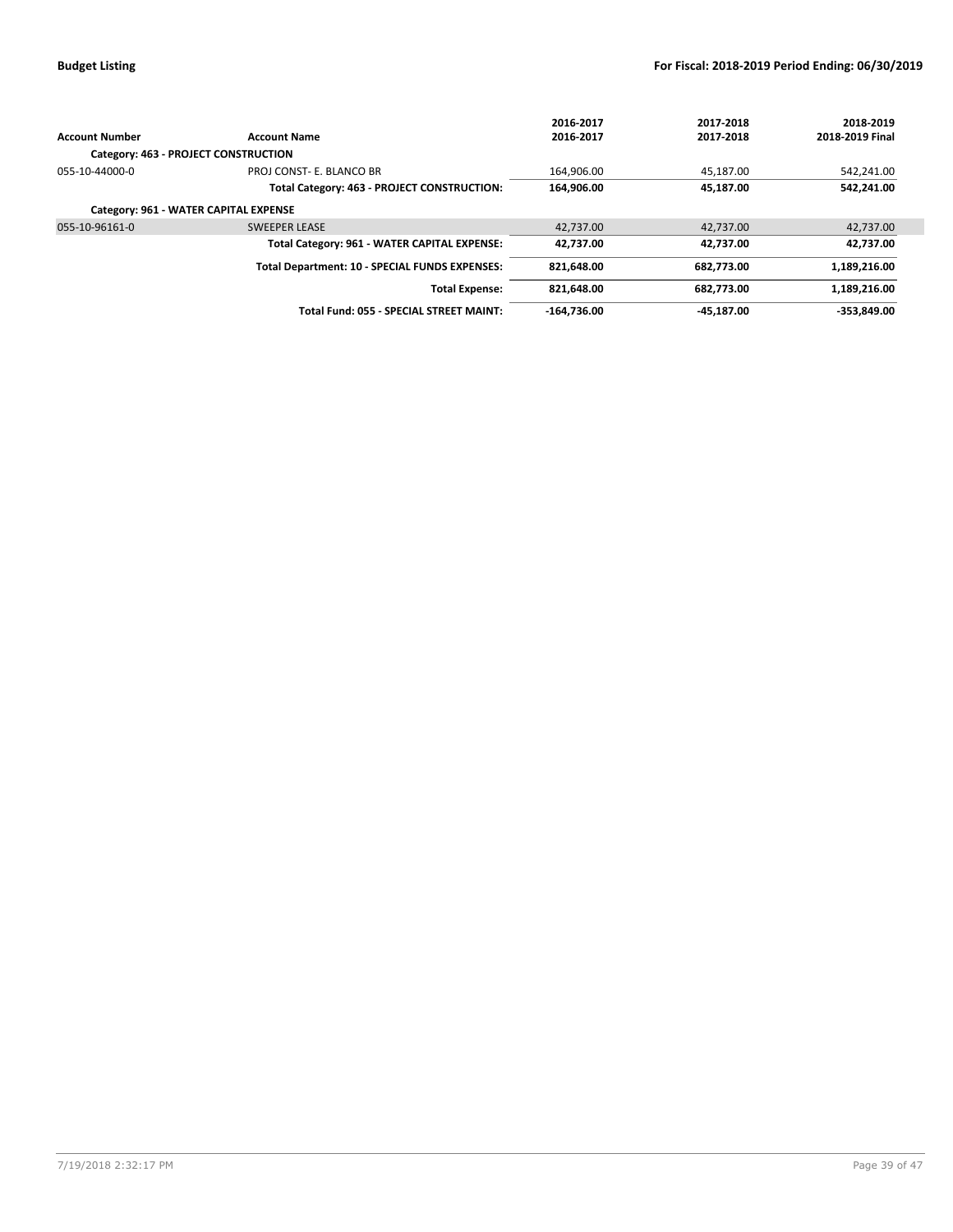|                                                |                                                | 2016-2017 | 2017-2018 | 2018-2019       |
|------------------------------------------------|------------------------------------------------|-----------|-----------|-----------------|
| <b>Account Number</b>                          | <b>Account Name</b>                            | 2016-2017 | 2017-2018 | 2018-2019 Final |
| <b>Fund: 060 - SENIOR CITIZENS FUND</b>        |                                                |           |           |                 |
| <b>Expense</b>                                 |                                                |           |           |                 |
| <b>Department: 10 - SPECIAL FUNDS EXPENSES</b> |                                                |           |           |                 |
| Category: 460 - CAPITAL EQUIPMENT              |                                                |           |           |                 |
| 060-10-46006-0                                 | <b>CAPITAL EQUIP</b>                           | 26.543.00 | 26,543.00 | 26,543.00       |
|                                                | Total Category: 460 - CAPITAL EQUIPMENT:       | 26,543.00 | 26.543.00 | 26,543.00       |
|                                                | Total Department: 10 - SPECIAL FUNDS EXPENSES: | 26.543.00 | 26.543.00 | 26,543.00       |
|                                                | <b>Total Expense:</b>                          | 26.543.00 | 26.543.00 | 26.543.00       |
|                                                | Total Fund: 060 - SENIOR CITIZENS FUND:        | 26.543.00 | 26.543.00 | 26.543.00       |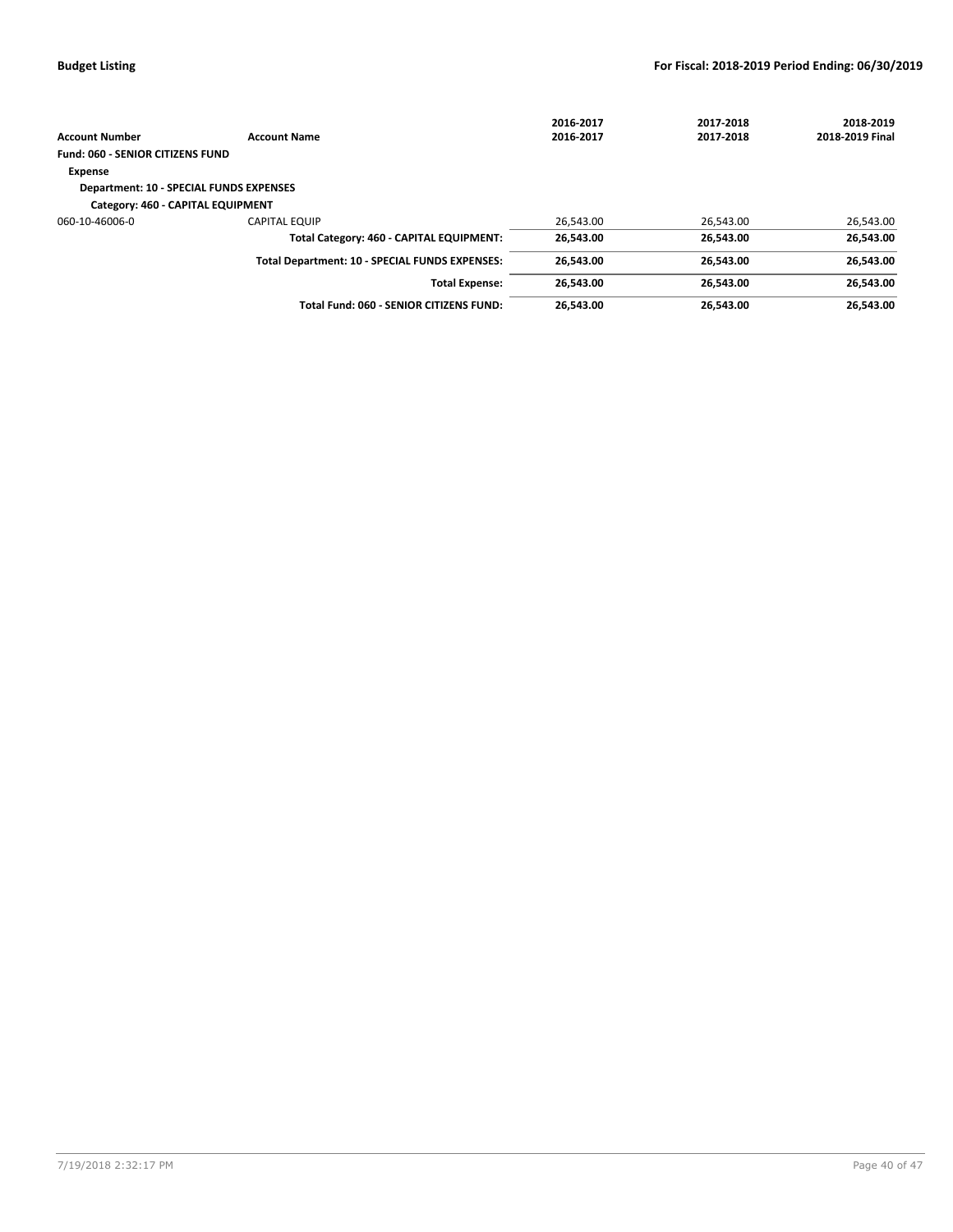|                                        |                                                  | 2016-2017 | 2017-2018 | 2018-2019       |
|----------------------------------------|--------------------------------------------------|-----------|-----------|-----------------|
| <b>Account Number</b>                  | <b>Account Name</b>                              | 2016-2017 | 2017-2018 | 2018-2019 Final |
| <b>Fund: 062 - STREET CAPITAL FUND</b> |                                                  |           |           |                 |
| Revenue                                |                                                  |           |           |                 |
| Department: 00 - NON DEPARTMENTAL      |                                                  |           |           |                 |
|                                        | Category: 380 - TRANSFER FROM OTHER FUNDS        |           |           |                 |
| 062-00-38011                           | <b>FROM OTHER FUNDS</b>                          | 0.00      | 20,000.00 | 20,000.00       |
|                                        | Total Category: 380 - TRANSFER FROM OTHER FUNDS: | 0.00      | 20.000.00 | 20,000.00       |
|                                        | Total Department: 00 - NON DEPARTMENTAL:         | 0.00      | 20.000.00 | 20,000.00       |
|                                        | <b>Total Revenue:</b>                            | 0.00      | 20.000.00 | 20,000.00       |
|                                        | Total Fund: 062 - STREET CAPITAL FUND:           | 0.00      | 20.000.00 | 20,000.00       |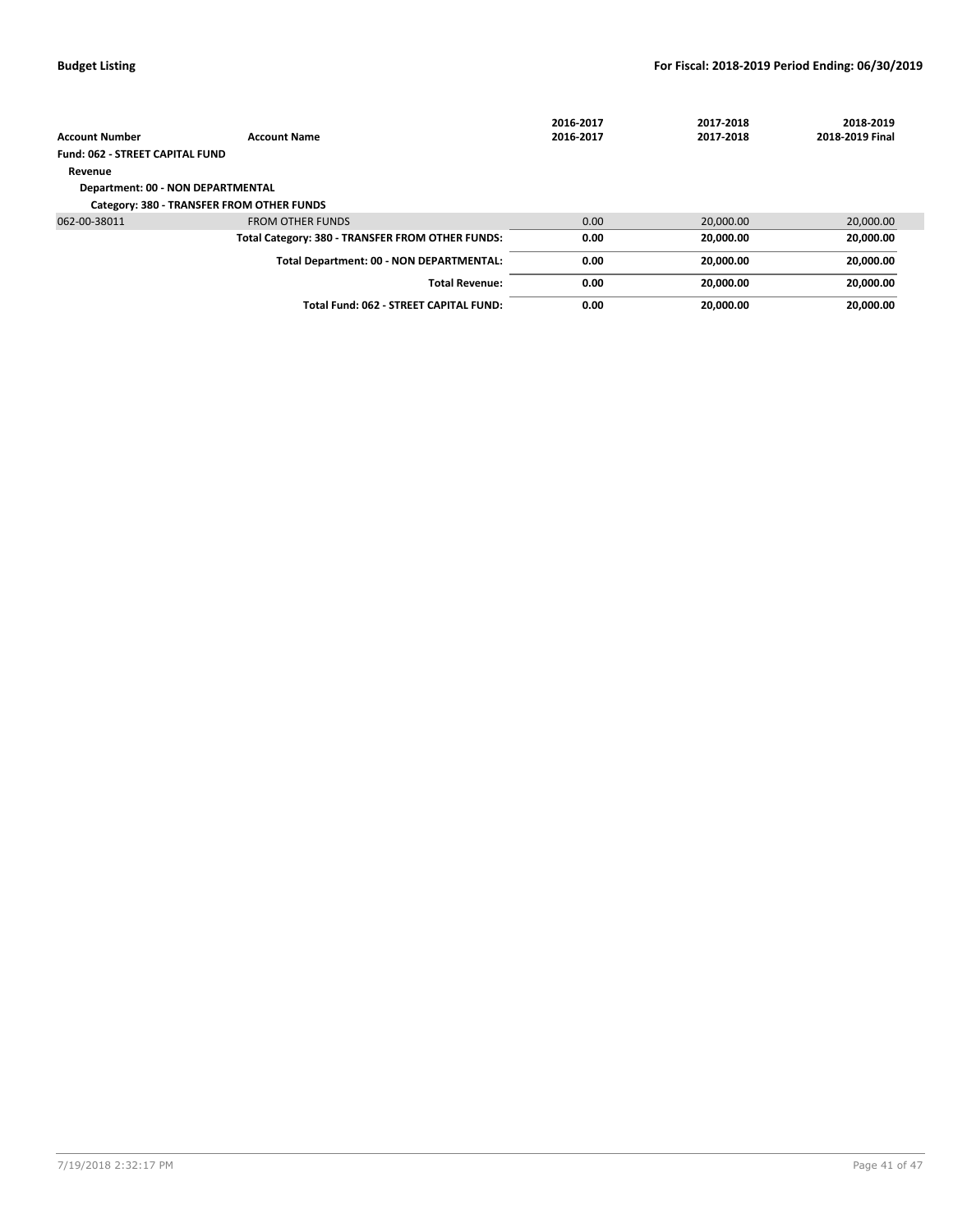|                                        |                                               | 2016-2017 | 2017-2018 | 2018-2019       |
|----------------------------------------|-----------------------------------------------|-----------|-----------|-----------------|
| <b>Account Number</b>                  | <b>Account Name</b>                           | 2016-2017 | 2017-2018 | 2018-2019 Final |
| <b>Fund: 065 - WATER RIGHTS PURCH</b>  |                                               |           |           |                 |
| Revenue                                |                                               |           |           |                 |
| Department: 00 - NON DEPARTMENTAL      |                                               |           |           |                 |
| Category: 360 - MISCELLANEOUS REVENUES |                                               |           |           |                 |
| 065-00-36074                           | <b>WATER RIGHTS LEASE INCOME</b>              | 19,200.00 | 19,200.00 | 0.00            |
|                                        | Total Category: 360 - MISCELLANEOUS REVENUES: | 19,200.00 | 19,200.00 | 0.00            |
|                                        | Total Department: 00 - NON DEPARTMENTAL:      | 19,200.00 | 19,200.00 | 0.00            |
|                                        | <b>Total Revenue:</b>                         | 19.200.00 | 19,200.00 | 0.00            |
|                                        | Total Fund: 065 - WATER RIGHTS PURCH:         | 19,200.00 | 19,200.00 | 0.00            |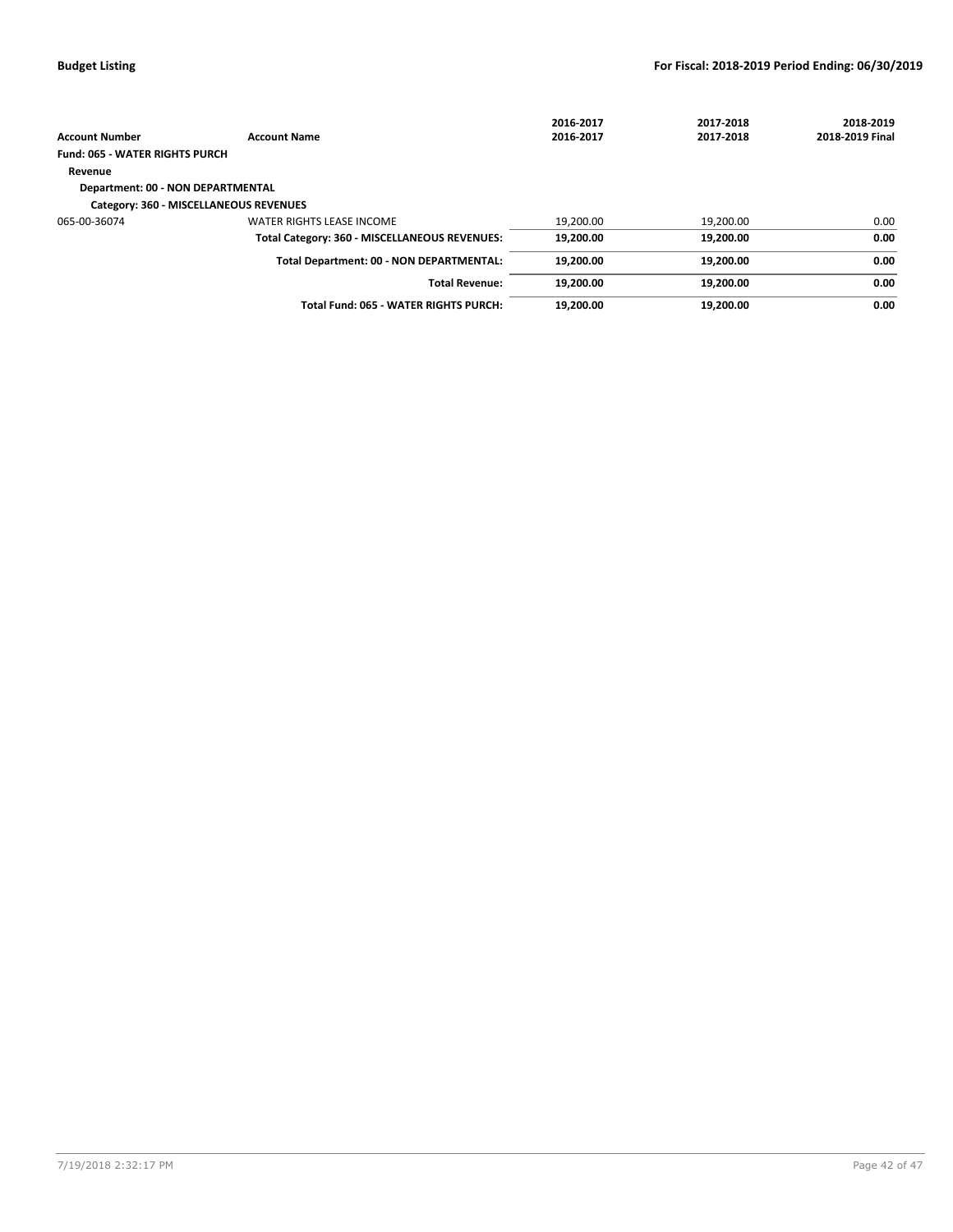|                                                |                                                | 2016-2017 | 2017-2018 | 2018-2019         |
|------------------------------------------------|------------------------------------------------|-----------|-----------|-------------------|
| <b>Account Number</b>                          | <b>Account Name</b>                            | 2016-2017 | 2017-2018 | 2018-2019 Final   |
| Fund: 068 - BLM WILDLAND GRANT                 |                                                |           |           |                   |
| Expense                                        |                                                |           |           |                   |
| <b>Department: 10 - SPECIAL FUNDS EXPENSES</b> |                                                |           |           |                   |
| Category: 460 - CAPITAL EQUIPMENT              |                                                |           |           |                   |
| 068-10-46006-0                                 | <b>CAPITAL EQUIP</b>                           | 22.345.00 | 542.00    | 0.00 <sub>1</sub> |
|                                                | Total Category: 460 - CAPITAL EQUIPMENT:       | 22.345.00 | 542.00    | 0.00              |
|                                                | Total Department: 10 - SPECIAL FUNDS EXPENSES: | 22.345.00 | 542.00    | 0.00              |
|                                                | <b>Total Expense:</b>                          | 22.345.00 | 542.00    | 0.00              |
|                                                | Total Fund: 068 - BLM WILDLAND GRANT:          | 22,345.00 | 542.00    | 0.00              |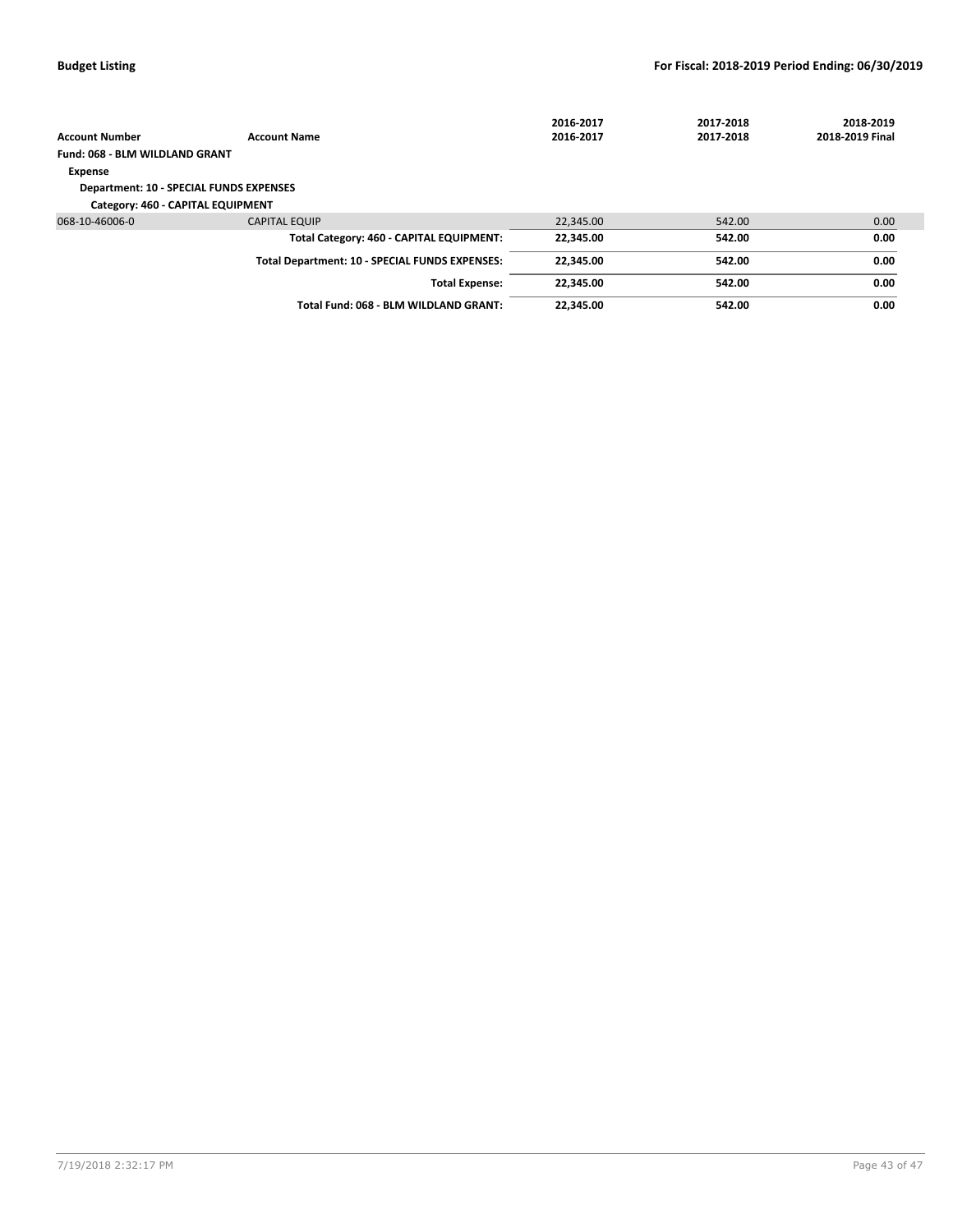|                                                |                                                 | 2016-2017    | 2017-2018    | 2018-2019       |
|------------------------------------------------|-------------------------------------------------|--------------|--------------|-----------------|
| <b>Account Number</b>                          | <b>Account Name</b>                             | 2016-2017    | 2017-2018    | 2018-2019 Final |
| Fund: 077 - LODGERS TAX FUND                   |                                                 |              |              |                 |
| Revenue                                        |                                                 |              |              |                 |
| Department: 00 - NON DEPARTMENTAL              |                                                 |              |              |                 |
| Category: 300 - TAX REVENUES                   |                                                 |              |              |                 |
| 077-00-31300                                   | <b>LODGERS TAX</b>                              | 60.000.00    | 60,000.00    | 55,000.00       |
|                                                | Total Category: 300 - TAX REVENUES:             | 60,000.00    | 60,000.00    | 55,000.00       |
|                                                | Category: 370 - GRANTS AND CONTRIBUTIONS        |              |              |                 |
| 077-00-37009                                   | <b>CONT FROM CUST/PUBLIC</b>                    | 10,000.00    | 10,000.00    | 10,000.00       |
|                                                | Total Category: 370 - GRANTS AND CONTRIBUTIONS: | 10,000.00    | 10,000.00    | 10,000.00       |
|                                                | Total Department: 00 - NON DEPARTMENTAL:        | 70,000.00    | 70,000.00    | 65,000.00       |
|                                                | <b>Total Revenue:</b>                           | 70,000.00    | 70,000.00    | 65,000.00       |
| <b>Expense</b>                                 |                                                 |              |              |                 |
| <b>Department: 10 - SPECIAL FUNDS EXPENSES</b> |                                                 |              |              |                 |
| Category: 421 - OPERATING EXPENSES             |                                                 |              |              |                 |
| 077-10-42121-0                                 | <b>OUTSIDE SERVICES</b>                         | 30,000.00    | 30,000.00    | 30,000.00       |
| 077-10-42123-0                                 | <b>MATERIALS &amp; SUPPLIES</b>                 | 5,000.00     | 5,000.00     | 5,000.00        |
| 077-10-42130-0                                 | PRINTING & ADVERTISING                          | 15,000.00    | 15,000.00    | 15,000.00       |
|                                                | Total Category: 421 - OPERATING EXPENSES:       | 50,000.00    | 50,000.00    | 50,000.00       |
| <b>Category: 424 - OPERATING EXPENSES</b>      |                                                 |              |              |                 |
| 077-10-42446-0                                 | <b>TOURISM EVENTS</b>                           | 50,000.00    | 50,000.00    | 50,000.00       |
|                                                | Total Category: 424 - OPERATING EXPENSES:       | 50,000.00    | 50,000.00    | 50,000.00       |
| Category: 460 - CAPITAL EQUIPMENT              |                                                 |              |              |                 |
| 077-10-46006-0                                 | <b>CAPITAL EQUIP</b>                            | 10,000.00    | 10,000.00    | 10,000.00       |
|                                                | Total Category: 460 - CAPITAL EQUIPMENT:        | 10,000.00    | 10,000.00    | 10,000.00       |
|                                                | Total Department: 10 - SPECIAL FUNDS EXPENSES:  | 110,000.00   | 110,000.00   | 110,000.00      |
|                                                | <b>Total Expense:</b>                           | 110,000.00   | 110,000.00   | 110,000.00      |
|                                                | Total Fund: 077 - LODGERS TAX FUND:             | $-40,000.00$ | $-40,000.00$ | $-45,000.00$    |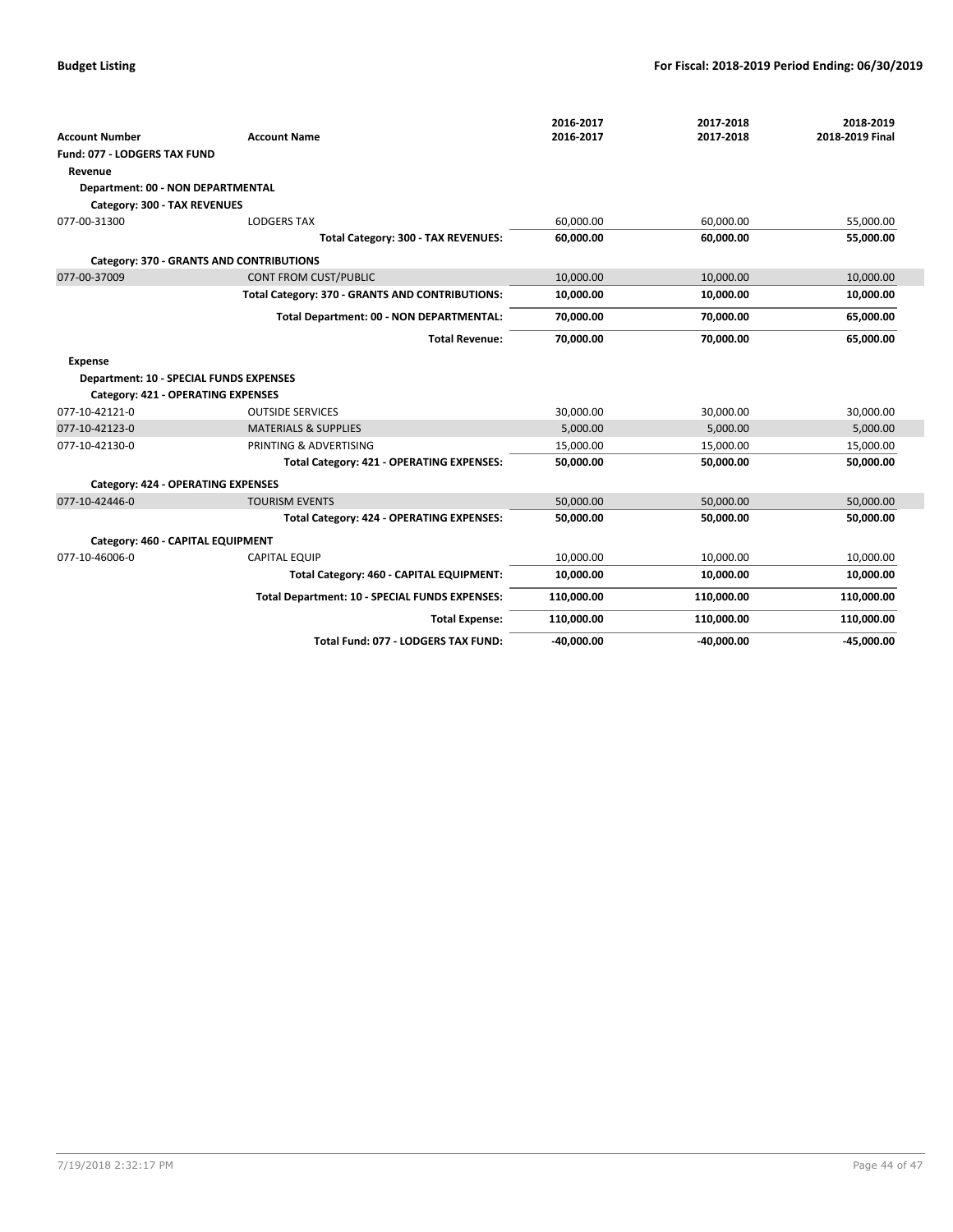|                                                |                                                  | 2016-2017 | 2017-2018 | 2018-2019       |
|------------------------------------------------|--------------------------------------------------|-----------|-----------|-----------------|
| <b>Account Number</b>                          | <b>Account Name</b>                              | 2016-2017 | 2017-2018 | 2018-2019 Final |
| Fund: 081 - NMED LOANS WTR PLT/RGHTS           |                                                  |           |           |                 |
| Revenue                                        |                                                  |           |           |                 |
| Department: 00 - NON DEPARTMENTAL              |                                                  |           |           |                 |
|                                                | Category: 380 - TRANSFER FROM OTHER FUNDS        |           |           |                 |
| 081-00-38002                                   | TRANS FROM W/S                                   | 47,473.00 | 47,473.00 | 47,473.00       |
|                                                | Total Category: 380 - TRANSFER FROM OTHER FUNDS: | 47,473.00 | 47,473.00 | 47,473.00       |
|                                                | Total Department: 00 - NON DEPARTMENTAL:         | 47,473.00 | 47,473.00 | 47,473.00       |
|                                                | <b>Total Revenue:</b>                            | 47,473.00 | 47,473.00 | 47,473.00       |
| <b>Expense</b>                                 |                                                  |           |           |                 |
| <b>Department: 10 - SPECIAL FUNDS EXPENSES</b> |                                                  |           |           |                 |
| Category: 424 - OPERATING EXPENSES             |                                                  |           |           |                 |
| 081-10-42456-0                                 | <b>LOAN PRINC PAID</b>                           | 34,004.00 | 35,023.00 | 36,075.00       |
| 081-10-42460-0                                 | <b>LOAN INTEREST PAID</b>                        | 13,469.00 | 12,450.00 | 11,398.00       |
|                                                | Total Category: 424 - OPERATING EXPENSES:        | 47,473.00 | 47,473.00 | 47,473.00       |
|                                                | Total Department: 10 - SPECIAL FUNDS EXPENSES:   | 47,473.00 | 47,473.00 | 47,473.00       |
|                                                | <b>Total Expense:</b>                            | 47,473.00 | 47,473.00 | 47,473.00       |
|                                                | Total Fund: 081 - NMED LOANS WTR PLT/RGHTS:      | 0.00      | 0.00      | 0.00            |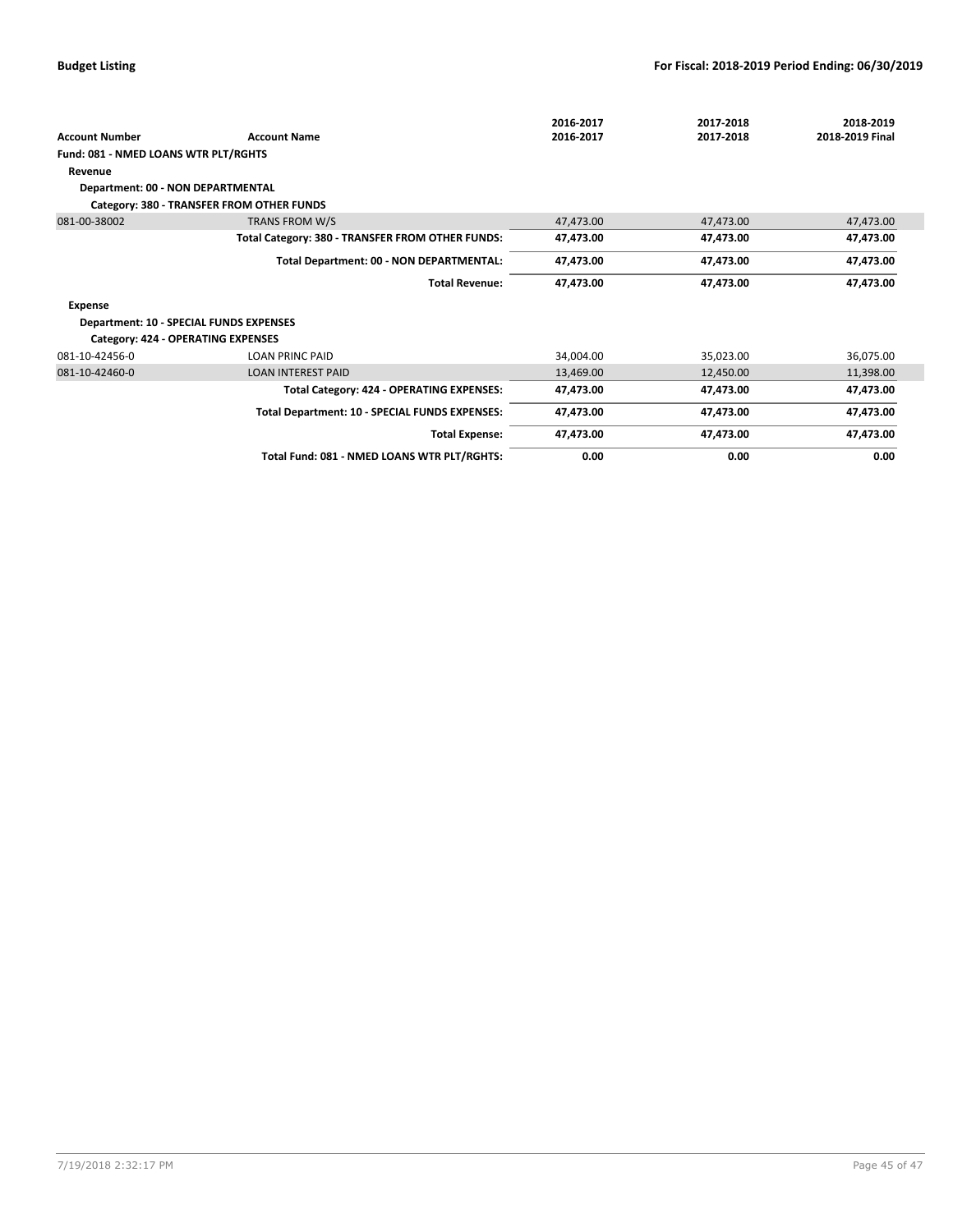|                                         |                                                  | 2016-2017    | 2017-2018    | 2018-2019       |
|-----------------------------------------|--------------------------------------------------|--------------|--------------|-----------------|
| <b>Account Number</b>                   | <b>Account Name</b>                              | 2016-2017    | 2017-2018    | 2018-2019 Final |
| Fund: 082 - NMFA LOANS I & P            |                                                  |              |              |                 |
| Revenue                                 |                                                  |              |              |                 |
| Department: 00 - NON DEPARTMENTAL       |                                                  |              |              |                 |
|                                         | Category: 380 - TRANSFER FROM OTHER FUNDS        |              |              |                 |
| 082-00-38007                            | <b>TRANSFER FR SOLID WASTE</b>                   | 16,245.00    | 16,246.00    | 16,248.00       |
| 082-00-38011                            | <b>FROM OTHER FUNDS</b>                          | 993,594.00   | 867,753.00   | 893,998.00      |
| 082-00-38018                            | FROM CAP EQUIP REPLACE                           | 467,000.00   | 396,500.00   | 373,000.00      |
|                                         | Total Category: 380 - TRANSFER FROM OTHER FUNDS: | 1,476,839.00 | 1,280,499.00 | 1,283,246.00    |
|                                         | Total Department: 00 - NON DEPARTMENTAL:         | 1,476,839.00 | 1,280,499.00 | 1,283,246.00    |
|                                         | <b>Total Revenue:</b>                            | 1,476,839.00 | 1,280,499.00 | 1,283,246.00    |
| <b>Expense</b>                          |                                                  |              |              |                 |
| Department: 10 - SPECIAL FUNDS EXPENSES |                                                  |              |              |                 |
| Category: 422 - MAINTENANCE             |                                                  |              |              |                 |
| 082-10-42201-0                          | NMFA S/W PRINCIPAL                               | 11,101.00    | 11,559.00    | 12,044.00       |
| 082-10-42202-0                          | NMFA S/W INTEREST                                | 4,847.00     | 4,418.00     | 3,964.00        |
| 082-10-42203-0                          | <b>NMFA ADMIN FEES</b>                           | 16,752.00    | 15,669.00    | 15,121.00       |
| 082-10-42204-0                          | <b>NMFA WTR PRINCIPAL</b>                        | 192,324.00   | 196,180.00   | 200,113.00      |
| 082-10-42205-0                          | <b>NMFA WTR INTEREST</b>                         | 40,271.00    | 36,905.00    | 33,472.00       |
| 082-10-42206-0                          | NMFA/WTB WTR PRINCIPAL                           | 33,081.00    | 33,163.00    | 35,670.00       |
| 082-10-42207-0                          | NMFA-HWY 64                                      | 59,039.00    | 60,658.00    | 62,406.00       |
| 082-10-42210-0                          | NMFA FIRE INTEREST                               | 39,781.00    | 38,239.00    | 36,366.00       |
| 082-10-42212-0                          | <b>NMFA FIRE PRINCIPAL</b>                       | 82,346.00    | 83,888.00    | 85,760.00       |
| 082-10-42213-0                          | NMFA PUMPER PRINCIPAL                            | 66,289.00    | 0.00         | 0.00            |
| 082-10-42217-0                          | NMFA PUMPER INTEREST                             | 2,729.00     | 0.00         | 0.00            |
| 082-10-42247-0                          | NMFA-HWY 64                                      | 46,868.00    | 45,254.00    | 43,501.00       |
| 082-10-42248-0                          | NMFA POL/CRT/MVD PRINC                           | 250,833.00   | 238,333.00   | 483,583.00      |
| 082-10-42249-0                          | NMFA POL/CRT/MVD INTEREST                        | 24,459.00    | 11,917.00    | 223,911.00      |
|                                         | Total Category: 422 - MAINTENANCE:               | 870,720.00   | 776,183.00   | 1,235,911.00    |
| Category: 470 - DEBT SERVICE            |                                                  |              |              |                 |
| 082-10-47001-0                          | <b>NMFA PRINCIPAL</b>                            | 314,685.00   | 262,649.00   | 32,694.00       |
| 082-10-47002-0                          | <b>NMFA INTEREST</b>                             | 244,029.00   | 241,667.00   | 14,641.00       |
|                                         | Total Category: 470 - DEBT SERVICE:              | 558,714.00   | 504,316.00   | 47,335.00       |
|                                         | Total Department: 10 - SPECIAL FUNDS EXPENSES:   | 1,429,434.00 | 1,280,499.00 | 1,283,246.00    |
|                                         | <b>Total Expense:</b>                            | 1,429,434.00 | 1,280,499.00 | 1,283,246.00    |
|                                         | Total Fund: 082 - NMFA LOANS I & P:              | 47,405.00    | 0.00         | 0.00            |